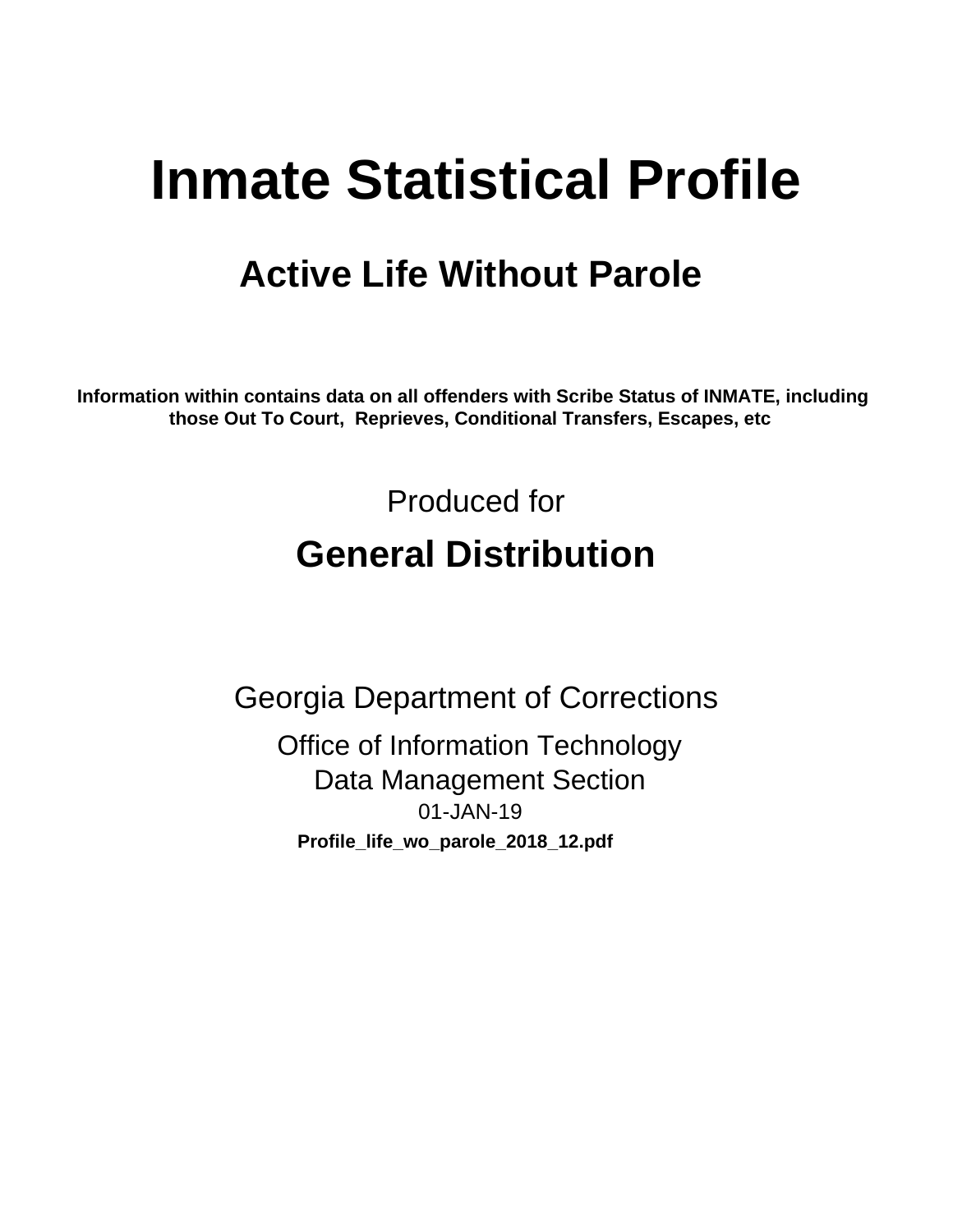# **Inmate Statistical Profile 01-JAN-19**

Contents

**Active Life Without Parole** 

Produced for General Distribution

# **Table of Contents**

|    | <b>Demographic information</b>                                        |
|----|-----------------------------------------------------------------------|
|    | 4 Current age, broken out in ten year age groups                      |
|    | 5 Race group                                                          |
|    | 6 Marital status, self-reported at entry to prison                    |
|    | 7 Number of Inmates with Dependents, self-reported at entry to prison |
|    | 8 Religious affiliation, self-reported at entry to prison             |
|    | 9 Home county - self-reported at entry to prison                      |
|    | 13 Employment status before prison, self-reported at entry to prison  |
|    | 14 Age at admission                                                   |
|    | 16 Height, measured at entry to prison                                |
|    | 17 Weight, measured at entry to prison                                |
|    | 18 Military service                                                   |
|    | <b>Correctional information</b>                                       |
|    | 19 Type of admission to prison                                        |
|    | 20 Current / last supervision level                                   |
|    | 21 Current / last institution type                                    |
|    | 22 Institution type - transitional centers                            |
|    | 23 Institution type - county prisons                                  |
|    | 24 Institution type - state prisons                                   |
|    | 25 Institution type - private prisons                                 |
|    | 26 Institution type - inmate boot camp                                |
|    | 27 Number of disciplinary reports                                     |
|    | 28 Number of transfers                                                |
|    | 29 Number of escapes                                                  |
|    | 30 Time served in current (or last) institution                       |
|    | Educational, psychological and physical information                   |
| 31 | Highest grade level attained                                          |
|    | 32 Culture fair IQ scores                                             |
|    | 33 Wide Range Achievement Test (WRAT) reading score                   |
|    | 34 Wide Range Achievement Test (WRAT) math score                      |
|    | 35 Wide Range Achievement Test (WRAT) spelling score                  |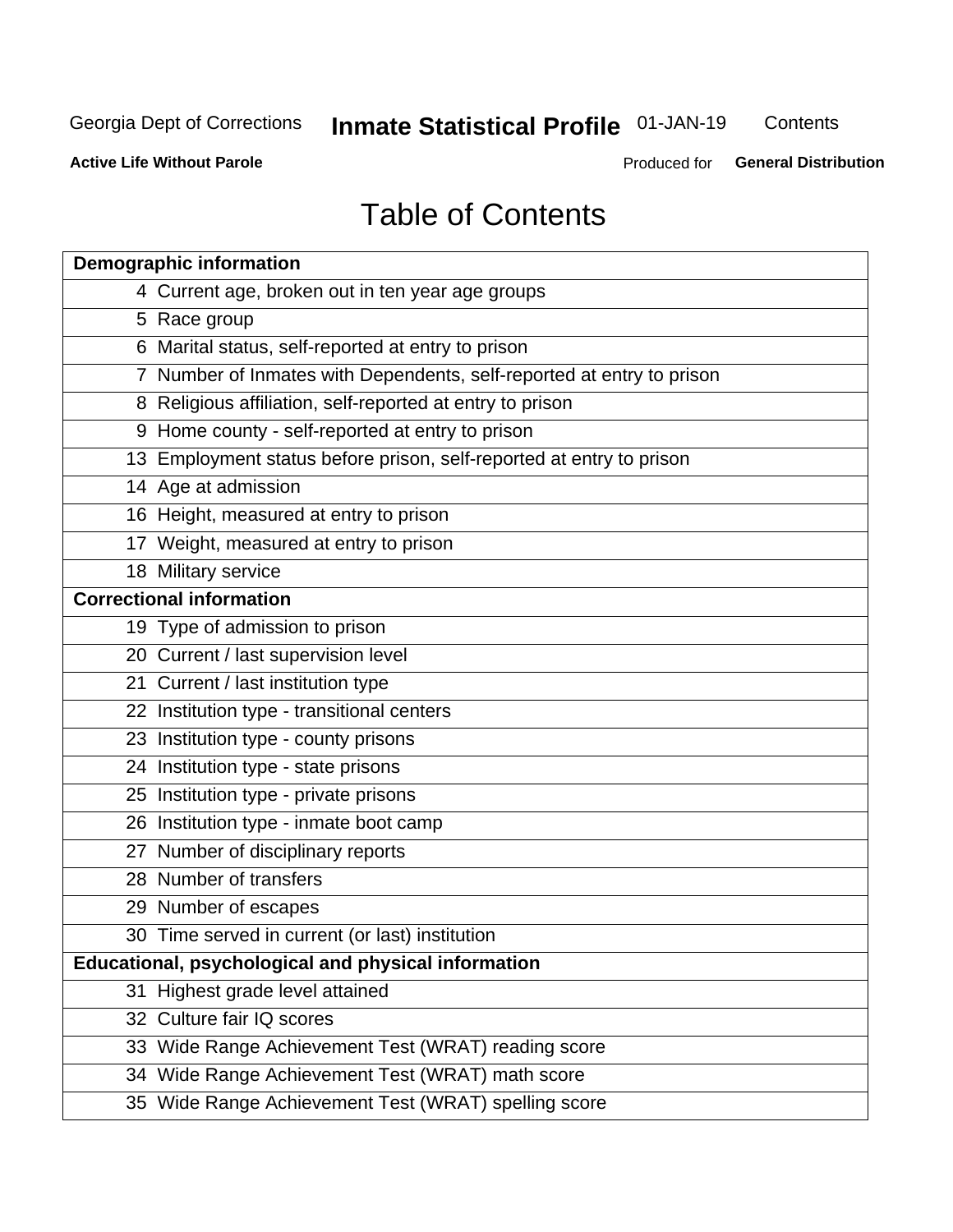# **Inmate Statistical Profile 01-JAN-19**

Contents

**Active Life Without Parole** 

Produced for General Distribution

# **Table of Contents**

| Educational, psychological and physical information              |
|------------------------------------------------------------------|
| 36 Current / last mental health treatment level                  |
| 37 PULHESDWIT medical scale - 'P' overall condition ('P'hysical) |
| 38 PULHESDWIT medical scale - 'U' upper body                     |
| 39 PULHESDWIT medical scale - 'L' lower body                     |
| 40 PULHESDWIT medical scale - 'H' hearing                        |
| 41 PULHESDWIT medical scale - 'E' vision                         |
| 42 PULHESDWIT medical scale -'S' psychiatric                     |
| 43 PULHESDWIT medical scale - 'D' dental                         |
| 44 PULHESDWIT medical scale - 'W' work ability                   |
| 45 PULHESDWIT medical scale - 'I' impairment                     |
| 46 PULHESDWIT medical scale - 'T' transportability               |
| <b>Crimes and criminal history information</b>                   |
| 47 Number of prior Georgia incarcerations                        |
| 48 Prison sentence in years                                      |
| 49 Primary offense, broken out into felonies vs misdemeanors     |
| 50 Primary offense, broken out into six broad crime categories   |
| 51 Primary offense, detailed offense code                        |
| 52 County of conviction of primary offense                       |
| 56 Circuit of conviction of primary offense                      |
| 58 Years served (jail + prison) in this incarceration            |
| <b>Medical information</b>                                       |
| 59 Results of most recent HIV test                               |
| 60 Results of most recent tuberculosis test                      |
| 61 Results of most recent syphilis test                          |
| 62 Results of most recent Hepatitis-C test                       |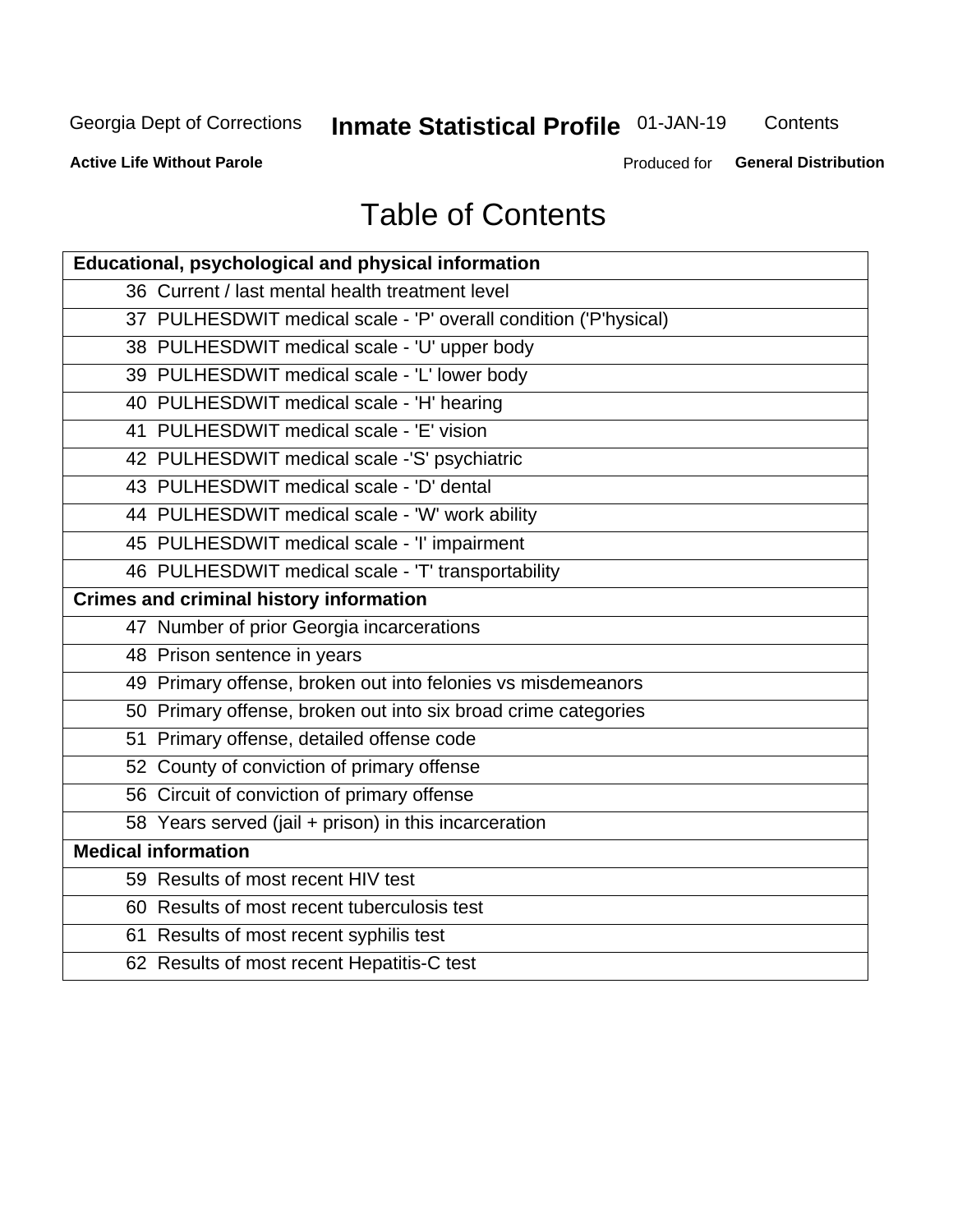### **Active Life Without Parole**

### Produced for General Distribution

# Current age, broken out in ten-year age groups

COL % - percent each COUNT is of its particular column

|                          | <b>Male</b>  |          |         | <b>Female</b> |        |       | <b>Total</b> |        |
|--------------------------|--------------|----------|---------|---------------|--------|-------|--------------|--------|
| <b>Current Age</b>       | <b>Count</b> | Col %    | Row %   | <b>Count</b>  | Col %  | Row % | <b>Total</b> | Col %  |
| <b>Teens (1-19)</b>      | ⌒            | 0.14%    | 100.00% |               |        |       | 2            | 0.13%  |
| <b>Twenties (20-29)</b>  | 238          | 16.36%   | 95.58%  | 11            | 20.00% | 4.42% | 249          | 16.49% |
| Thirties (30-39)         | 394          | 27.08%   | 95.40%  | 19            | 34.55% | 4.60% | 413          | 27.35% |
| <b>Forties (40-49)</b>   | 380          | 26.12%   | 96.45%  | 14            | 25.45% | 3.55% | 394          | 26.09% |
| <b>Fifties (50-59)</b>   | 296          | 20.34%   | 97.37%  | 8             | 14.55% | 2.63% | 304          | 20.13% |
| <b>Sixties (60-69)</b>   | 118          | 8.11%    | 97.52%  | 3             | 5.45%  | 2.48% | 121          | 8.01%  |
| Seventy + (70 and above) | 27           | $1.86\%$ | 100.00% |               |        |       | 27           | 1.79%  |
| <b>Total Reported</b>    | 1,455        | 100%     | 96.36%  | 55            | 100%   | 3.64% | 1,510        | 100%   |

| orted<br>NO1<br>. <b>.</b> |      |          |       |
|----------------------------|------|----------|-------|
| <b>Total</b>               | ,455 | --<br>vu | 1,510 |

| <b>Mean</b><br>(average) | 42.87  | 39.91    | 42.76    |
|--------------------------|--------|----------|----------|
| Median (middle)          |        | 39       |          |
| Mode<br>(most frequent)  | ^<br>◡ | n.<br>JJ | ^¬<br>J. |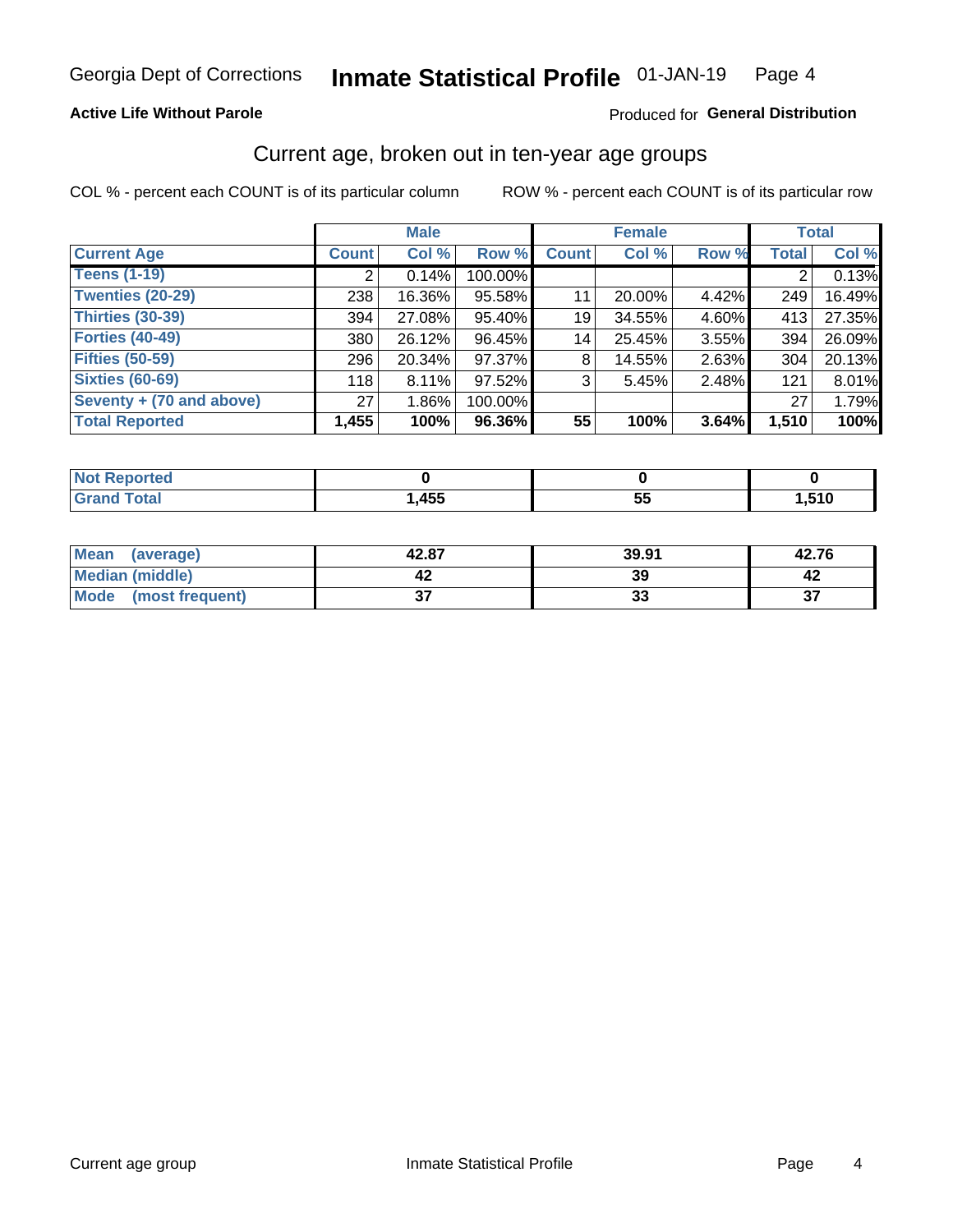#### Inmate Statistical Profile 01-JAN-19 Page 5

### **Active Life Without Parole**

Produced for General Distribution

# Race group

COL % - percent each COUNT is of its particular column

|                              |              | <b>Male</b> |                    |    | <b>Female</b> |       |              | <b>Total</b> |  |
|------------------------------|--------------|-------------|--------------------|----|---------------|-------|--------------|--------------|--|
| <b>Race Group</b>            | <b>Count</b> | Col %       | <b>Row % Count</b> |    | Col %         | Row % | <b>Total</b> | Col %        |  |
| <b>White</b>                 | 306          | 21.03%      | 93.87%             | 20 | 36.36%        | 6.13% | 326          | 21.59%       |  |
| <b>Black</b><br>$\mathbf{2}$ | 1,112        | 76.43%      | 97.12%             | 33 | 60.00%        | 2.88% | 1,145        | 75.83%       |  |
| <b>Other</b><br>5.           |              | $.14\%$     | 100.00%            |    |               |       | 2            | .13%         |  |
| <b>Asian</b><br>6            | 5            | $.34\%$     | 100.00%            |    |               |       | 5            | .33%         |  |
| <b>Hispanic</b><br>10        | 30           | $2.06\%$    | 93.75%             | 2  | 3.64%         | 6.25% | 32           | 2.12%        |  |
| <b>Total Reported</b>        | 1,455        | 100%        | 96.36%             | 55 | 100%          | 3.64% | 1,510        | 100%         |  |

| and an anti-<br>reto   |      |         |     |
|------------------------|------|---------|-----|
| <b>Total</b><br>______ | ,455 | --<br>ು | E40 |

| –•••• |  | M |  |  |  |
|-------|--|---|--|--|--|
|-------|--|---|--|--|--|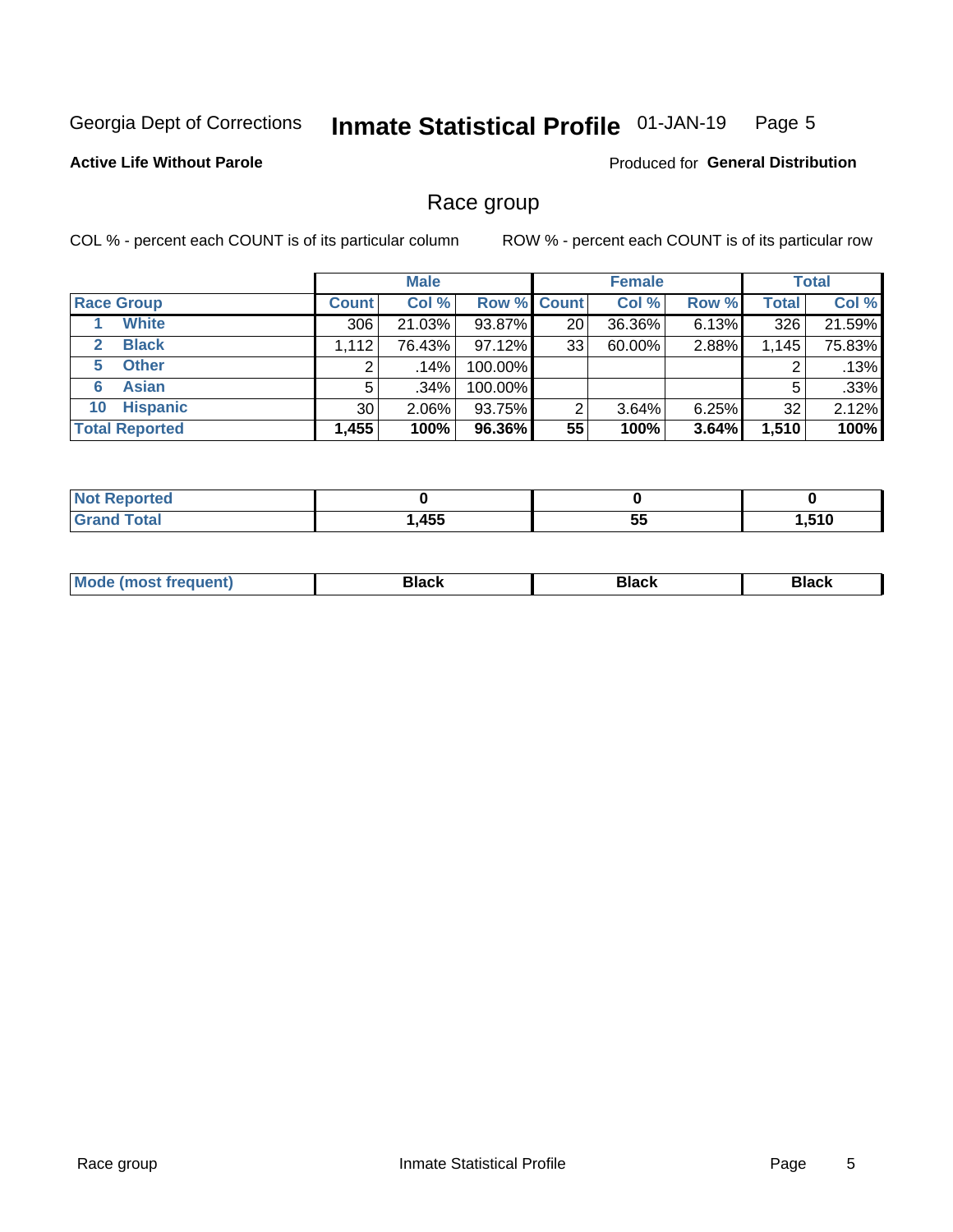#### Inmate Statistical Profile 01-JAN-19 Page 6

### **Active Life Without Parole**

### Produced for General Distribution

# Marital status, self-reported at entry to prison

COL % - percent each COUNT is of its particular column

|                            | <b>Male</b>     |        |        |              | <b>Female</b> | <b>Total</b> |              |        |
|----------------------------|-----------------|--------|--------|--------------|---------------|--------------|--------------|--------|
| <b>Marital Status</b>      | <b>Count</b>    | Col %  | Row %  | <b>Count</b> | Col %         | Row %        | <b>Total</b> | Col %  |
| <b>Unknown</b><br>$\bf{0}$ | 13 <sub>1</sub> | .89%   | 86.67% | 2            | 3.64%         | 13.33%       | 15           | .99%   |
| <b>Divorced</b><br>D       | 116             | 7.97%  | 96.67% | 4            | 7.27%         | 3.33%        | 120          | 7.95%  |
| <b>Married</b><br>М        | 205             | 14.09% | 95.35% | 10           | 18.18%        | 4.65%        | 215          | 14.24% |
| <b>Separated</b><br>S.     | 43              | 2.96%  | 87.76% | 6            | 10.91%        | 12.24%       | 49           | 3.25%  |
| <b>Unmarried</b><br>U      | 1,041           | 71.55% | 97.47% | 27           | 49.09%        | 2.53%        | 1,068        | 70.73% |
| <b>Widow</b><br>W          | 37              | 2.54%  | 86.05% | 6            | 10.91%        | 13.95%       | 43           | 2.85%  |
| <b>Total Reported</b>      | 1,455           | 100%   | 96.36% | 55           | 100%          | 3.64%        | 1,510        | 100%   |

| <b>Not Reported</b><br>. <b>.</b> |       |    |       |
|-----------------------------------|-------|----|-------|
| <b>Total</b>                      | .,455 | J. | .510، |

|--|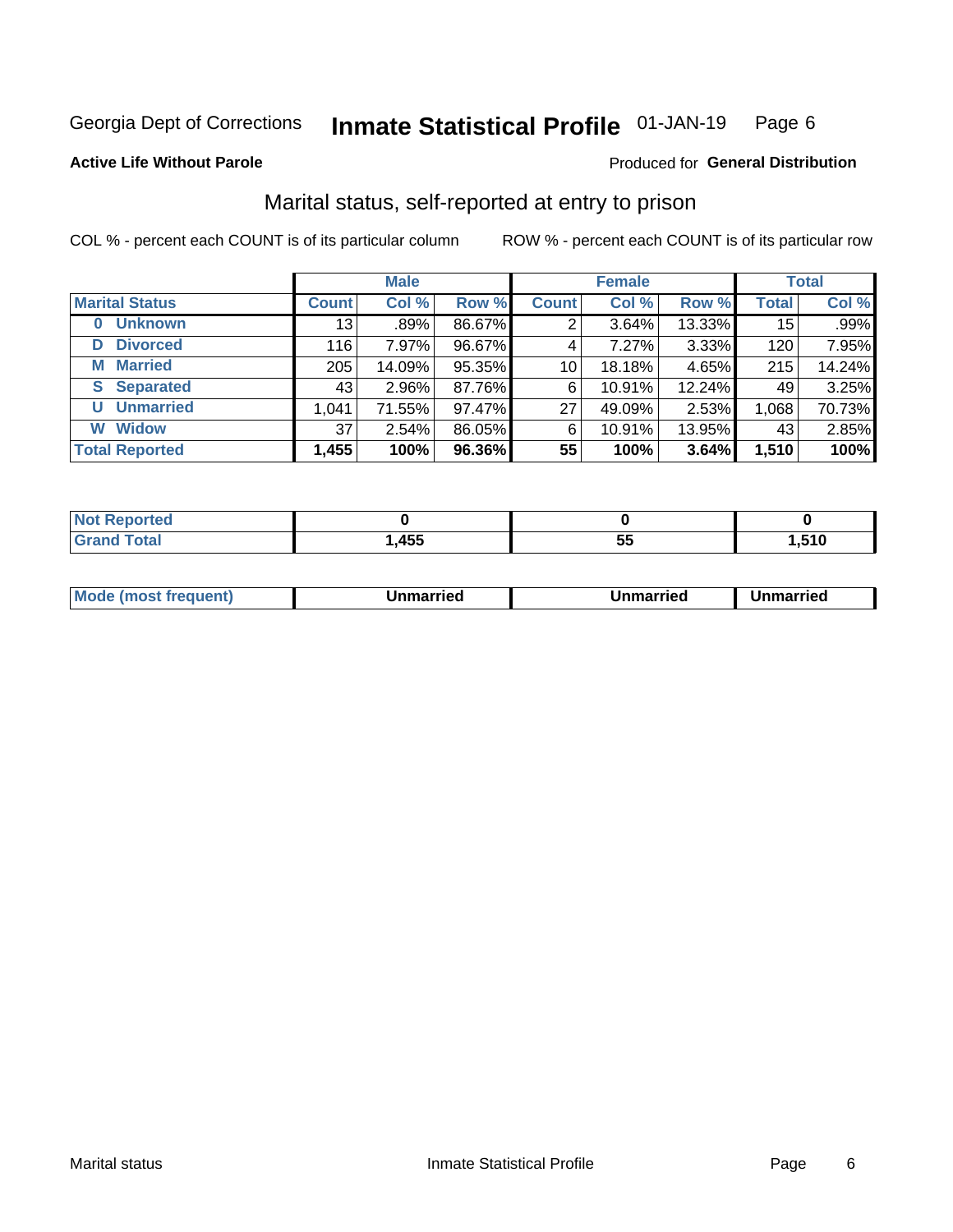#### Inmate Statistical Profile 01-JAN-19 Page 7

### **Active Life Without Parole**

### Produced for General Distribution

# Number of Inmates with Dependents, Self-Reported at Entry to Prison

COL % - percent each COUNT is of its particular column

|                             |              | <b>Male</b> |         |              | <b>Female</b> |       |              | <b>Total</b> |
|-----------------------------|--------------|-------------|---------|--------------|---------------|-------|--------------|--------------|
| <b>Number of dependents</b> | <b>Count</b> | Col %       | Row %   | <b>Count</b> | Col %         | Row % | <b>Total</b> | Col %        |
| $\bf{0}$                    | 340          | 31.66%      | 94.97%  | 18           | 37.50%        | 5.03% | 358          | 31.91%       |
|                             | 253          | 23.56%      | 96.93%  | 8            | 16.67%        | 3.07% | 261          | 23.26%       |
| $\overline{2}$              | 190          | 17.69%      | 96.45%  | 7            | 14.58%        | 3.55% | 197          | 17.56%       |
| 3                           | 123          | 11.45%      | 93.18%  | 9            | 18.75%        | 6.82% | 132          | 11.76%       |
| 4                           | 81           | 7.54%       | 96.43%  | 3            | 6.25%         | 3.57% | 84           | 7.49%        |
| 5                           | 36           | 3.35%       | 94.74%  | 2            | 4.17%         | 5.26% | 38           | 3.39%        |
| $6\phantom{1}6$             | 24           | 2.23%       | 96.00%  |              | 2.08%         | 4.00% | 25           | 2.23%        |
| 7                           | 13           | 1.21%       | 100.00% |              |               |       | 13           | 1.16%        |
| $\overline{\mathbf{8}}$     | 6            | 0.56%       | 100.00% |              |               |       | 6            | 0.53%        |
| $\boldsymbol{9}$            | 2            | 0.19%       | 100.00% |              |               |       | 2            | 0.18%        |
| 10                          |              | 0.09%       | 100.00% |              |               |       |              | 0.09%        |
| Over 10                     | 5            | 0.47%       | 100.00% |              |               |       | 5            | 0.45%        |
| <b>Total Reported</b>       | 1,074        | 100%        | 95.72%  | 48           | 100%          | 4.28% | 1,122        | 100.0%       |

| ים פ<br>აი |         | 388  |
|------------|---------|------|
| .455       | --<br>◡ | .510 |

| Mean (average)         | l.75 | 1.60 | . 74 |
|------------------------|------|------|------|
| <b>Median (middle)</b> |      |      |      |
| Mode (most frequent)   |      |      |      |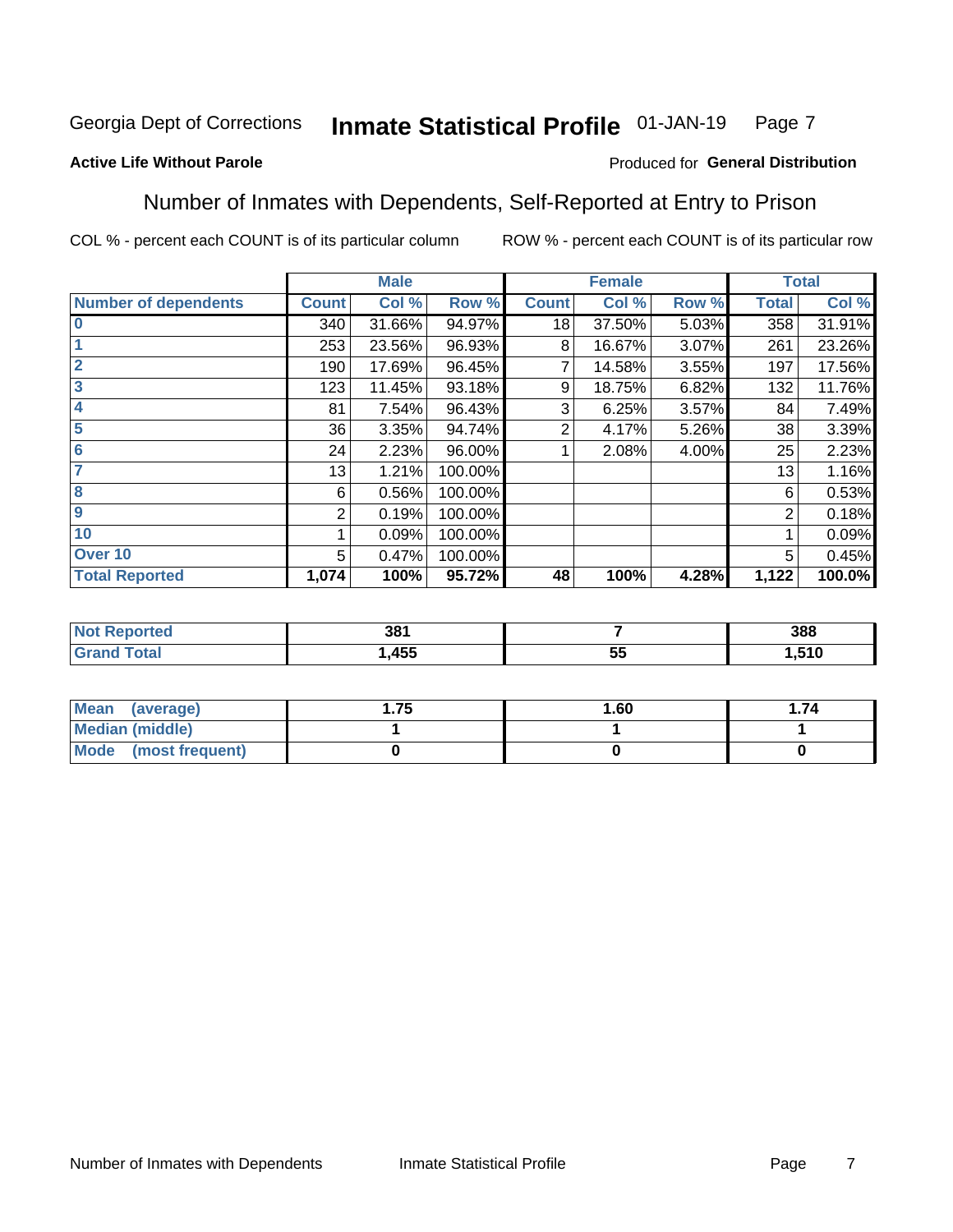#### **Inmate Statistical Profile 01-JAN-19** Page 8

### **Active Life Without Parole**

### Produced for General Distribution

# Religious affiliation, self-reported at entry to prison

COL % - percent each COUNT is of its particular column

|              |                              |              | <b>Male</b> |         |              | <b>Female</b> |        |                | <b>Total</b> |
|--------------|------------------------------|--------------|-------------|---------|--------------|---------------|--------|----------------|--------------|
|              | <b>Religious Affiliation</b> | <b>Count</b> | Col %       | Row %   | <b>Count</b> | Col %         | Row %  | <b>Total</b>   | Col %        |
|              | <b>Islam</b>                 | 67           | 9.59%       | 97.10%  | 2            | 5.41%         | 2.90%  | 69             | 9.38%        |
| $\mathbf{2}$ | <b>Catholic</b>              | 22           | 3.15%       | 88.00%  | 3            | 8.11%         | 12.00% | 25             | 3.40%        |
| 3            | <b>Baptist</b>               | 375          | 53.65%      | 93.28%  | 27           | 72.97%        | 6.72%  | 402            | 54.62%       |
| 4            | <b>Methodist</b>             | 12           | 1.72%       | 92.31%  |              | 2.70%         | 7.69%  | 13             | 1.77%        |
| 7            | <b>Chc Of God</b>            | 2            | .29%        | 100.00% |              |               |        | 2              | .27%         |
| 8            | <b>Holiness</b>              | 20           | 2.86%       | 90.91%  | 2            | 5.41%         | 9.09%  | 22             | 2.99%        |
| 9            | <b>Jewish</b>                | 2            | .29%        | 100.00% |              |               |        | $\overline{2}$ | .27%         |
| 10           | <b>Anglican</b>              |              | .14%        | 100.00% |              |               |        |                | .14%         |
| 12           | <b>Hindu</b>                 | 2            | .29%        | 100.00% |              |               |        | $\overline{2}$ | .27%         |
| 16           | <b>Seven D Ad</b>            | 4            | .57%        | 100.00% |              |               |        | 4              | .54%         |
| 17           | <b>Jehovah Wt</b>            | 10           | 1.43%       | 100.00% |              |               |        | 10             | 1.36%        |
| 18           | <b>Latr Day S</b>            |              | .14%        | 100.00% |              |               |        |                | .14%         |
| 20           | <b>Other Prot</b>            | 76           | 10.87%      | 97.44%  | 2            | 5.41%         | 2.56%  | 78             | 10.60%       |
| 96           | <b>None</b>                  | 105          | 15.02%      | 100.00% |              |               |        | 105            | 14.27%       |
|              | <b>Total Reported</b>        | 699          | 100%        | 94.97%  | 37           | 100%          | 5.03%  | 736            | 100%         |

| ı teu  | 75c  | 10       | ---        |
|--------|------|----------|------------|
| $\sim$ | סכ   |          | . .        |
| ______ | ,455 | --<br>v. | <b>EAO</b> |

| <b>Mode (most frequent)</b> | 3aptist | 3aptist | Baptist |
|-----------------------------|---------|---------|---------|
|-----------------------------|---------|---------|---------|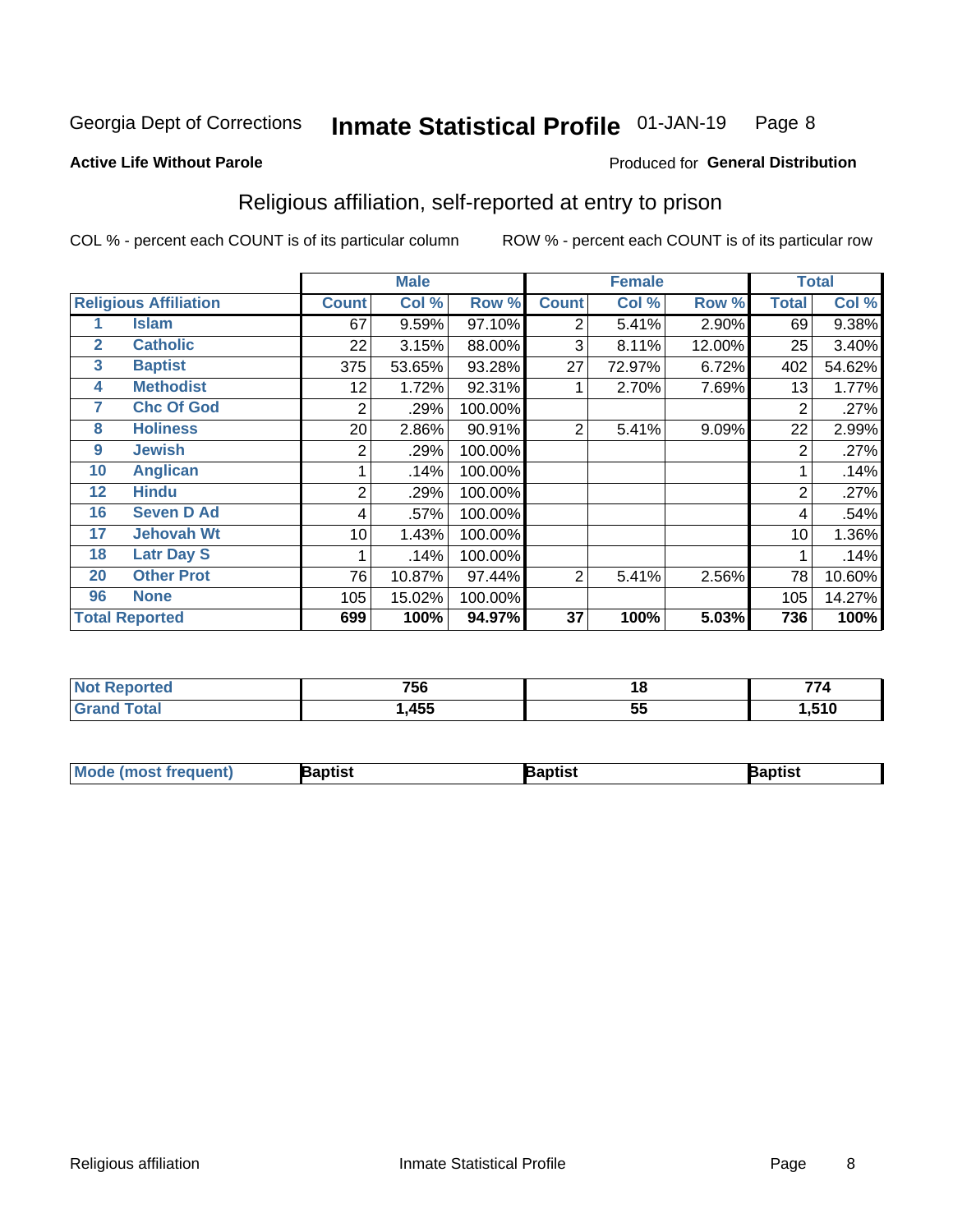#### Inmate Statistical Profile 01-JAN-19 Page 9

### **Active Life Without Parole**

### Produced for General Distribution

# Home county, self-reported at entry to prison

COL % - percent each COUNT is of its particular column

|     |                             |                | <b>Male</b> |         |              | <b>Female</b> |        | <b>Total</b>   |        |
|-----|-----------------------------|----------------|-------------|---------|--------------|---------------|--------|----------------|--------|
|     | <b>Home County</b>          | <b>Count</b>   | Col %       | Row %   | <b>Count</b> | Col %         | Row %  | <b>Total</b>   | Col %  |
| 000 | <b>Unknown</b>              | 269            | 18.49%      | 93.08%  | 20           | 36.36%        | 6.92%  | 289            | 19.14% |
| 001 | <b>Appling County</b>       | 5              | .34%        | 100.00% |              |               |        | 5              | .33%   |
| 002 | <b>Atkinson County</b>      | $\overline{2}$ | .14%        | 100.00% |              |               |        | $\overline{2}$ | .13%   |
| 003 | <b>Bacon County</b>         | 1              | .07%        | 100.00% |              |               |        | 1              | .07%   |
| 004 | <b>Baker County</b>         | $\mathbf 1$    | .07%        | 100.00% |              |               |        | 1              | .07%   |
| 005 | <b>Baldwin County</b>       | 3              | .21%        | 100.00% |              |               |        | 3              | .20%   |
| 006 | <b>Banks County</b>         | $\mathbf 1$    | .07%        | 100.00% |              |               |        | 1              | .07%   |
| 007 | <b>Barrow County</b>        | 10             | .69%        | 100.00% |              |               |        | 10             | .66%   |
| 008 | <b>Bartow County</b>        | 10             | .69%        | 100.00% |              |               |        | 10             | .66%   |
| 009 | <b>Ben Hill County</b>      | $\overline{7}$ | .48%        | 100.00% |              |               |        | 7              | .46%   |
| 010 | <b>Berrien County</b>       | 4              | .27%        | 100.00% |              |               |        | 4              | .26%   |
| 011 | <b>Bibb County</b>          | 42             | 2.89%       | 95.45%  | 2            | 3.64%         | 4.55%  | 44             | 2.91%  |
| 012 | <b>Bleckley County</b>      | 1              | .07%        | 100.00% |              |               |        | 1              | .07%   |
| 013 | <b>Brantley County</b>      | 1              | .07%        | 100.00% |              |               |        | 1              | .07%   |
| 014 | <b>Brooks County</b>        | 3              | .21%        | 100.00% |              |               |        | 3              | .20%   |
| 015 | <b>Bryan County</b>         | 1              | .07%        | 100.00% |              |               |        | 1              | .07%   |
| 016 | <b>Bulloch County</b>       | 5              | .34%        | 100.00% |              |               |        | 5              | .33%   |
| 017 | <b>Burke County</b>         | 11             | .76%        | 100.00% |              |               |        | 11             | .73%   |
| 018 | <b>Butts County</b>         | 4              | .27%        | 100.00% |              |               |        | 4              | .26%   |
| 019 | <b>Calhoun County</b>       | 2              | .14%        | 100.00% |              |               |        | $\overline{2}$ | .13%   |
| 020 | <b>Camden County</b>        | 5              | .34%        | 100.00% |              |               |        | 5              | .33%   |
| 021 | <b>Candler County</b>       | 5              | .34%        | 100.00% |              |               |        | 5              | .33%   |
| 022 | <b>Carroll County</b>       | 5              | .34%        | 83.33%  | 1            | 1.82%         | 16.67% | 6              | .40%   |
| 023 | <b>Catoosa County</b>       | 3              | .21%        | 100.00% |              |               |        | 3              | .20%   |
| 025 | <b>Chatham County</b>       | 53             | 3.64%       | 100.00% |              |               |        | 53             | 3.51%  |
| 026 | <b>Chattahoochee County</b> | 1              | .07%        | 100.00% |              |               |        | 1              | .07%   |
| 027 | <b>Chattooga County</b>     | 1              | .07%        | 100.00% |              |               |        | 1              | .07%   |
| 028 | <b>Cherokee County</b>      | 5              | .34%        | 100.00% |              |               |        | 5              | .33%   |
| 029 | <b>Clarke County</b>        | 22             | 1.51%       | 100.00% |              |               |        | 22             | 1.46%  |
| 030 | <b>Clay County</b>          | $\overline{2}$ | .14%        | 100.00% |              |               |        | $\overline{2}$ | .13%   |
| 031 | <b>Clayton County</b>       | 53             | 3.64%       | 98.15%  | 1            | 1.82%         | 1.85%  | 54             | 3.58%  |
| 033 | <b>Cobb County</b>          | 49             | 3.37%       | 98.00%  | 1            | 1.82%         | 2.00%  | 50             | 3.31%  |
| 034 | <b>Coffee County</b>        | $\overline{7}$ | .48%        | 100.00% |              |               |        | 7              | .46%   |
| 035 | <b>Colquitt County</b>      | $\overline{2}$ | .14%        | 100.00% |              |               |        | $\overline{2}$ | .13%   |
| 036 | <b>Columbia County</b>      | $\overline{9}$ | .62%        | 100.00% |              |               |        | $\mathsf g$    | .60%   |
| 037 | <b>Cook County</b>          | 4              | .27%        | 100.00% |              |               |        | 4              | .26%   |
| 038 | <b>Coweta County</b>        | 6              | .41%        | 100.00% |              |               |        | 6              | .40%   |
| 040 | <b>Crisp County</b>         | 5              | .34%        | 100.00% |              |               |        | 5              | .33%   |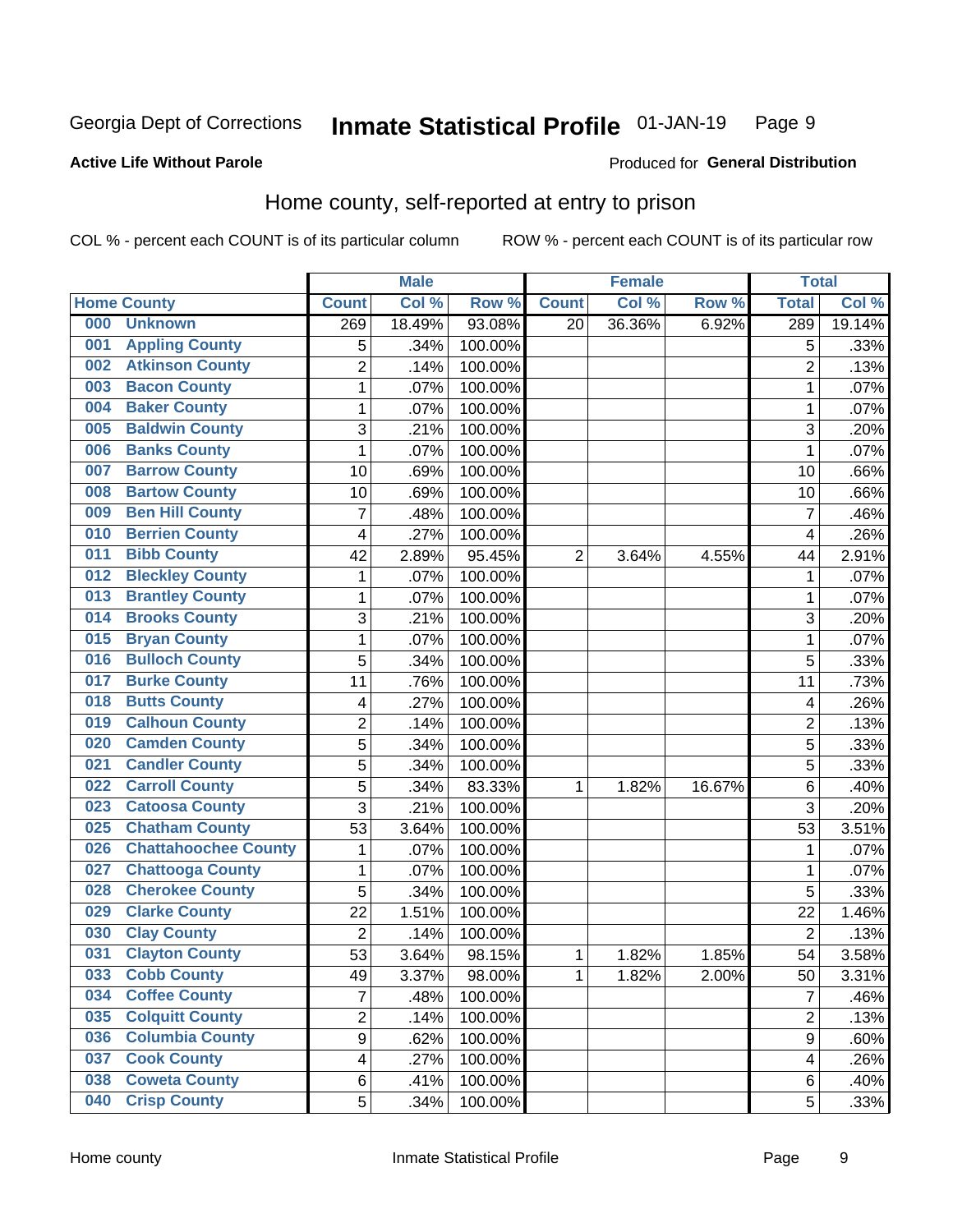#### Inmate Statistical Profile 01-JAN-19 Page 10

Produced for General Distribution

### **Active Life Without Parole**

# Home county, self-reported at entry to prison

COL % - percent each COUNT is of its particular column

|     |                          |                         | <b>Male</b> |         |                | <b>Female</b> |        | <b>Total</b>   |         |
|-----|--------------------------|-------------------------|-------------|---------|----------------|---------------|--------|----------------|---------|
|     | <b>Home County</b>       | <b>Count</b>            | Col %       | Row %   | <b>Count</b>   | Col%          | Row %  | <b>Total</b>   | Col %   |
| 043 | <b>Decatur County</b>    | 6                       | .41%        | 100.00% |                |               |        | 6              | .40%    |
| 044 | <b>Dekalb County</b>     | 106                     | 7.29%       | 99.07%  | 1              | 1.82%         | .93%   | 107            | 7.09%   |
| 045 | <b>Dodge County</b>      | 1                       | .07%        | 100.00% |                |               |        | 1              | .07%    |
| 046 | <b>Dooly County</b>      | $\mathbf 1$             | .07%        | 100.00% |                |               |        | 1              | .07%    |
| 047 | <b>Dougherty County</b>  | 23                      | 1.58%       | 92.00%  | $\overline{2}$ | 3.64%         | 8.00%  | 25             | 1.66%   |
| 048 | <b>Douglas County</b>    | 18                      | 1.24%       | 94.74%  | 1              | 1.82%         | 5.26%  | 19             | 1.26%   |
| 049 | <b>Early County</b>      | 2                       | .14%        | 100.00% |                |               |        | $\overline{2}$ | .13%    |
| 051 | <b>Effingham County</b>  | 3                       | .21%        | 100.00% |                |               |        | 3              | .20%    |
| 052 | <b>Elbert County</b>     | $\overline{c}$          | .14%        | 100.00% |                |               |        | $\overline{2}$ | .13%    |
| 053 | <b>Emanuel County</b>    | 4                       | .27%        | 100.00% |                |               |        | 4              | .26%    |
| 056 | <b>Fayette County</b>    | 4                       | .27%        | 100.00% |                |               |        | $\overline{4}$ | .26%    |
| 057 | <b>Floyd County</b>      | 19                      | 1.31%       | 90.48%  | $\overline{2}$ | 3.64%         | 9.52%  | 21             | 1.39%   |
| 058 | <b>Forsyth County</b>    | $\overline{\mathbf{c}}$ | .14%        | 66.67%  | 1              | 1.82%         | 33.33% | 3              | .20%    |
| 059 | <b>Franklin County</b>   | 3                       | .21%        | 75.00%  | 1              | 1.82%         | 25.00% | $\overline{4}$ | .26%    |
| 060 | <b>Fulton County</b>     | 173                     | 11.89%      | 97.74%  | 4              | 7.27%         | 2.26%  | 177            | 11.72%  |
| 061 | <b>Gilmer County</b>     | 1                       | .07%        | 100.00% |                |               |        | $\mathbf 1$    | .07%    |
| 063 | <b>Glynn County</b>      | 13                      | .89%        | 100.00% |                |               |        | 13             | .86%    |
| 064 | <b>Gordon County</b>     | $\overline{7}$          | .48%        | 100.00% |                |               |        | $\overline{7}$ | .46%    |
| 066 | <b>Greene County</b>     | 3                       | .21%        | 100.00% |                |               |        | 3              | .20%    |
| 067 | <b>Gwinnett County</b>   | 41                      | 2.82%       | 93.18%  | 3              | 5.45%         | 6.82%  | 44             | 2.91%   |
| 068 | <b>Habersham County</b>  | $\mathbf{1}$            | .07%        | 100.00% |                |               |        | 1              | .07%    |
| 069 | <b>Hall County</b>       | 14                      | .96%        | 93.33%  | 1              | 1.82%         | 6.67%  | 15             | .99%    |
| 070 | <b>Hancock County</b>    | 2                       | .14%        | 100.00% |                |               |        | $\overline{2}$ | .13%    |
| 071 | <b>Haralson County</b>   | 3                       | .21%        | 100.00% |                |               |        | 3              | .20%    |
| 072 | <b>Harris County</b>     | $\mathbf 1$             | .07%        | 100.00% |                |               |        | 1              | .07%    |
| 073 | <b>Hart County</b>       | 3                       | .21%        | 100.00% |                |               |        | 3              | .20%    |
| 074 | <b>Heard County</b>      | 1                       | .07%        | 100.00% |                |               |        | 1              | .07%    |
| 075 | <b>Henry County</b>      | 15                      | 1.03%       | 93.75%  | 1              | 1.82%         | 6.25%  | 16             | 1.06%   |
| 076 | <b>Houston County</b>    | 20                      | 1.37%       | 95.24%  | 1              | 1.82%         | 4.76%  | 21             | 1.39%   |
| 078 | <b>Jackson County</b>    | 11                      | .76%        | 100.00% |                |               |        | 11             | .73%    |
| 079 | <b>Jasper County</b>     | $\mathbf{1}$            | .07%        | 100.00% |                |               |        | 1              | .07%    |
| 080 | <b>Jeff Davis County</b> | 1                       | .07%        | 100.00% |                |               |        | 1              | $.07\%$ |
| 081 | <b>Jefferson County</b>  | 6                       | .41%        | 85.71%  | $\mathbf{1}$   | 1.82%         | 14.29% | 7              | .46%    |
| 082 | <b>Jenkins County</b>    | $\overline{c}$          | .14%        | 100.00% |                |               |        | $\overline{c}$ | .13%    |
| 084 | <b>Jones County</b>      | 1                       | .07%        | 100.00% |                |               |        | 1              | .07%    |
| 087 | <b>Laurens County</b>    | $\overline{\mathbf{4}}$ | .27%        | 100.00% |                |               |        | 4              | .26%    |
| 088 | <b>Lee County</b>        | $\overline{2}$          | .14%        | 100.00% |                |               |        | $\overline{2}$ | .13%    |
| 089 | <b>Liberty County</b>    | $\overline{9}$          | .62%        | 90.00%  | 1              | 1.82%         | 10.00% | 10             | .66%    |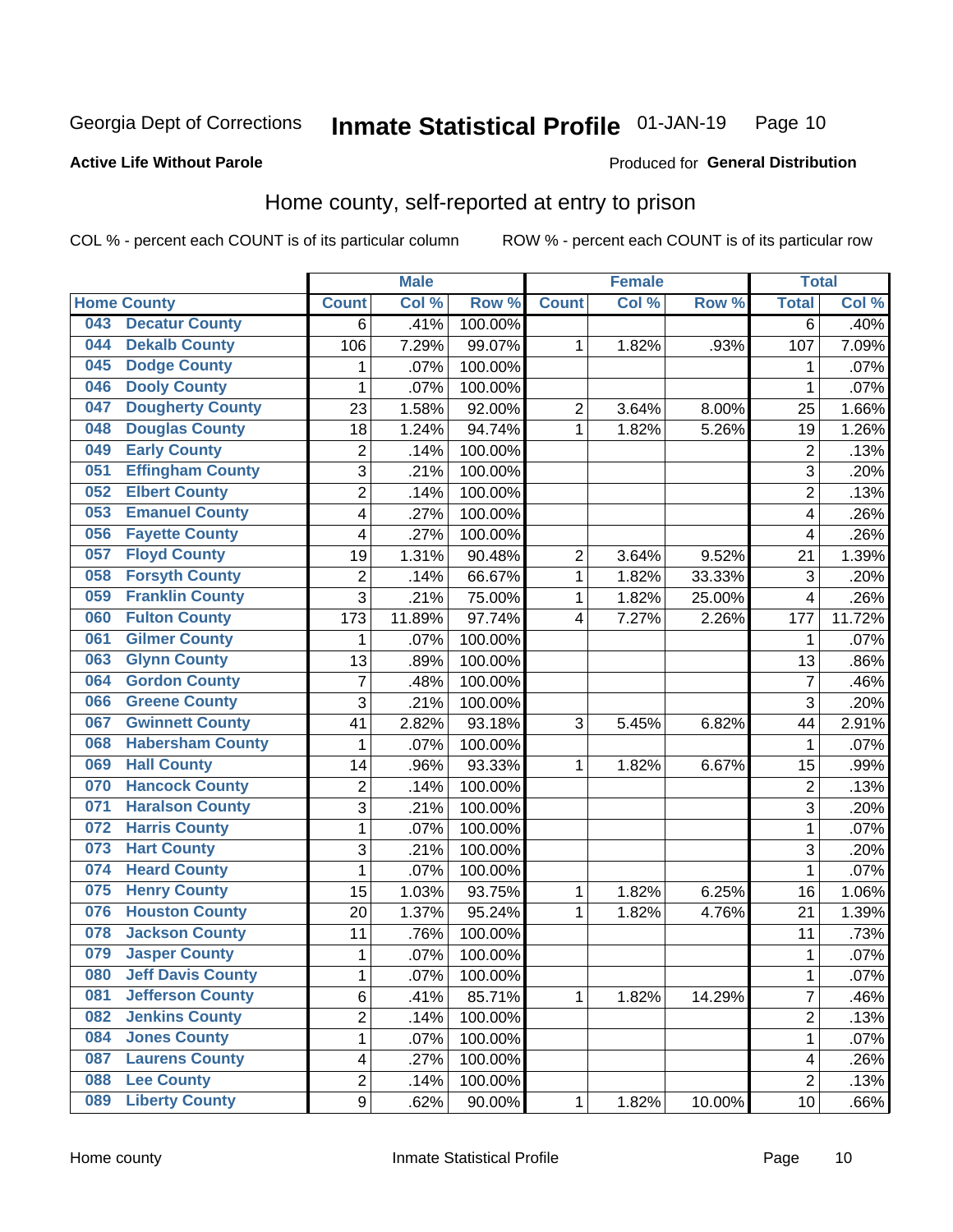#### **Inmate Statistical Profile 01-JAN-19** Page 11

Produced for General Distribution

### **Active Life Without Parole**

# Home county, self-reported at entry to prison

COL % - percent each COUNT is of its particular column

|                  |                          |                | <b>Male</b> |         |              | <b>Female</b> |         | <b>Total</b>   |         |
|------------------|--------------------------|----------------|-------------|---------|--------------|---------------|---------|----------------|---------|
|                  | <b>Home County</b>       | <b>Count</b>   | Col %       | Row %   | <b>Count</b> | Col %         | Row %   | <b>Total</b>   | Col %   |
| 090              | <b>Lincoln County</b>    | 1              | .07%        | 100.00% |              |               |         | 1              | $.07\%$ |
| 091              | <b>Long County</b>       | 1              | .07%        | 100.00% |              |               |         | 1              | .07%    |
| 092              | <b>Lowndes County</b>    | 9              | .62%        | 100.00% |              |               |         | 9              | .60%    |
| 093              | <b>Lumpkin County</b>    | $\overline{c}$ | .14%        | 100.00% |              |               |         | $\overline{2}$ | .13%    |
| 094              | <b>Macon County</b>      | $\mathbf 1$    | .07%        | 100.00% |              |               |         | 1              | .07%    |
| 095              | <b>Madison County</b>    | $\overline{c}$ | .14%        | 100.00% |              |               |         | $\overline{2}$ | .13%    |
| 096              | <b>Marion County</b>     | $\mathbf 1$    | .07%        | 100.00% |              |               |         | 1              | .07%    |
| 097              | <b>Mcduffie County</b>   | 3              | .21%        | 100.00% |              |               |         | 3              | .20%    |
| 098              | <b>Mcintosh County</b>   | 1              | .07%        | 100.00% |              |               |         | 1              | .07%    |
| 099              | <b>Meriwether County</b> | 1              | .07%        | 100.00% |              |               |         | 1              | .07%    |
| 100              | <b>Miller County</b>     | $\overline{2}$ | .14%        | 100.00% |              |               |         | $\overline{2}$ | .13%    |
| 101              | <b>Mitchell County</b>   | $\mathbf 1$    | .07%        | 100.00% |              |               |         | 1              | .07%    |
| 102              | <b>Monroe County</b>     | $\overline{7}$ | .48%        | 100.00% |              |               |         | 7              | .46%    |
| 103              | <b>Montgomery County</b> | $\overline{c}$ | .14%        | 100.00% |              |               |         | $\overline{2}$ | .13%    |
| 104              | <b>Morgan County</b>     | $\mathbf{1}$   | .07%        | 100.00% |              |               |         | 1              | .07%    |
| 106              | <b>Muscogee County</b>   | 28             | 1.92%       | 100.00% |              |               |         | 28             | 1.85%   |
| 107              | <b>Newton County</b>     | 6              | .41%        | 85.71%  | 1            | 1.82%         | 14.29%  | 7              | .46%    |
| 108              | <b>Oconee County</b>     |                |             |         | 1            | 1.82%         | 100.00% | 1              | .07%    |
| 109              | <b>Oglethorpe County</b> | 3              | .21%        | 100.00% |              |               |         | 3              | .20%    |
| 110              | <b>Paulding County</b>   | 11             | .76%        | 100.00% |              |               |         | 11             | .73%    |
| 111              | <b>Peach County</b>      | 1              | .07%        | 100.00% |              |               |         | 1              | .07%    |
| $\overline{112}$ | <b>Pickens County</b>    | 1              | .07%        | 100.00% |              |               |         | 1              | .07%    |
| 113              | <b>Pierce County</b>     | 4              | .27%        | 100.00% |              |               |         | 4              | .26%    |
| 114              | <b>Pike County</b>       | 3              | .21%        | 100.00% |              |               |         | 3              | .20%    |
| $\overline{115}$ | <b>Polk County</b>       | 5              | .34%        | 100.00% |              |               |         | 5              | .33%    |
| 117              | <b>Putnam County</b>     | 4              | .27%        | 100.00% |              |               |         | 4              | .26%    |
| 119              | <b>Rabun County</b>      | $\overline{c}$ | .14%        | 100.00% |              |               |         | $\overline{c}$ | .13%    |
| 120              | <b>Randolph County</b>   | 3              | .21%        | 100.00% |              |               |         | 3              | .20%    |
| $121$            | <b>Richmond County</b>   | 57             | 3.92%       | 95.00%  | 3            | 5.45%         | 5.00%   | 60             | 3.97%   |
| 122              | <b>Rockdale County</b>   | 9              | .62%        | 100.00% |              |               |         | 9              | .60%    |
| 124              | <b>Screven County</b>    | 1              | .07%        | 100.00% |              |               |         | 1              | .07%    |
| 125              | <b>Seminole County</b>   | $\overline{c}$ | .14%        | 100.00% |              |               |         | $\overline{2}$ | .13%    |
| 126              | <b>Spalding County</b>   | 13             | .89%        | 100.00% |              |               |         | 13             | .86%    |
| 127              | <b>Stephens County</b>   | $\overline{c}$ | .14%        | 66.67%  | 1            | 1.82%         | 33.33%  | 3              | .20%    |
| 128              | <b>Stewart County</b>    | $\mathbf 1$    | .07%        | 100.00% |              |               |         | 1              | .07%    |
| 129              | <b>Sumter County</b>     | $\overline{c}$ | .14%        | 100.00% |              |               |         | 2              | .13%    |
| 132              | <b>Tattnall County</b>   | 6              | .41%        | 85.71%  | 1            | 1.82%         | 14.29%  | 7              | .46%    |
| 133              | <b>Taylor County</b>     | 1              | .07%        | 100.00% |              |               |         | 1              | .07%    |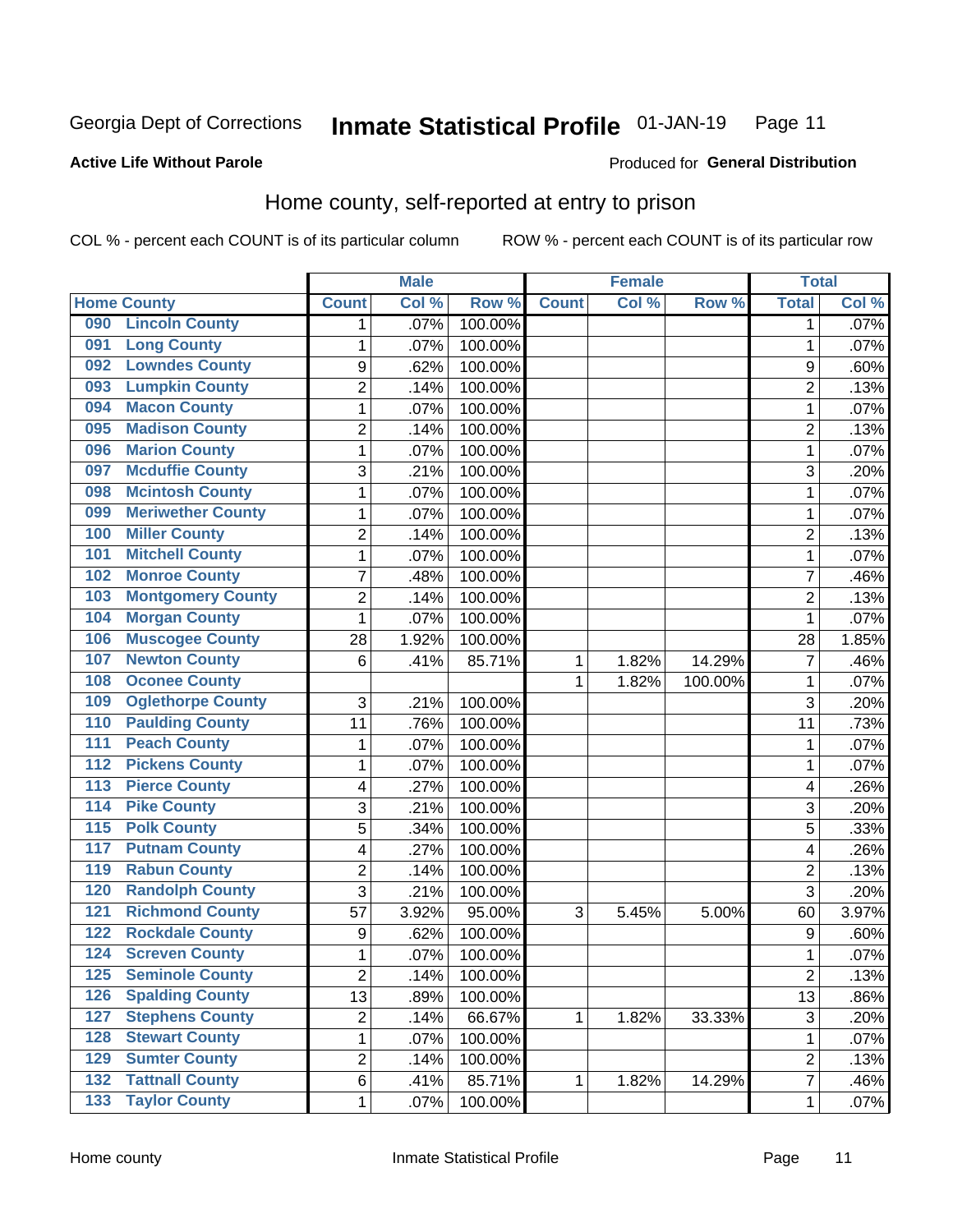#### Inmate Statistical Profile 01-JAN-19 Page 12

Produced for General Distribution

### **Active Life Without Parole**

# Home county, self-reported at entry to prison

COL % - percent each COUNT is of its particular column

|                                    |                | <b>Male</b> |         | <b>Female</b> |       | <b>Total</b> |                |       |
|------------------------------------|----------------|-------------|---------|---------------|-------|--------------|----------------|-------|
| <b>Home County</b>                 | <b>Count</b>   | Col %       | Row %   | <b>Count</b>  | Col % | Row %        | <b>Total</b>   | Col % |
| <b>Telfair County</b><br>134       | 1              | .07%        | 100.00% |               |       |              | 1              | .07%  |
| <b>Thomas County</b><br>136        | 5              | .34%        | 100.00% |               |       |              | 5              | .33%  |
| <b>Tift County</b><br>137          | 9              | .62%        | 100.00% |               |       |              | 9              | .60%  |
| <b>Toombs County</b><br>138        | 10             | .69%        | 100.00% |               |       |              | 10             | .66%  |
| <b>Treutlen County</b><br>140      | 4              | .27%        | 100.00% |               |       |              | 4              | .26%  |
| <b>Troup County</b><br>141         | 6              | .41%        | 100.00% |               |       |              | 6              | .40%  |
| <b>Twiggs County</b><br>143        | $\overline{2}$ | .14%        | 100.00% |               |       |              | $\overline{2}$ | .13%  |
| <b>Union County</b><br>144         | 1              | .07%        | 100.00% |               |       |              | 1              | .07%  |
| <b>Upson County</b><br>145         | 5              | .34%        | 100.00% |               |       |              | 5              | .33%  |
| <b>Walker County</b><br>146        | 4              | .27%        | 80.00%  | 1             | 1.82% | 20.00%       | 5              | .33%  |
| <b>Walton County</b><br>147        | 14             | .96%        | 100.00% |               |       |              | 14             | .93%  |
| <b>Ware County</b><br>148          | 8              | .55%        | 100.00% |               |       |              | 8              | .53%  |
| <b>Warren County</b><br>149        | 1              | .07%        | 50.00%  | 1             | 1.82% | 50.00%       | $\overline{2}$ | .13%  |
| <b>Washington County</b><br>150    | 7              | .48%        | 100.00% |               |       |              | 7              | .46%  |
| <b>Wayne County</b><br>151         | 8              | .55%        | 100.00% |               |       |              | 8              | .53%  |
| <b>Wheeler County</b><br>153       | 1              | .07%        | 100.00% |               |       |              | 1              | .07%  |
| <b>White County</b><br>154         | 1              | .07%        | 50.00%  | 1             | 1.82% | 50.00%       | $\overline{2}$ | .13%  |
| <b>Whitfield County</b><br>155     | 8              | .55%        | 100.00% |               |       |              | 8              | .53%  |
| <b>Wilcox County</b><br>156        | 1              | .07%        | 100.00% |               |       |              |                | .07%  |
| <b>Wilkes County</b><br>157        | 4              | .27%        | 100.00% |               |       |              | 4              | .26%  |
| <b>Wilkinson County</b><br>158     | $\overline{2}$ | .14%        | 100.00% |               |       |              | $\overline{2}$ | .13%  |
| <b>Worth County</b><br>159         | 1              | .07%        | 100.00% |               |       |              | 1              | .07%  |
| <b>Other Custody/Out Of</b><br>999 | 3              | .21%        | 100.00% |               |       |              | 3              | .20%  |
| <b>State</b>                       |                |             |         |               |       |              |                |       |
| <b>Total Rported</b>               | 1,455          | 100%        | 96.36%  | 55            | 100%  | 3.64%        | 1,510          | 100%  |

| <b>Not Reported</b> |      |    |      |
|---------------------|------|----|------|
| Total<br>l Grani    | ,455 | JJ | ,510 |

| Mode (most frequent) | <b>Fulton County</b> | <b>Fulton County</b> | <b>Fulton County</b> |
|----------------------|----------------------|----------------------|----------------------|
|                      |                      |                      |                      |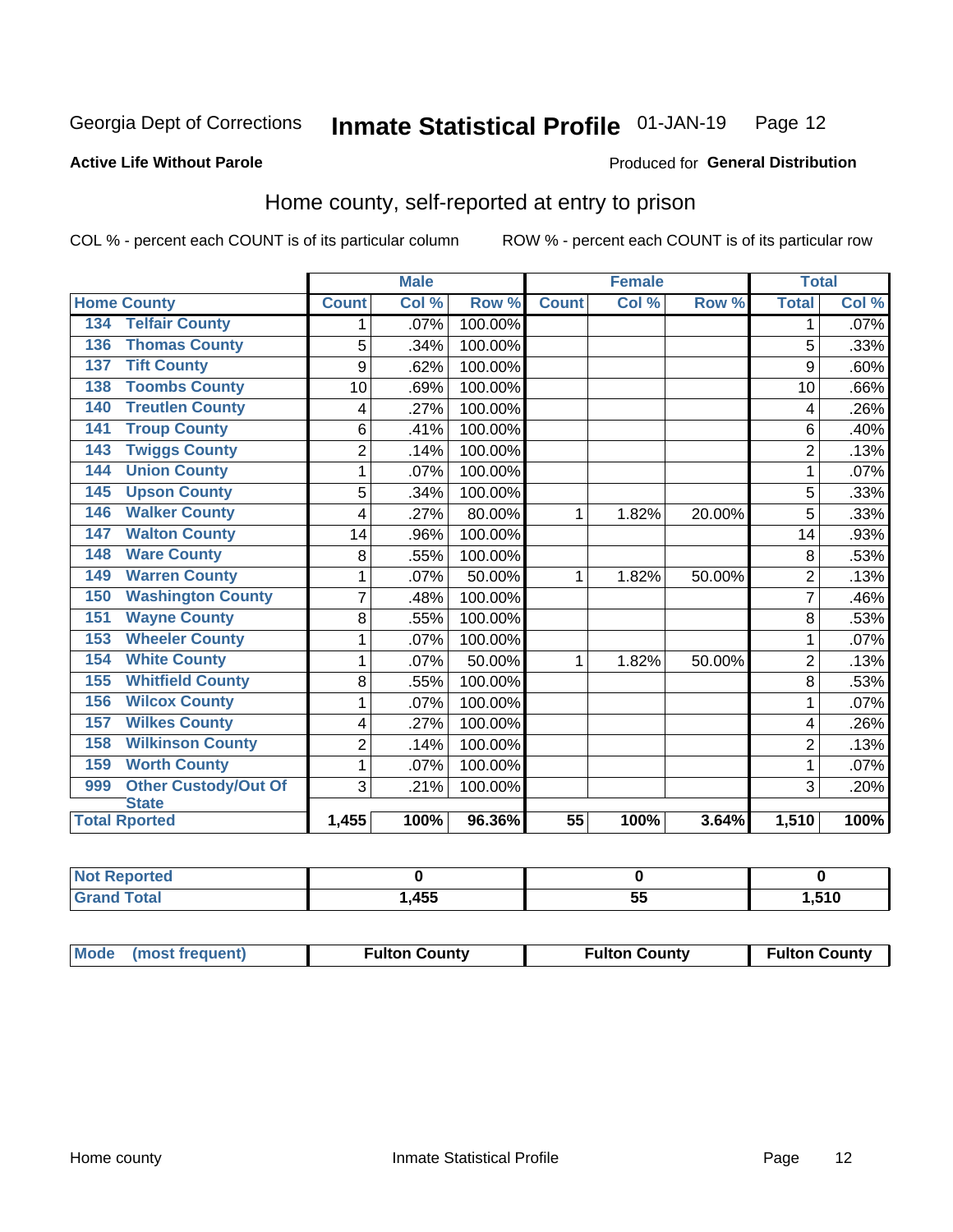#### Inmate Statistical Profile 01-JAN-19 Page 13

### **Active Life Without Parole**

### Produced for General Distribution

# Employment status before prison, self-reported at entry to prison

COL % - percent each COUNT is of its particular column

|                           |              | <b>Male</b> |         |              | <b>Female</b> |       |       | <b>Total</b> |  |
|---------------------------|--------------|-------------|---------|--------------|---------------|-------|-------|--------------|--|
| <b>Employment Status</b>  | <b>Count</b> | Col %       | Row %   | <b>Count</b> | Col %         | Row % | Total | Col %        |  |
| <b>Full Time</b><br>01    | 505          | 45.87%      | 96.01%  | 21           | 47.73%        | 3.99% | 526   | 45.94%       |  |
| <b>Part Time</b><br>02    | 71           | 6.45%       | 100.00% |              |               |       | 71    | 6.20%        |  |
| Unempl $<$ 6M<br>03       | 70           | $6.36\%$    | 98.59%  |              | 2.27%         | 1.41% | 71    | 6.20%        |  |
| Unempl > 6M<br>04         | 271          | 24.61%      | 94.43%  | 16           | 36.36%        | 5.57% | 287   | 25.07%       |  |
| <b>Never Worked</b><br>05 | 95           | 8.63%       | 100.00% |              |               |       | 95    | 8.30%        |  |
| <b>Student</b><br>06      | 34           | 3.09%       | 100.00% |              |               |       | 34    | 2.97%        |  |
| <b>Incapable</b><br>07    | 55           | $5.00\%$    | 90.16%  | 6            | 13.64%        | 9.84% | 61    | 5.33%        |  |
| <b>Total Reported</b>     | 1,101        | 100%        | 96.16%  | 44           | 100%          | 3.84% | 1,145 | 100%         |  |

| 354<br>$ -$ |    | 365           |
|-------------|----|---------------|
| 45F<br>400  | ວະ | E4C<br>7.J IV |

| Mc | ∴ull | ----<br>ıme<br>w |
|----|------|------------------|
|    |      |                  |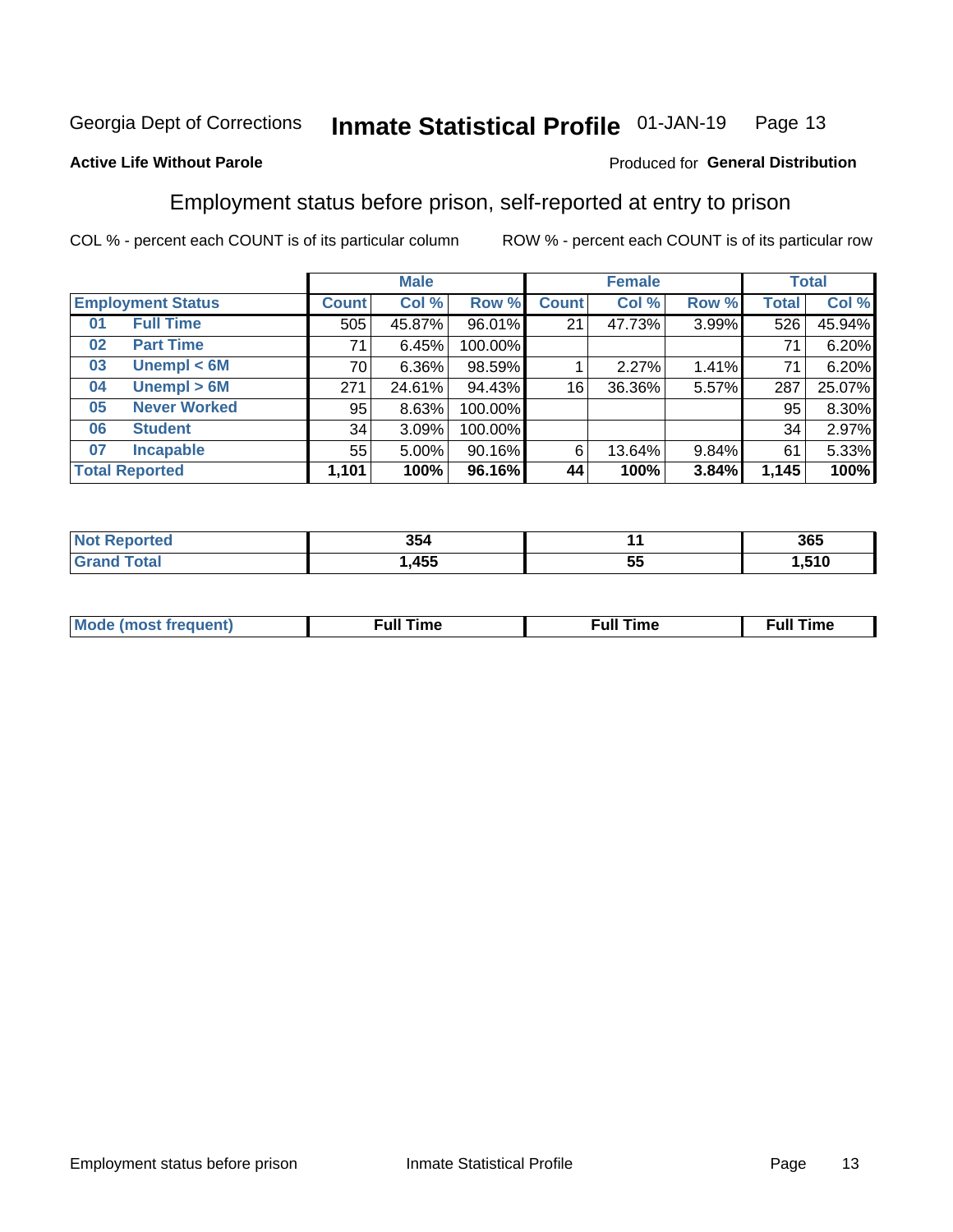### **Active Life Without Parole**

Produced for General Distribution

# Age at admission

COL % - percent each COUNT is of its particular column

|                         |              | <b>Male</b> |         |                | <b>Female</b> |        |              | <b>Total</b> |
|-------------------------|--------------|-------------|---------|----------------|---------------|--------|--------------|--------------|
| <b>Age At Admission</b> | <b>Count</b> | Col %       | Row %   | <b>Count</b>   | Col %         | Row %  | <b>Total</b> | Col %        |
| 15                      | 2            | 0.14%       | 100.00% |                |               |        | 2            | 0.13%        |
| 16                      | 1            | 0.07%       | 100.00% |                |               |        | 1            | 0.07%        |
| $\overline{17}$         | 8            | 0.55%       | 100.00% |                |               |        | 8            | 0.53%        |
| 18                      | 9            | 0.62%       | 100.00% |                |               |        | 9            | 0.60%        |
| 19                      | 18           | 1.24%       | 100.00% |                |               |        | 18           | 1.19%        |
| $\overline{20}$         | 35           | 2.41%       | 97.22%  | 1              | 1.82%         | 2.78%  | 36           | 2.38%        |
| 21                      | 35           | 2.41%       | 97.22%  | 1              | 1.82%         | 2.78%  | 36           | 2.38%        |
| 22                      | 63           | 4.33%       | 96.92%  | $\overline{2}$ | 3.64%         | 3.08%  | 65           | 4.30%        |
| 23                      | 55           | 3.78%       | 98.21%  | 1              | 1.82%         | 1.79%  | 56           | 3.71%        |
| 24                      | 55           | 3.78%       | 96.49%  | $\overline{2}$ | 3.64%         | 3.51%  | 57           | 3.77%        |
| $\overline{25}$         | 63           | 4.33%       | 94.03%  | 4              | 7.27%         | 5.97%  | 67           | 4.44%        |
| 26                      | 66           | 4.54%       | 97.06%  | $\overline{2}$ | 3.64%         | 2.94%  | 68           | 4.50%        |
| $\overline{27}$         | 53           | 3.64%       | 92.98%  | 4              | 7.27%         | 7.02%  | 57           | 3.77%        |
| 28                      | 62           | 4.26%       | 96.88%  | $\overline{2}$ | 3.64%         | 3.13%  | 64           | 4.24%        |
| 29                      | 57           | 3.92%       | 98.28%  | 1              | 1.82%         | 1.72%  | 58           | 3.84%        |
| 30                      | 47           | 3.23%       | 100.00% |                |               |        | 47           | 3.11%        |
| 31                      | 64           | 4.40%       | 98.46%  | 1              | 1.82%         | 1.54%  | 65           | 4.30%        |
| 32                      | 59           | 4.05%       | 95.16%  | 3              | 5.45%         | 4.84%  | 62           | 4.11%        |
| 33                      | 52           | 3.57%       | 96.30%  | $\overline{2}$ | 3.64%         | 3.70%  | 54           | 3.58%        |
| 34                      | 31           | 2.13%       | 91.18%  | 3              | 5.45%         | 8.82%  | 34           | 2.25%        |
| 35                      | 38           | 2.61%       | 97.44%  | 1              | 1.82%         | 2.56%  | 39           | 2.58%        |
| 36                      | 48           | 3.30%       | 96.00%  | $\overline{2}$ | 3.64%         | 4.00%  | 50           | 3.31%        |
| $\overline{37}$         | 41           | 2.82%       | 97.62%  | 1              | 1.82%         | 2.38%  | 42           | 2.78%        |
| 38                      | 45           | 3.09%       | 100.00% |                |               |        | 45           | 2.98%        |
| 39                      | 36           | 2.47%       | 85.71%  | 6              | 10.91%        | 14.29% | 42           | 2.78%        |
| 40                      | 30           | 2.06%       | 93.75%  | $\overline{2}$ | 3.64%         | 6.25%  | 32           | 2.12%        |
| 41                      | 40           | 2.75%       | 95.24%  | $\overline{2}$ | 3.64%         | 4.76%  | 42           | 2.78%        |
| 42                      | 35           | 2.41%       | 100.00% |                |               |        | 35           | 2.32%        |
| 43                      | 29           | 1.99%       | 93.55%  | $\overline{2}$ | 3.64%         | 6.45%  | 31           | 2.05%        |
| 44                      | 23           | 1.58%       | 92.00%  | $\overline{2}$ | 3.64%         | 8.00%  | 25           | 1.66%        |
| 45                      | 30           | 2.06%       | 96.77%  | 1              | 1.82%         | 3.23%  | 31           | 2.05%        |
| 46                      | 25           | 1.72%       | 89.29%  | 3              | 5.45%         | 10.71% | 28           | 1.85%        |
| 47                      | 25           | 1.72%       | 100.00% |                |               |        | 25           | 1.66%        |
| 48                      | 26           | 1.79%       | 89.66%  | 3              | 5.45%         | 10.34% | 29           | 1.92%        |
| 49                      | 24           | 1.65%       | 100.00% |                |               |        | 24           | 1.59%        |
| 50                      | 23           | 1.58%       | 100.00% |                |               |        | 23           | 1.52%        |
| $\overline{51}$         | 11           | 0.76%       | 100.00% |                |               |        | 11           | 0.73%        |
| 52                      | 13           | 0.89%       | 100.00% |                |               |        | 13           | 0.86%        |
| 53                      | 13           | 0.89%       | 100.00% |                |               |        | 13           | 0.86%        |
| 54                      | 10           | 0.69%       | 100.00% |                |               |        | 10           | 0.66%        |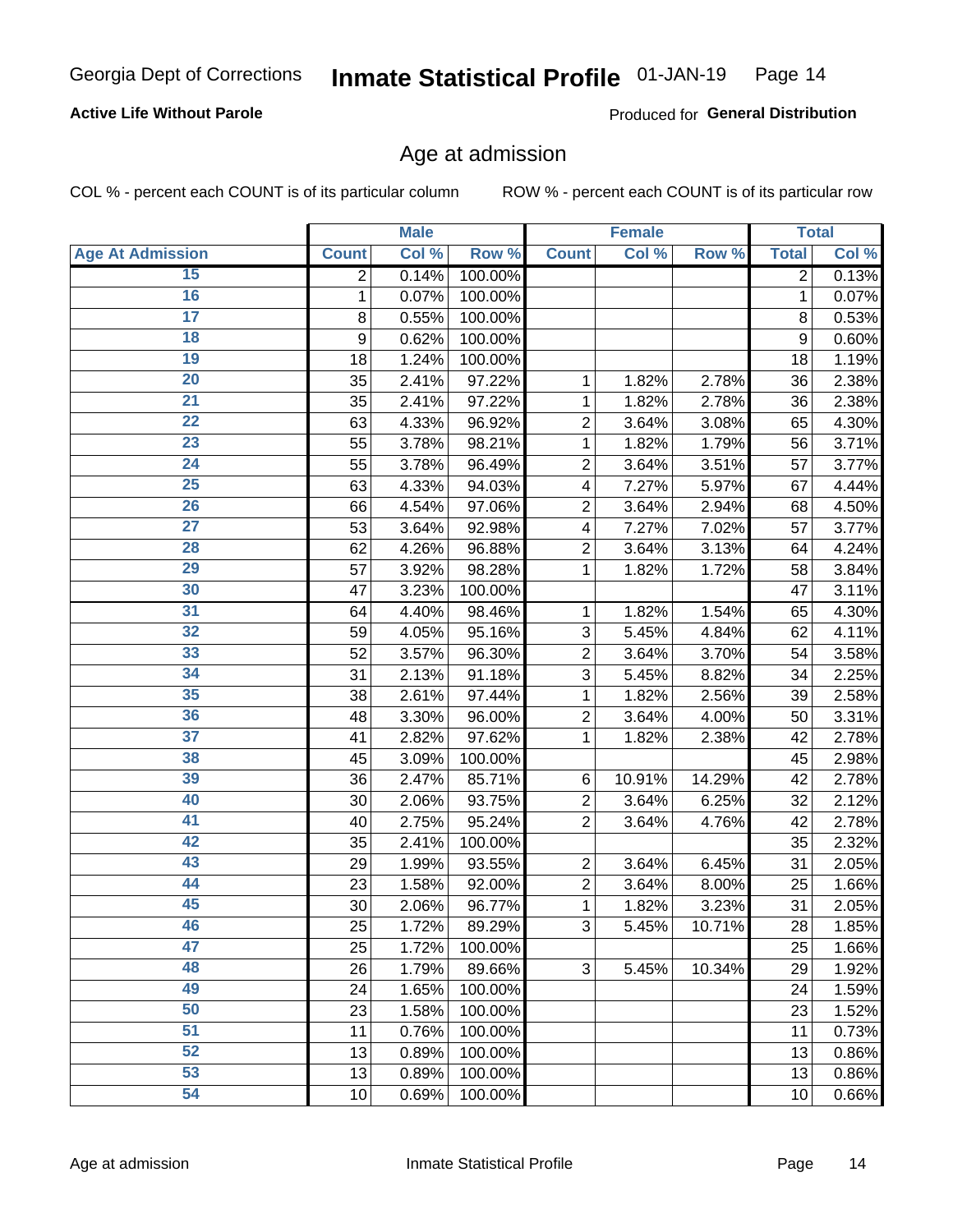#### Inmate Statistical Profile 01-JAN-19 Page 15

### **Active Life Without Parole**

Produced for General Distribution

# Age at admission

COL % - percent each COUNT is of its particular column

|                         |              | <b>Male</b> |         |              | <b>Female</b> |       |       | <b>Total</b>        |
|-------------------------|--------------|-------------|---------|--------------|---------------|-------|-------|---------------------|
| <b>Age At Admission</b> | <b>Count</b> | Col %       | Row %   | <b>Count</b> | Col %         | Row % | Total | Col %               |
| 55                      | 11           | 0.76%       | 91.67%  |              | 1.82%         | 8.33% | 12    | $\overline{0.79\%}$ |
| 56                      | 8            | 0.55%       | 100.00% |              |               |       | 8     | 0.53%               |
| 57                      | 8            | 0.55%       | 100.00% |              |               |       | 8     | 0.53%               |
| 58                      | 5            | 0.34%       | 100.00% |              |               |       | 5     | 0.33%               |
| 59                      | 4            | 0.27%       | 100.00% |              |               |       | 4     | 0.26%               |
| 60                      | 3            | 0.21%       | 100.00% |              |               |       | 3     | 0.20%               |
| 61                      |              | 0.07%       | 100.00% |              |               |       |       | 0.07%               |
| 62                      | 2            | 0.14%       | 100.00% |              |               |       | 2     | 0.13%               |
| 64                      | 3            | 0.21%       | 100.00% |              |               |       | 3     | 0.20%               |
| 65                      | 2            | 0.14%       | 100.00% |              |               |       | 2     | 0.13%               |
| 66                      |              | 0.07%       | 100.00% |              |               |       |       | 0.07%               |
| 67                      | 2            | 0.14%       | 100.00% |              |               |       | 2     | 0.13%               |
| 69                      | 3            | 0.21%       | 100.00% |              |               |       | 3     | 0.20%               |
| 73                      |              | 0.07%       | 100.00% |              |               |       |       | 0.07%               |
| 78                      |              | 0.07%       | 100.00% |              |               |       |       | 0.07%               |
| <b>Total Reported</b>   | 1,455        | 100%        | 96.36%  | 55           | 100%          | 3.64% | 1,510 | 100%                |

| <b>Not Reported</b> |      |           |       |
|---------------------|------|-----------|-------|
| <b>cotal</b>        | ,455 | - -<br>JJ | .510. |

| <b>Mean</b><br>(average) | 34.03   | 34.4 | 34.04   |
|--------------------------|---------|------|---------|
| <b>Median (middle)</b>   | ົ<br>JZ | 34   | ົ<br>∠ت |
| Mode<br>(most frequent)  | 26      | 39   | 26      |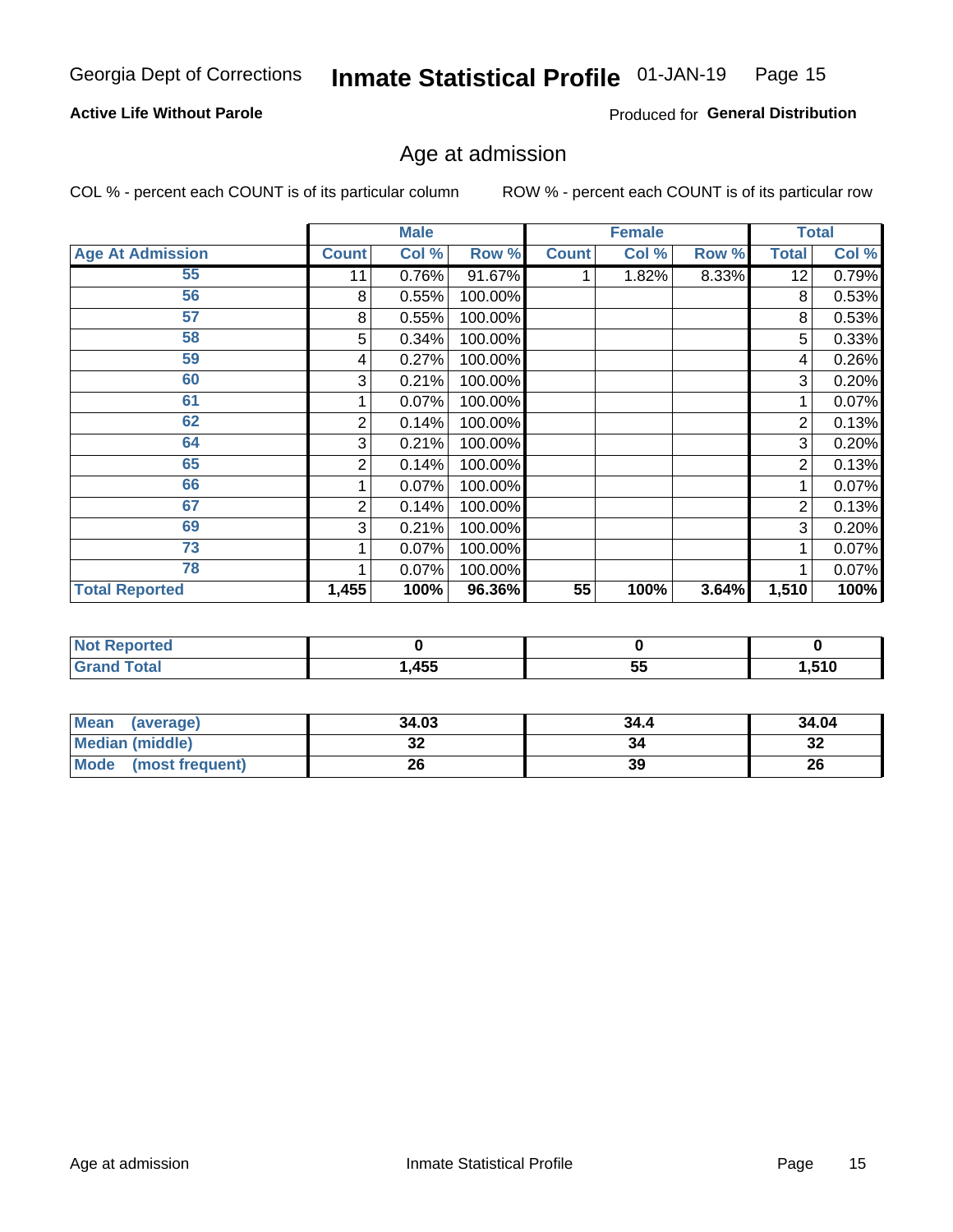### **Active Life Without Parole**

### Produced for General Distribution

# Height, measured at entry to prison

COL % - percent each COUNT is of its particular column

|                       |                           | <b>Male</b> |         |                | <b>Female</b> |         |                | <b>Total</b> |
|-----------------------|---------------------------|-------------|---------|----------------|---------------|---------|----------------|--------------|
| <b>Height</b>         | <b>Count</b>              | Col %       | Row %   | <b>Count</b>   | Col %         | Row %   | <b>Total</b>   | Col %        |
| $\bf{0}$              | $\overline{7}$            | 0.48%       | 100.00% |                |               |         | 7              | 0.46%        |
| 4'10''                |                           |             |         | $\mathbf{1}$   | 1.82%         | 100.00% | 1              | 0.07%        |
| 5'00''                | $\ensuremath{\mathsf{3}}$ | 0.21%       | 100.00% |                |               |         | 3              | 0.20%        |
| 5'01"                 | 4                         | 0.27%       | 66.67%  | $\overline{2}$ | 3.64%         | 33.33%  | 6              | 0.40%        |
| 5'02"                 | 5                         | 0.34%       | 83.33%  | 1              | 1.82%         | 16.67%  | $6\phantom{1}$ | 0.40%        |
| 5'03''                | 13                        | 0.89%       | 56.52%  | 10             | 18.18%        | 43.48%  | 23             | 1.52%        |
| 5'04"                 | 15                        | 1.03%       | 51.72%  | 14             | 25.45%        | 48.28%  | 29             | 1.92%        |
| 5'05"                 | 39                        | 2.68%       | 84.78%  | $\overline{7}$ | 12.73%        | 15.22%  | 46             | 3.05%        |
| 5'06''                | 101                       | 6.94%       | 94.39%  | 6              | 10.91%        | 5.61%   | 107            | 7.09%        |
| 5'07''                | 98                        | 6.74%       | 93.33%  | 7              | 12.73%        | 6.67%   | 105            | 6.95%        |
| 5'08''                | 149                       | 10.24%      | 99.33%  | 1              | 1.82%         | 0.67%   | 150            | 9.93%        |
| 5'09''                | 188                       | 12.92%      | 98.43%  | 3              | 5.45%         | 1.57%   | 191            | 12.65%       |
| 5'10''                | 168                       | 11.55%      | 99.41%  | 1              | 1.82%         | 0.59%   | 169            | 11.19%       |
| 5'11"                 | 189                       | 12.99%      | 100.00% |                |               |         | 189            | 12.52%       |
| 6'00''                | 153                       | 10.52%      | 99.35%  | 1.             | 1.82%         | 0.65%   | 154            | 10.20%       |
| 6'01''                | 118                       | 8.11%       | 100.00% |                |               |         | 118            | 7.81%        |
| 6'02"                 | 103                       | 7.08%       | 100.00% |                |               |         | 103            | 6.82%        |
| 6'03''                | 50                        | 3.44%       | 98.04%  | $\mathbf{1}$   | 1.82%         | 1.96%   | 51             | 3.38%        |
| 6'04"                 | 35                        | 2.41%       | 100.00% |                |               |         | 35             | 2.32%        |
| 6'05"                 | 8                         | 0.55%       | 100.00% |                |               |         | 8              | 0.53%        |
| 6'06''                | 5                         | 0.34%       | 100.00% |                |               |         | 5              | 0.33%        |
| 6'07''                | $\overline{2}$            | 0.14%       | 100.00% |                |               |         | $\overline{2}$ | 0.13%        |
| 6'11''                | $\overline{2}$            | 0.14%       | 100.00% |                |               |         | $\overline{2}$ | 0.13%        |
| <b>Total Reported</b> | 1,455                     | 100%        | 96.36%  | 55             | 100%          | 3.64%   | 1,510          | 100%         |

| тео<br>N |      |           |      |
|----------|------|-----------|------|
|          | ,455 | FБ<br>vv. | .510 |

| Mean | (average)       | 5'10" | 5'05" | 5'10" |  |
|------|-----------------|-------|-------|-------|--|
|      |                 |       |       |       |  |
| Mode | (most frequent) | 544"  | 5'04" | 5'09" |  |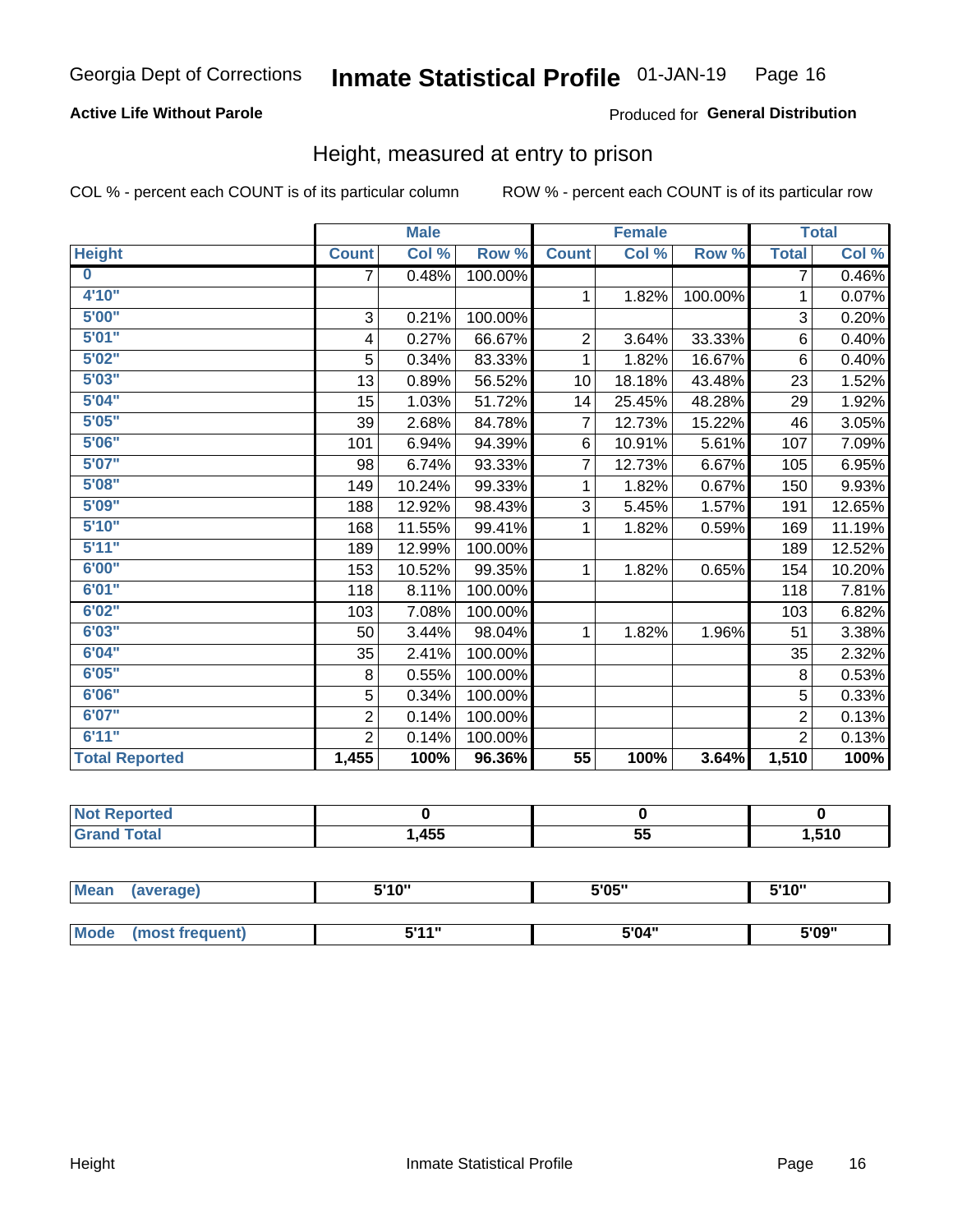**Active Life Without Parole** 

Produced for General Distribution

# Weight, measured at entry to prison

COL % - percent each COUNT is of its particular column

|                                |                             | <b>Male</b> |         |                 | <b>Female</b>   |         |                | <b>Total</b> |  |
|--------------------------------|-----------------------------|-------------|---------|-----------------|-----------------|---------|----------------|--------------|--|
| Weight                         | <b>Count</b>                | Col %       | Row %   | <b>Count</b>    | Col %           | Row %   | <b>Total</b>   | Col %        |  |
| 100 - 109 pounds               |                             |             |         | 1               | 1.82%           | 100.00% | $\mathbf{1}$   | 0.07%        |  |
| 110 - 119 pounds               | 4                           | 0.28%       | 66.67%  | $\overline{2}$  | 3.64%           | 33.33%  | 6              | 0.40%        |  |
| 120 - 129 pounds               | 6                           | $0.41\%$    | 100.00% |                 |                 |         | 6              | 0.40%        |  |
| 130 - 139 pounds               | 45                          | 3.10%       | 91.84%  | 4               | 7.27%           | 8.16%   | 49             | 3.25%        |  |
| 140 - 149 pounds               | 91                          | 6.26%       | 94.79%  | 5               | 9.09%           | 5.21%   | 96             | 6.37%        |  |
| 150 - 159 pounds               | 129                         | 8.88%       | 95.56%  | 6               | 10.91%          | 4.44%   | 135            | 8.95%        |  |
| 160 - 169 pounds               | 174                         | 11.98%      | 97.75%  | 4               | 7.27%           | 2.25%   | 178            | 11.80%       |  |
| 170 - 179 pounds               | 191                         | 13.15%      | 97.95%  | 4               | 7.27%           | 2.05%   | 195            | 12.93%       |  |
| 180 - 189 pounds               | 196                         | 13.49%      | 97.51%  | 5               | 9.09%           | 2.49%   | 201            | 13.33%       |  |
| 190 - 199 pounds               | 123                         | 8.47%       | 94.62%  | 7               | 12.73%          | 5.38%   | 130            | 8.62%        |  |
| 200 - 209 pounds               | 125                         | 8.60%       | 96.15%  | 5               | 9.09%           | 3.85%   | 130            | 8.62%        |  |
| 210 - 219 pounds               | 87                          | 5.99%       | 94.57%  | 5               | 9.09%           | 5.43%   | 92             | 6.10%        |  |
| 220 - 229 pounds               | 88                          | 6.06%       | 98.88%  | 1               | 1.82%           | 1.12%   | 89             | 5.90%        |  |
| 230 - 239 pounds               | 54                          | 3.72%       | 98.18%  | 1               | 1.82%           | 1.82%   | 55             | 3.65%        |  |
| 240 - 249 pounds               | 46                          | 3.17%       | 100.00% |                 |                 |         | 46             | 3.05%        |  |
| 250 - 259 pounds               | 29                          | 2.00%       | 100.00% |                 |                 |         | 29             | 1.92%        |  |
| 260 - 269 pounds               | 16                          | 1.10%       | 94.12%  | 1               | 1.82%           | 5.88%   | 17             | 1.13%        |  |
| 270 - 279 pounds               | 15                          | 1.03%       | 100.00% |                 |                 |         | 15             | 0.99%        |  |
| 280 - 289 pounds               | 10                          | 0.69%       | 90.91%  | 1               | 1.82%           | 9.09%   | 11             | 0.73%        |  |
| 290 - 299 pounds               | 6                           | 0.41%       | 75.00%  | $\overline{2}$  | 3.64%           | 25.00%  | 8              | 0.53%        |  |
| 300 - 309 pounds               | 4                           | 0.28%       | 100.00% |                 |                 |         | 4              | 0.27%        |  |
| 310 - 319 pounds               | 1                           | 0.07%       | 100.00% |                 |                 |         | $\mathbf{1}$   | 0.07%        |  |
| 320 - 329 pounds               | 4                           | 0.28%       | 100.00% |                 |                 |         | 4              | 0.27%        |  |
| 330 - 339 pounds               | 4                           | 0.28%       | 100.00% |                 |                 |         | 4              | 0.27%        |  |
| 350 - 359 pounds               | 2                           | 0.14%       | 100.00% |                 |                 |         | $\overline{2}$ | 0.13%        |  |
| 360 - 369 pounds               | 1                           | 0.07%       | 100.00% |                 |                 |         | 1              | 0.07%        |  |
| 370 - 379 pounds               | 1                           | 0.07%       | 100.00% |                 |                 |         | 1              | 0.07%        |  |
| 390 - 399 pounds               |                             |             |         | 1               | 1.82%           | 100.00% | 1              | 0.07%        |  |
| 400 pounds and over            | 1                           | 0.07%       | 100.00% |                 |                 |         | $\mathbf{1}$   | 0.07%        |  |
| <b>Total Reported</b>          | 1,453                       | 100%        | 96.35%  | $\overline{55}$ | 100%            | 3.65%   | 1,508          | 100.0%       |  |
|                                |                             |             |         |                 |                 |         |                |              |  |
| <b>Not Reported</b>            | $\overline{2}$<br>$\pmb{0}$ |             |         | $\mathbf{z}$    |                 |         |                |              |  |
| <b>Grand Total</b>             |                             | 1,455       |         |                 | $\overline{55}$ |         |                | 1,510        |  |
|                                |                             |             |         |                 |                 |         |                |              |  |
| <b>Mean</b><br>(average)       |                             | 189         |         |                 | 184             |         |                | 189          |  |
| <b>Median (middle)</b>         |                             | 180         |         |                 | 180             |         |                | 180          |  |
| <b>Mode</b><br>(most frequent) |                             | 180         |         | 180             |                 |         | 180            |              |  |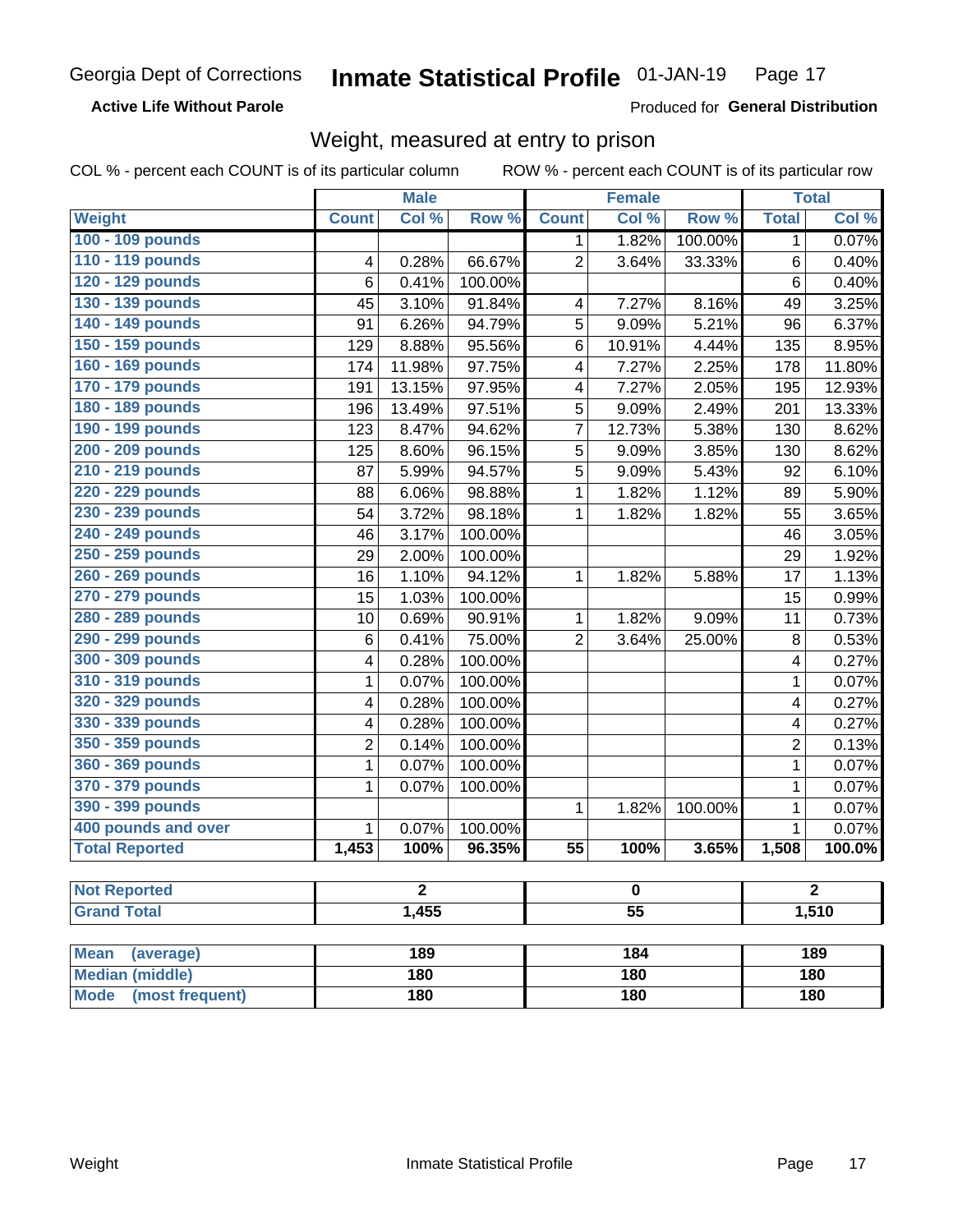#### Inmate Statistical Profile 01-JAN-19 Page 18

### **Active Life Without Parole**

### Produced for General Distribution

# Veterans validated by Veteran's Administration

COL % - percent each COUNT is of its particular column

|                          |              | <b>Male</b> |                    | <b>Female</b> |       |       | <b>Total</b> |
|--------------------------|--------------|-------------|--------------------|---------------|-------|-------|--------------|
| <b>Military service</b>  | <b>Count</b> | Col %       | <b>Row % Count</b> | Col %         | Row % | Total | Col %        |
| <b>Others</b><br>0       | 51           | 42.15%      | 100.00%            |               |       | 51    | 41.80%       |
| <b>Air Force</b>         | 47           | 38.84%      | 97.92%             | 100.00%       | 2.08% | 48    | 39.34%       |
| <b>Army</b>              | 6            | 4.96%       | 100.00%            |               |       | 6     | 4.92%        |
| <b>Navy</b><br>3         |              | 5.79%       | 100.00%            |               |       |       | 5.74%        |
| <b>Coast Guard</b><br>5. | 10           | $8.26\%$    | 100.00%            |               |       | 10    | 8.20%        |
| <b>Total Reported</b>    | $121$        | 100%        | 99.18%             | 100%          | .82%  | 122   | 100%         |

| neo         | ີ<br>40. י | 54 | ,388 |
|-------------|------------|----|------|
| $f$ ata $f$ | <b>A55</b> | -- | .510 |
|             | ャソソ        | ວວ | .    |

| <b>Moo.</b> |
|-------------|
|-------------|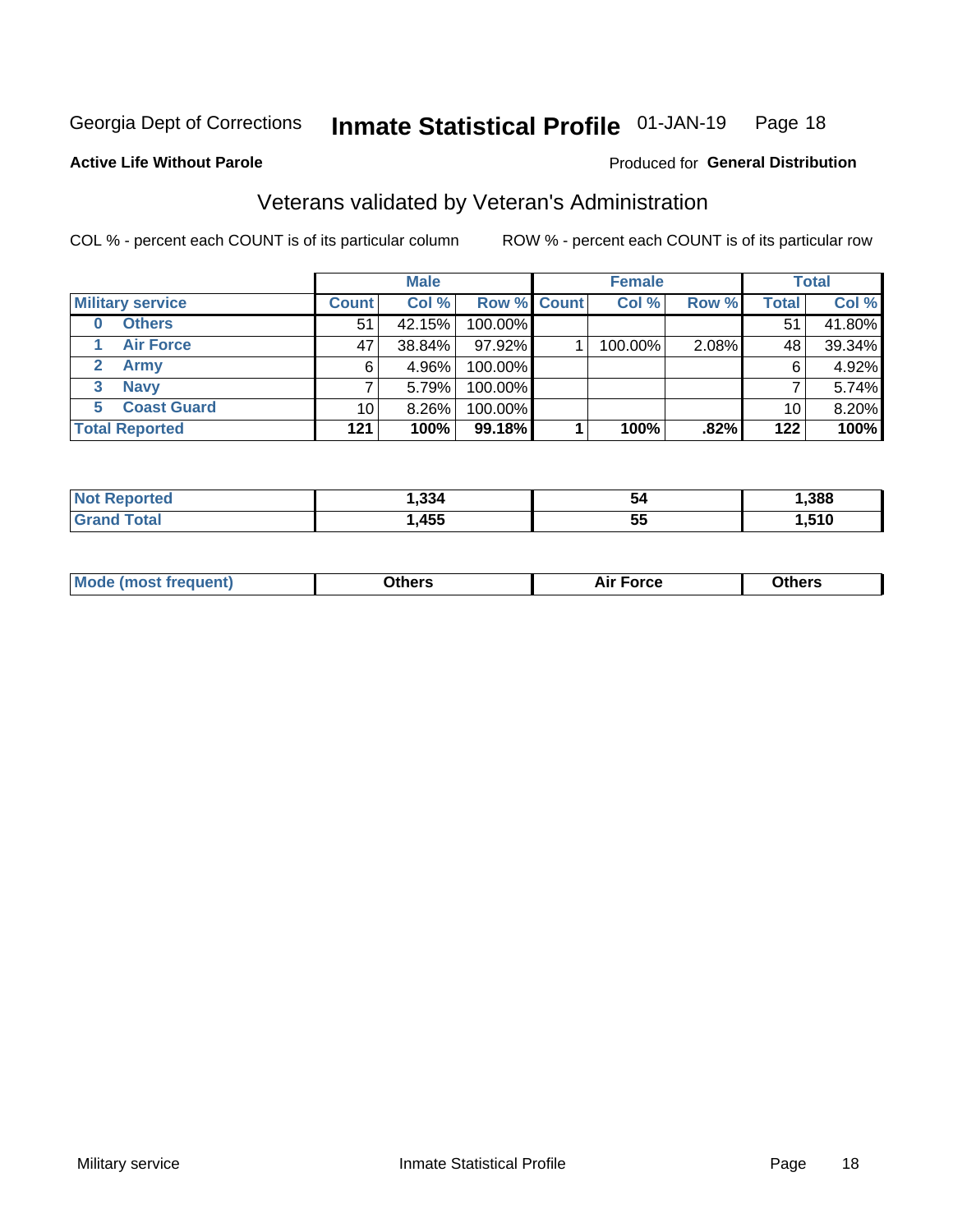#### Inmate Statistical Profile 01-JAN-19 Page 19

**Active Life Without Parole** 

Produced for General Distribution

# Type of admission to prison

COL % - percent each COUNT is of its particular column

|                                      |                 | <b>Male</b> |                    |    | <b>Female</b> |       |              | <b>Total</b> |
|--------------------------------------|-----------------|-------------|--------------------|----|---------------|-------|--------------|--------------|
| <b>Type of Admission</b>             | <b>Count</b>    | Col %       | <b>Row % Count</b> |    | Col %         | Row % | <b>Total</b> | Col %        |
| <b>New Sentence</b><br>52            | 1,381           | 94.91%      | 96.17%             | 55 | 100.00%       | 3.83% | 1,436        | 95.10%       |
| <b>Probation Rev Partial</b><br>53   | 7               | .48%        | 100.00%            |    |               |       |              | .46%         |
| <b>Probation Rev Remainder</b><br>54 | 14              | .96%        | 100.00%            |    |               |       | 14           | .93%         |
| <b>Parole Rev New Sentence</b><br>55 | 20              | 1.37%       | 100.00%            |    |               |       | 20           | 1.32%        |
| <b>Parole Rev No New</b><br>56       | 19              | 1.31%       | 100.00%            |    |               |       | 19           | 1.26%        |
| <b>Sentence</b>                      |                 |             |                    |    |               |       |              |              |
| <b>Life W/O Parole</b><br>70         | 13 <sub>1</sub> | .89%        | 100.00%            |    |               |       | 13           | .86%         |
| <b>Unknown</b><br>82                 |                 | $.07\%$     | 100.00%            |    |               |       |              | .07%         |
| <b>Total Reported</b>                | 1,455           | 100%        | 96.36%             | 55 | 100%          | 3.64% | 1,510        | 100%         |

| <b>eported</b><br><b>NOT</b> |      |          |       |
|------------------------------|------|----------|-------|
| <b>Total</b><br>Gra          | ,455 | --<br>◡◡ | .510، |

| Mode (most frequent) | <b>New Sentence</b> | <b>New Sentence</b> | <b>New Sentence</b> |
|----------------------|---------------------|---------------------|---------------------|
|                      |                     |                     |                     |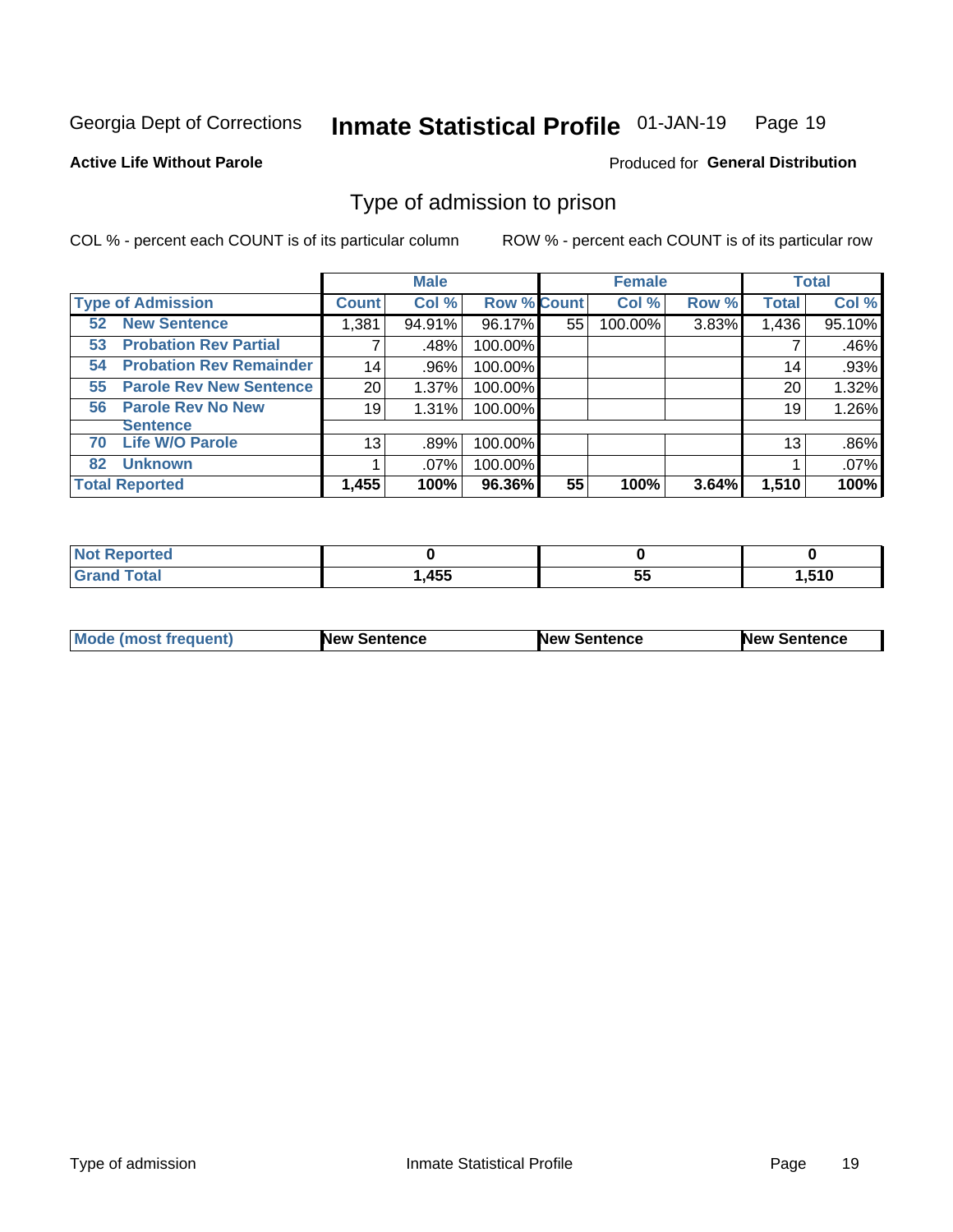#### Inmate Statistical Profile 01-JAN-19 Page 20

**Active Life Without Parole** 

### Produced for General Distribution

# Current / last supervision level

COL % - percent each COUNT is of its particular column

|                        |              | <b>Male</b> |                    |     | <b>Female</b> |          |       | <b>Total</b> |
|------------------------|--------------|-------------|--------------------|-----|---------------|----------|-------|--------------|
| <b>Security Status</b> | <b>Count</b> | Col%        | <b>Row % Count</b> |     | Col %         | Row %    | Total | Col %        |
| 4 Medium               | ົ            | $.21\%$     | $100.00\%$         |     | .00%          |          |       | .20%         |
| 5 Close                | .452         | 99.79%      | 96.35%             | 551 | 100.00%       | 3.65%    | 1,507 | 99.80%       |
| <b>Total Reported</b>  | 1,455        | 100%        | 96.36%             | 55  | 100%          | $3.64\%$ | 1.510 | 100%         |

| <b>Still being diagnosed</b> |       |    |       |
|------------------------------|-------|----|-------|
| <b>Not Reported</b>          |       |    |       |
| <b>Grand Total</b>           | 1,455 | 55 | 1,510 |

| <b>AhoM</b><br>rreauent) | <b>Close</b> | Close | Close |
|--------------------------|--------------|-------|-------|
|                          |              |       |       |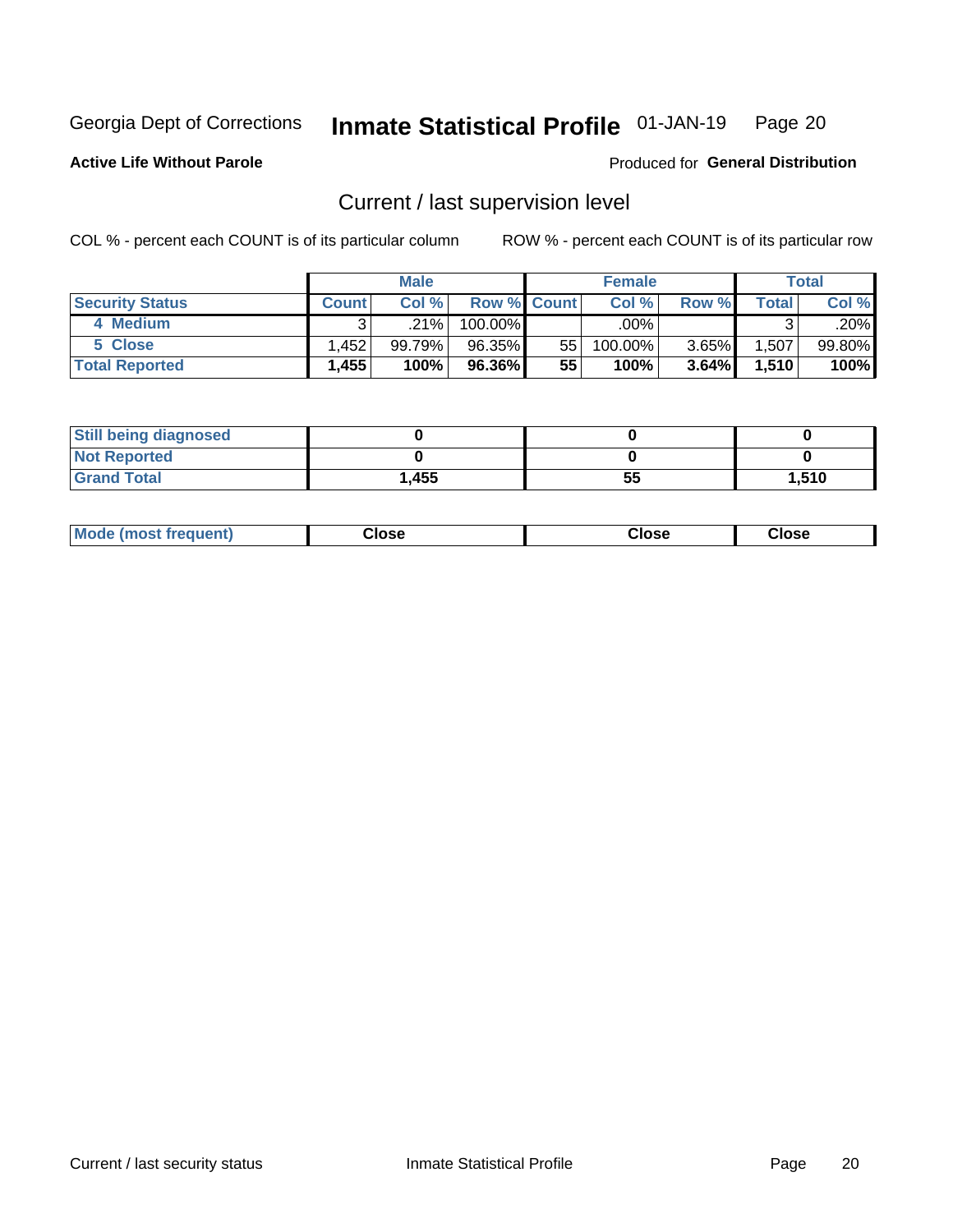#### Inmate Statistical Profile 01-JAN-19 Page 21

**Active Life Without Parole** 

Produced for General Distribution

# Current / last type of institution

COL % - percent each COUNT is of its particular column

|                            |              | <b>Male</b> |                    |    | <b>Female</b> |          |       | Total   |
|----------------------------|--------------|-------------|--------------------|----|---------------|----------|-------|---------|
| <b>Type of Institution</b> | <b>Count</b> | Col%        | <b>Row % Count</b> |    | Col %         | Row %    | Total | Col %   |
| <b>State Prison</b>        | .455         | 100.00%     | 96.36%             | 55 | 100.00%       | $3.64\%$ | 1,510 | 100.00% |
| <b>Total Reported</b>      | 1,455        | 100%        | 96.36%             | 55 | 100%          | $3.64\%$ | 1,510 | 100%    |

| тес |     |    |       |
|-----|-----|----|-------|
|     | 455 | ວະ | 510,ا |

|  | <b>Mode (most frequent)</b> | State Prison | <b>State Prison</b> | <b>State Prison</b> |
|--|-----------------------------|--------------|---------------------|---------------------|
|--|-----------------------------|--------------|---------------------|---------------------|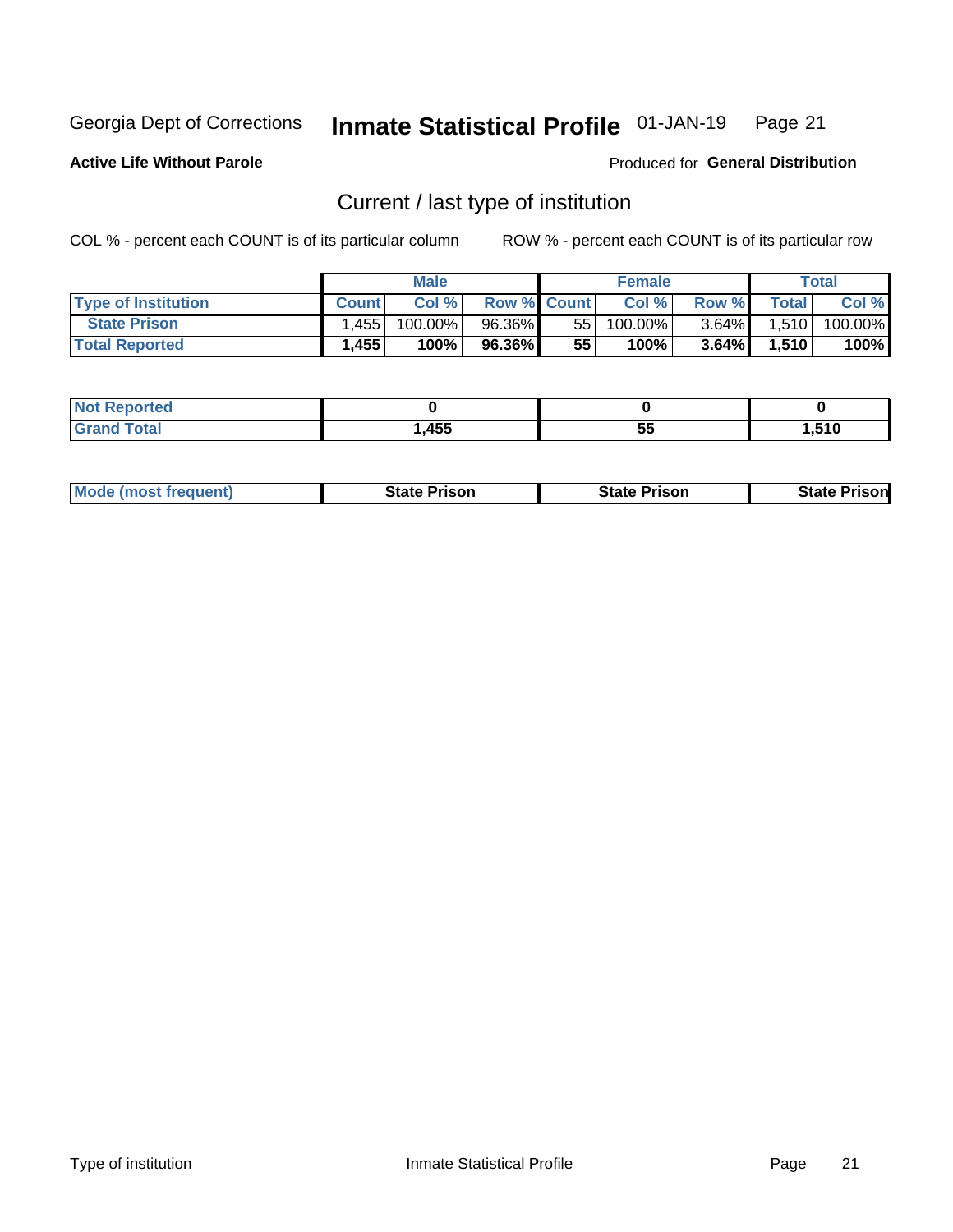#### Inmate Statistical Profile 01-JAN-19 Page 22

### **Active Life Without Parole**

### Produced for General Distribution

# Institution type - transitional centers

COL % - percent each COUNT is of its particular column

|                                                | Male  |                    | <b>Female</b> |                   | Total |
|------------------------------------------------|-------|--------------------|---------------|-------------------|-------|
| <b>Institution Type - Trans. Centers Count</b> | Col % | <b>Row % Count</b> |               | Col % Row % Total | Col % |
| <b>Total Reported</b>                          |       |                    |               |                   |       |

| <b>Reported</b><br><b>NOT</b><br>$\sim$            |  |  |
|----------------------------------------------------|--|--|
| $f$ $f \circ f \circ f$<br>$C = 1$<br><b>TULAI</b> |  |  |

| Mode (most frequent) | <b>Null</b> | <b>Null</b> | <b>Null</b> |
|----------------------|-------------|-------------|-------------|
|                      |             |             |             |
|                      |             |             |             |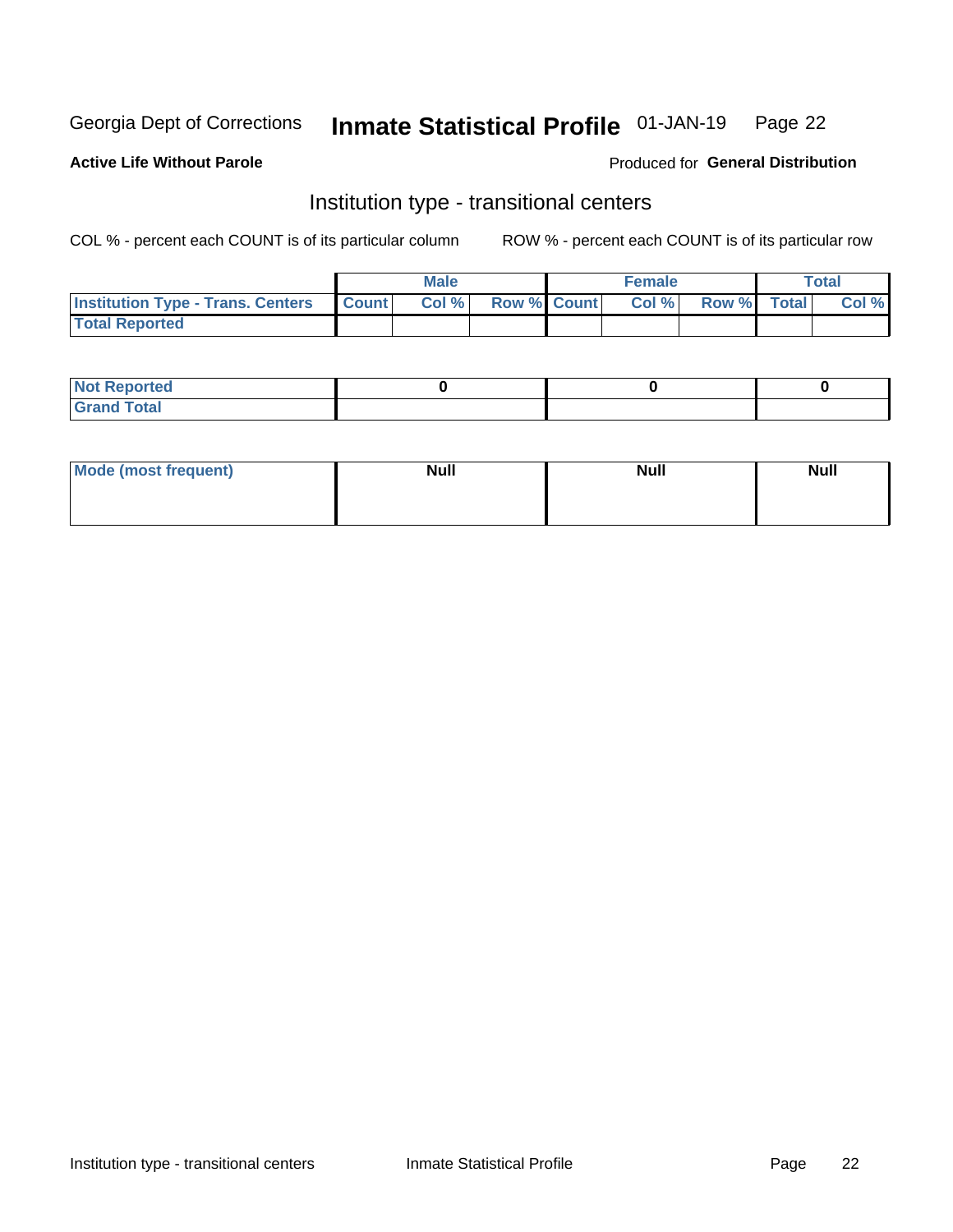#### Inmate Statistical Profile 01-JAN-19 Page 23

**Active Life Without Parole** 

Produced for General Distribution

# Institution type - county prisons

COL % - percent each COUNT is of its particular column

|                                                    | <b>Male</b> |       |                          | <b>Female</b> |  |             | <b>Total</b> |       |  |
|----------------------------------------------------|-------------|-------|--------------------------|---------------|--|-------------|--------------|-------|--|
| <b>Institution Type - County Prisons   Count  </b> |             | Col % | <b>Row % Count Col %</b> |               |  | Row % Total |              | Col % |  |
| <b>Total Reported</b>                              |             |       |                          |               |  |             |              |       |  |

| <b>Not Reported</b>   |  |  |
|-----------------------|--|--|
| <b>Total</b><br>Granc |  |  |

| Mode (most frequent) | <b>Null</b> | <b>Null</b><br><b>Null</b> |
|----------------------|-------------|----------------------------|
|                      |             |                            |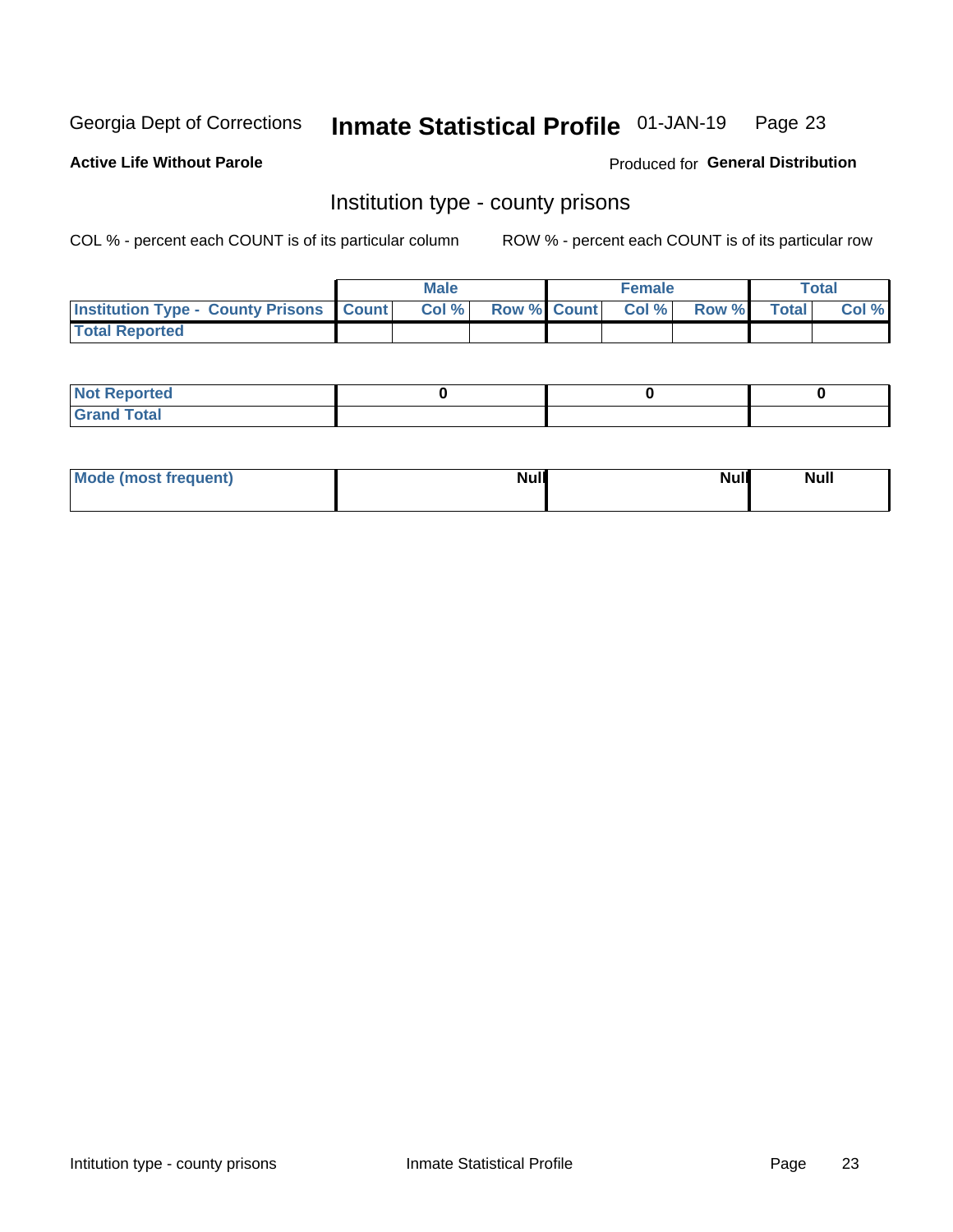#### Inmate Statistical Profile 01-JAN-19 Page 24

### **Active Life Without Parole**

### Produced for General Distribution

# Institution type - state prisons

COL % - percent each COUNT is of its particular column

|                                                    | <b>Male</b>               |        |                               | <b>Female</b>   |        |                                     | <b>Total</b> |        |
|----------------------------------------------------|---------------------------|--------|-------------------------------|-----------------|--------|-------------------------------------|--------------|--------|
| <b>Institution Type - State Prisons</b>            | <b>Count</b>              | Col %  | Row %                         | <b>Count</b>    | Col %  | Row %                               | <b>Total</b> | Col %  |
| <b>Arrendale State Prison</b>                      |                           |        |                               | 30              | 54.55% | 100.00%                             | 30           | 1.99%  |
| <b>Augusta State Med. Prison</b>                   | 71                        | 4.88%  | 100.00%                       |                 |        |                                     | 71           | 4.70%  |
| <b>Autry State Prison</b>                          | 1                         | .07%   | 100.00%                       |                 |        |                                     |              | .07%   |
| <b>Baldwin State Prison</b>                        | 50                        | 3.44%  | 100.00%                       |                 |        |                                     | 50           | 3.31%  |
| <b>Burruss Correctional Training</b><br><b>Ctr</b> | 1                         | .07%   | 100.00%                       |                 |        |                                     | 1            | .07%   |
| <b>Central State Prison</b>                        | 4                         | .27%   | 100.00%                       |                 |        |                                     | 4            | .26%   |
| <b>Coastal State Prison</b>                        | 3                         | .21%   | 100.00%                       |                 |        |                                     | 3            | .20%   |
| <b>Dooly State Prison</b>                          | 1                         | .07%   | 100.00%                       |                 |        |                                     |              | .07%   |
| <b>Ga Diag Class Prison</b>                        | 56                        | 3.85%  | 100.00%                       |                 |        |                                     | 56           | 3.71%  |
| <b>Ga State Prison</b>                             | 31                        | 2.13%  | 100.00%                       |                 |        |                                     | 31           | 2.05%  |
| <b>Hancock State Prison</b>                        | 166                       | 11.41% | 100.00%                       |                 |        |                                     | 166          | 10.99% |
| <b>Hays State Prison</b>                           | 111                       | 7.63%  | 100.00%                       |                 |        |                                     | 111          | 7.35%  |
| <b>Macon State Prison</b>                          | 293                       | 20.14% | 100.00%                       |                 |        |                                     | 293          | 19.40% |
| <b>Phillips State Prison</b>                       | 29                        | 1.99%  | 100.00%                       |                 |        |                                     | 29           | 1.92%  |
| <b>Pulaski State Prison</b>                        |                           |        |                               | 25              | 45.45% | 100.00%                             | 25           | 1.66%  |
| <b>Smith State Prison</b>                          | 196                       | 13.47% | 100.00%                       |                 |        |                                     | 196          | 12.98% |
| <b>Telfair State Prison</b>                        | 218                       | 14.98% | 100.00%                       |                 |        |                                     | 218          | 14.44% |
| <b>Valdosta State Prison</b>                       | 113                       | 7.77%  | 100.00%                       |                 |        |                                     | 113          | 7.48%  |
| <b>Ware State Prison</b>                           | 111                       | 7.63%  | 100.00%                       |                 |        |                                     | 111          | 7.35%  |
| <b>Total Reported</b>                              | 1,455                     | 100%   | 96.36%                        | $\overline{55}$ | 100%   | 3.64%                               | 1,510        | 100%   |
| <b>Not Reported</b>                                | 0                         |        | $\bf{0}$                      |                 |        | $\bf{0}$                            |              |        |
| <b>Grand Total</b>                                 |                           | 1,455  |                               | $\overline{55}$ |        |                                     |              | 1,510  |
| <b>Mode (most frequent)</b>                        | <b>Macon State Prison</b> |        | <b>Arrendale State Prison</b> |                 |        | <b>Macon State</b><br><b>Prison</b> |              |        |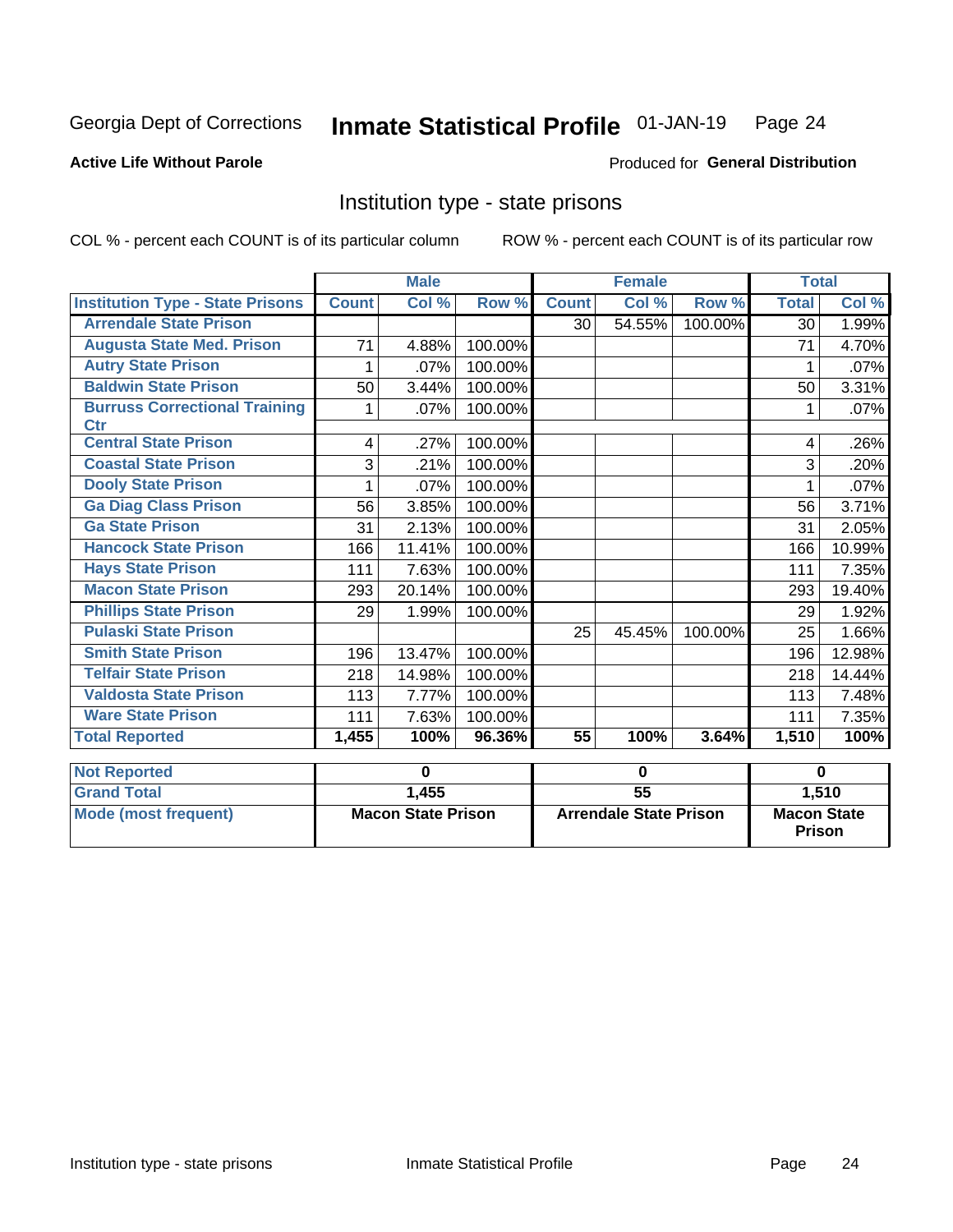#### Inmate Statistical Profile 01-JAN-19 Page 25

**Active Life Without Parole** 

Produced for General Distribution

# Institution type - private prisons

COL % - percent each COUNT is of its particular column

|                                                 | <b>Male</b> |      |                    | <b>Female</b> |       |             | Total |       |
|-------------------------------------------------|-------------|------|--------------------|---------------|-------|-------------|-------|-------|
| <b>Institution Type - Private Prisons Count</b> |             | Col% | <b>Row % Count</b> |               | Col % | Row % Total |       | Col % |
| <b>Total Reported</b>                           |             |      |                    |               |       |             |       |       |

| <b>Not Reported</b>  |  |  |
|----------------------|--|--|
| <b>Total</b><br>C.v. |  |  |

| <b>Mo</b><br>frequent) | <b>Null</b> | <b>Null</b> | . . I *<br><b>IVUII</b> |
|------------------------|-------------|-------------|-------------------------|
|                        |             |             |                         |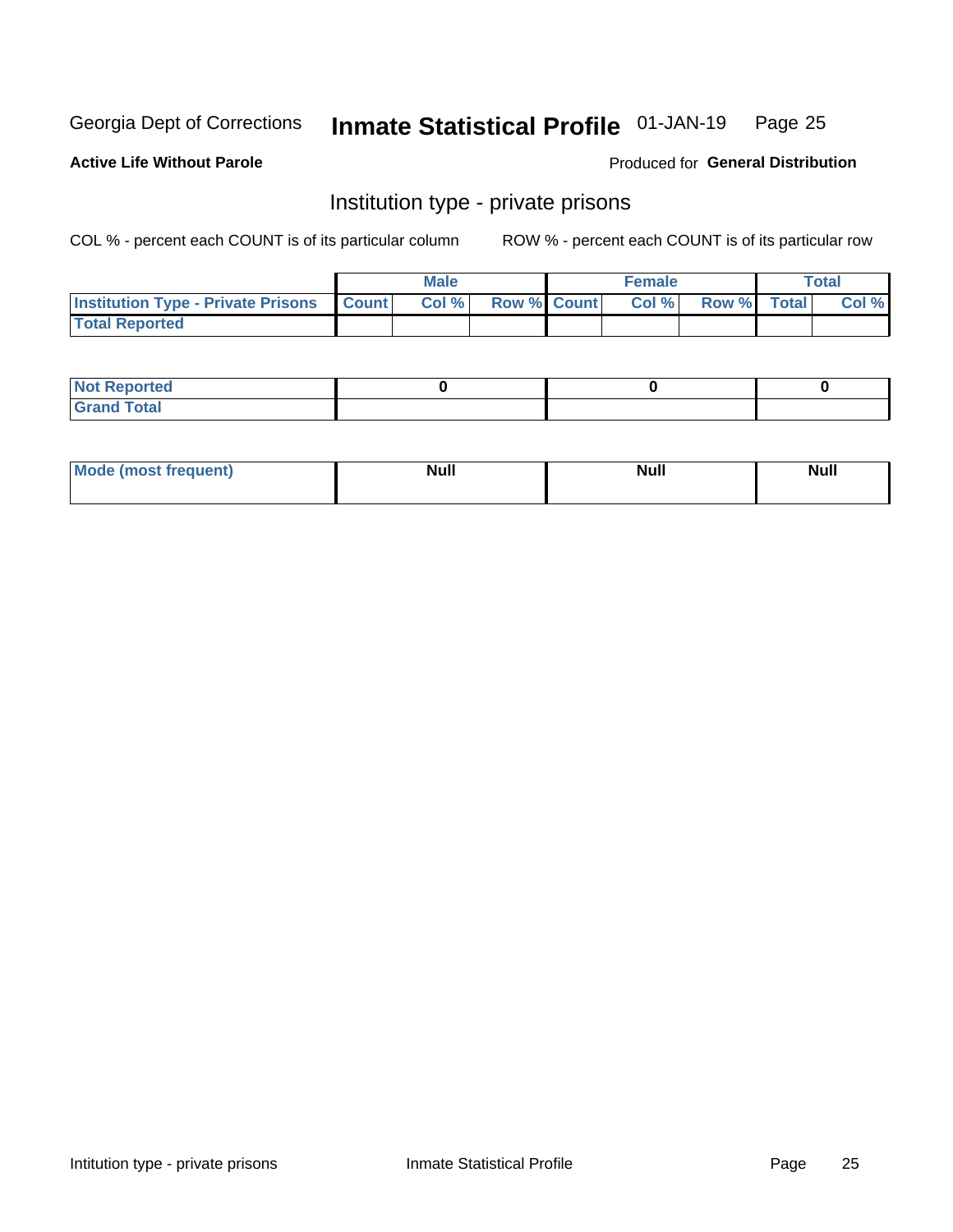#### Inmate Statistical Profile 01-JAN-19 Page 26

### **Active Life Without Parole**

### Produced for General Distribution

# Institution type - inmate boot camp

COL % - percent each COUNT is of its particular column

|                                      | <b>Male</b>  |       |               |              | <b>Female</b> | <b>Total</b> |       |
|--------------------------------------|--------------|-------|---------------|--------------|---------------|--------------|-------|
| <b>Institution Type - Boot Camps</b> | <b>Count</b> | Col % | <b>Row %I</b> | <b>Count</b> | Col %         | Row % Total  | Col % |
| <b>Total Rported</b>                 |              |       |               |              |               |              |       |

| <b>Not Reported</b>            |  |  |
|--------------------------------|--|--|
| <b>Total</b><br>C <sub>r</sub> |  |  |

| Mod<br>uamo | Nul.<br>$- - - - - -$ | <b>Null</b> | <br>uu.<br>------ |
|-------------|-----------------------|-------------|-------------------|
|             |                       |             |                   |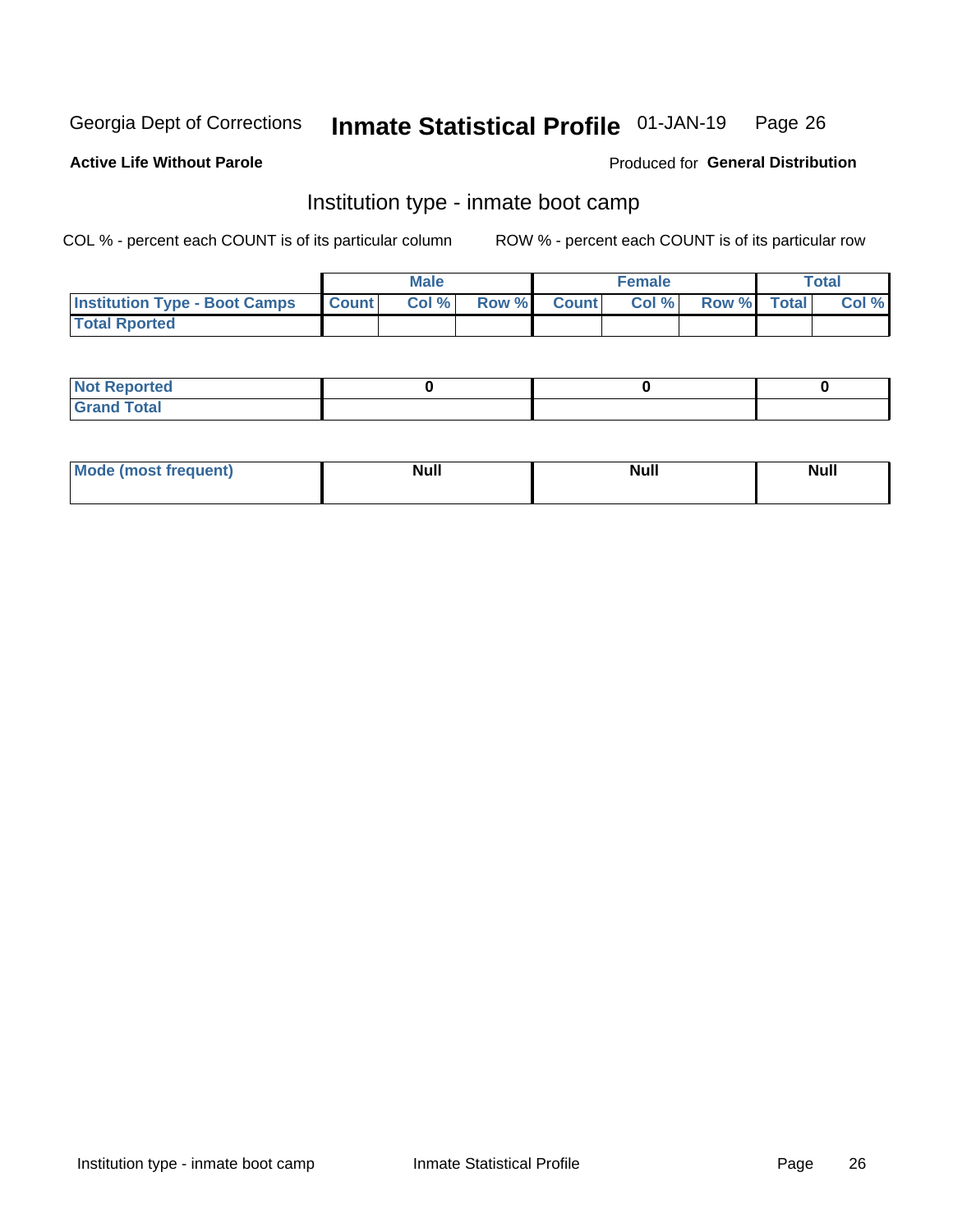#### Inmate Statistical Profile 01-JAN-19 Page 27

**Active Life Without Parole** 

Produced for General Distribution

# Number of disciplinary reports

COL % - percent each COUNT is of its particular column

|                                       | <b>Male</b>  |        |                    |    | <b>Female</b> | <b>Total</b> |       |        |
|---------------------------------------|--------------|--------|--------------------|----|---------------|--------------|-------|--------|
| <b>Number of Disciplinary Reports</b> | <b>Count</b> | Col %  | <b>Row % Count</b> |    | Col %         | Row %        | Total | Col %  |
|                                       | 426          | 29.28% | $94.88\%$          | 23 | 41.82%        | 5.12%        | 449   | 29.74% |
|                                       | 195          | 13.40% | 97.01%             | 6  | 10.91%        | 2.99%        | 201   | 13.31% |
|                                       | 132          | 9.07%  | 93.62%             | 9  | 16.36%        | 6.38%        | 141   | 9.34%  |
| 3                                     | 102          | 7.01%  | 95.33%             | 5  | 9.09%         | 4.67%        | 107   | 7.09%  |
|                                       | 73           | 5.02%  | 96.05%             | 3  | 5.45%         | 3.95%        | 76    | 5.03%  |
| 5                                     | 63           | 4.33%  | 98.44%             |    | 1.82%         | 1.56%        | 64    | 4.24%  |
| <b>More Than 5</b>                    | 464          | 31.89% | 98.31%             | 8  | 14.55%        | 1.69%        | 472   | 31.26% |
| <b>Total Reported</b>                 | 1,455        | 100%   | 96.36%             | 55 | 100%          | 3.64%        | 1,510 | 100.0% |

| wo<br>тес    |                   |   |       |
|--------------|-------------------|---|-------|
| <b>Total</b> | <b>ARF</b><br>ניד | ◡ | .510، |

| Mean (average)       | 6.78 | 3.85 | 6.68 |
|----------------------|------|------|------|
| Median (middle)      |      |      |      |
| Mode (most frequent) |      |      |      |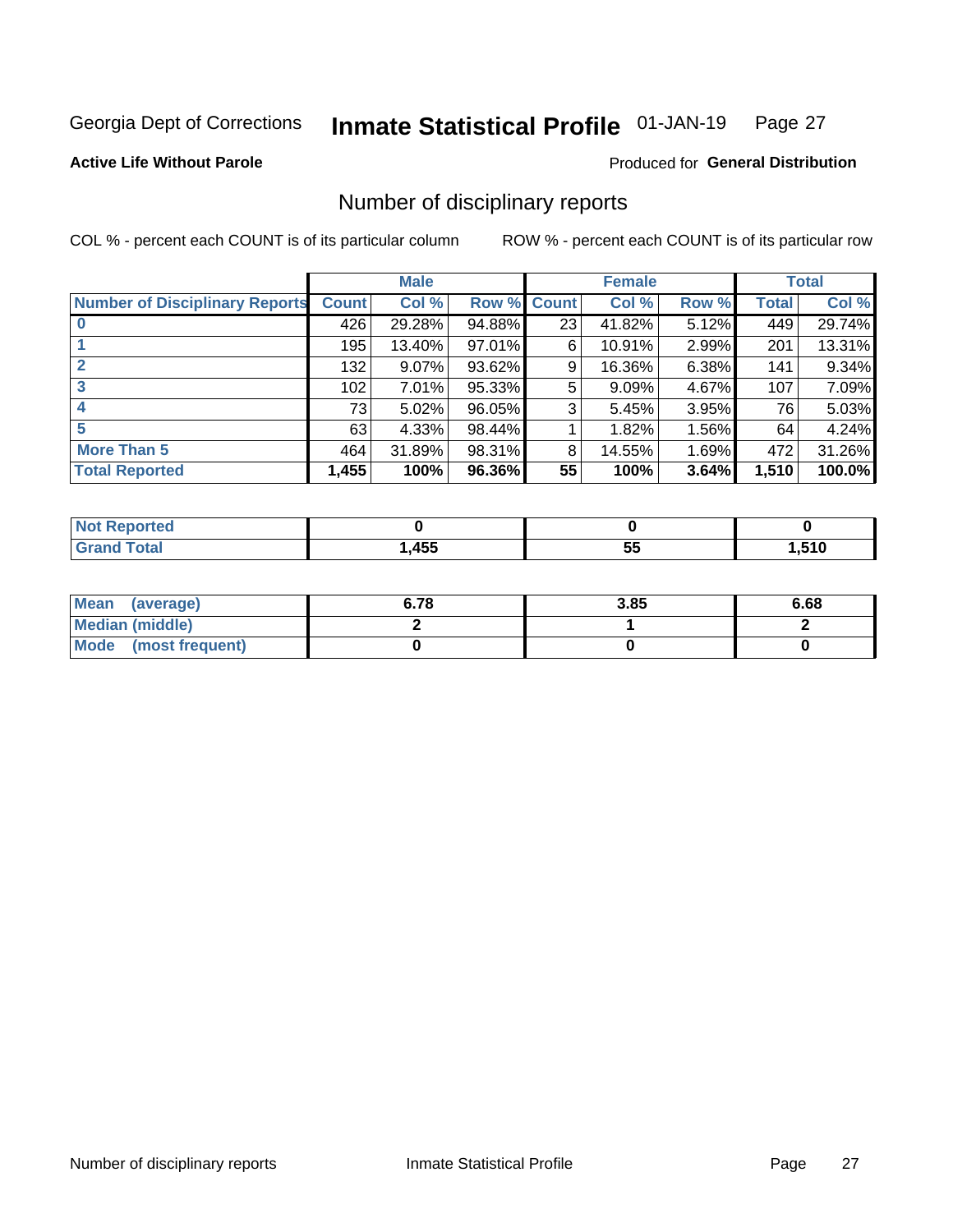#### Inmate Statistical Profile 01-JAN-19 Page 28

### **Active Life Without Parole**

### Produced for General Distribution

# Number of transfers

COL % - percent each COUNT is of its particular column

|                            | <b>Male</b>     |        | <b>Female</b> |              |        | <b>Total</b> |              |        |
|----------------------------|-----------------|--------|---------------|--------------|--------|--------------|--------------|--------|
| <b>Number of Transfers</b> | Count l         | Col %  | Row %         | <b>Count</b> | Col %  | Row %        | <b>Total</b> | Col %  |
|                            | 30 <sub>1</sub> | 2.06%  | 73.17%        | 11           | 20.00% | 26.83%       | 41           | 2.72%  |
|                            | 390             | 26.80% | 94.66%        | 22           | 40.00% | 5.34%        | 412          | 27.28% |
| $\mathbf{2}$               | 218             | 14.98% | 95.20%        | 11           | 20.00% | 4.80%        | 229          | 15.17% |
| 3                          | 161             | 11.07% | 96.99%        | 5            | 9.09%  | $3.01\%$     | 166          | 10.99% |
|                            | 103             | 7.08%  | 99.04%        |              | 1.82%  | 0.96%        | 104          | 6.89%  |
| 5                          | 64              | 4.40%  | 98.46%        |              | 1.82%  | 1.54%        | 65           | 4.30%  |
| <b>More Than 5</b>         | 489             | 33.61% | 99.19%        | 4            | 7.27%  | 0.81%        | 493          | 32.65% |
| <b>Total Reported</b>      | 1,455           | 100%   | $96.36\%$     | 55           | 100%   | 3.64%        | 1,510        | 100%   |

| <b>nted</b><br>NO |                   |    |       |
|-------------------|-------------------|----|-------|
| Total             | <b>ARF</b><br>ຯບບ | JJ | . 510 |

| Mean (average)         | 5.87 | 1.78 | ร |
|------------------------|------|------|---|
| <b>Median (middle)</b> |      |      |   |
| Mode (most frequent)   |      |      |   |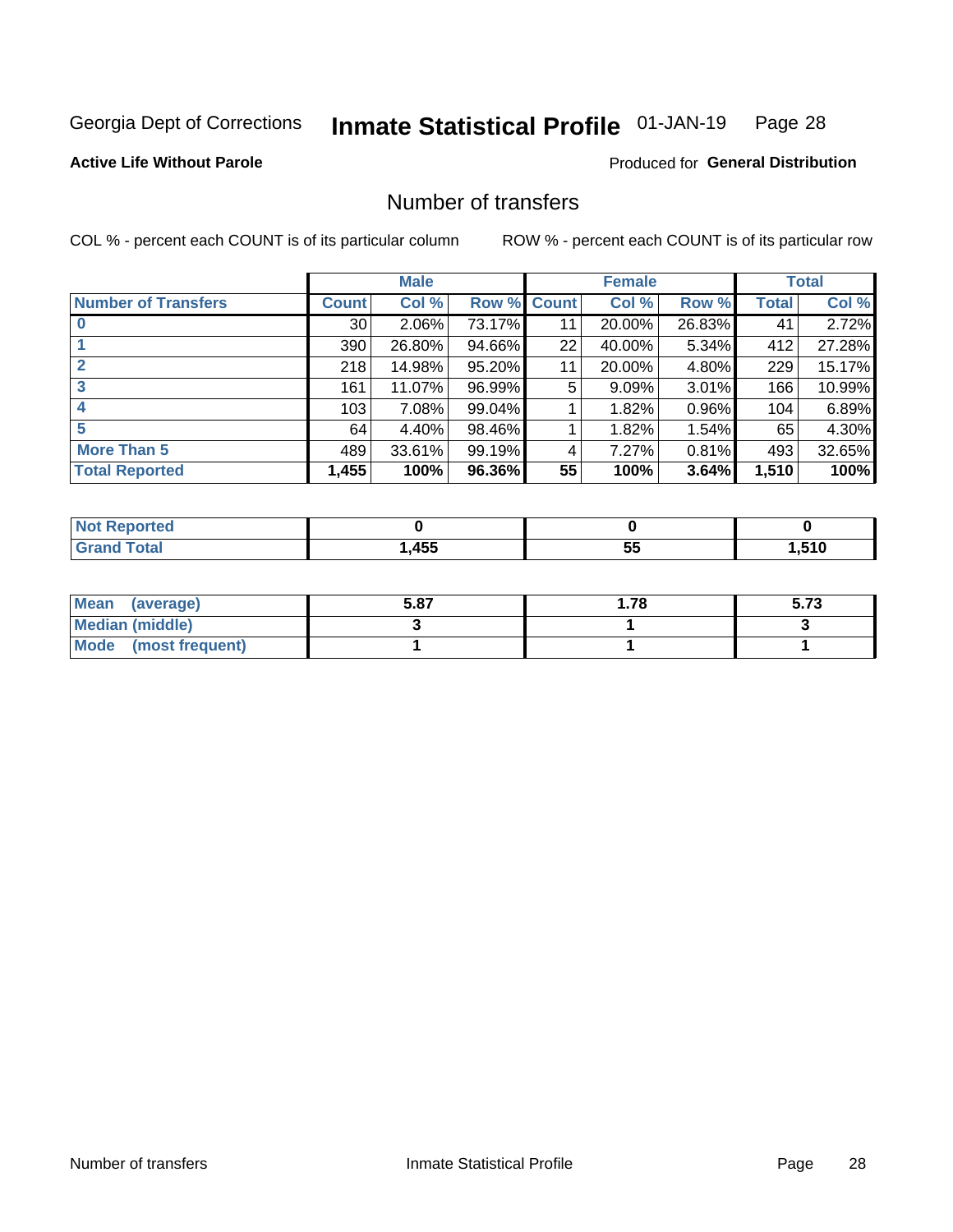#### Inmate Statistical Profile 01-JAN-19 Page 29

### **Active Life Without Parole**

**Produced for General Distribution** 

# Number of escapes

COL % - percent each COUNT is of its particular column

|                          | <b>Male</b>  |          |                    | <b>Female</b> |         |       | <b>Total</b> |        |
|--------------------------|--------------|----------|--------------------|---------------|---------|-------|--------------|--------|
| <b>Number of Escapes</b> | <b>Count</b> | Col%     | <b>Row % Count</b> |               | Col %   | Row % | Total        | Col %  |
|                          | .451         | 99.73%   | 96.35%             | 55            | 100.00% | 3.65% | .506         | 99.74% |
|                          |              | $0.14\%$ | 100.00%            |               |         |       |              | 0.13%  |
|                          |              | 0.14%    | 100.00%            |               |         |       |              | 0.13%  |
| <b>Total Reported</b>    | ,455'        | 100%     | 96.36%             | 55            | 100%    | 3.64% | 1,510        | 100%   |

| rtea<br>NO:                              |            |               |            |
|------------------------------------------|------------|---------------|------------|
| $T \sim$ fol $-$<br>Grand<br><b>Oldi</b> | A5F<br>+ט∪ | . .<br>ы<br>◡ | E40<br>. . |

| Mean (average)       |  |  |
|----------------------|--|--|
| Median (middle)      |  |  |
| Mode (most frequent) |  |  |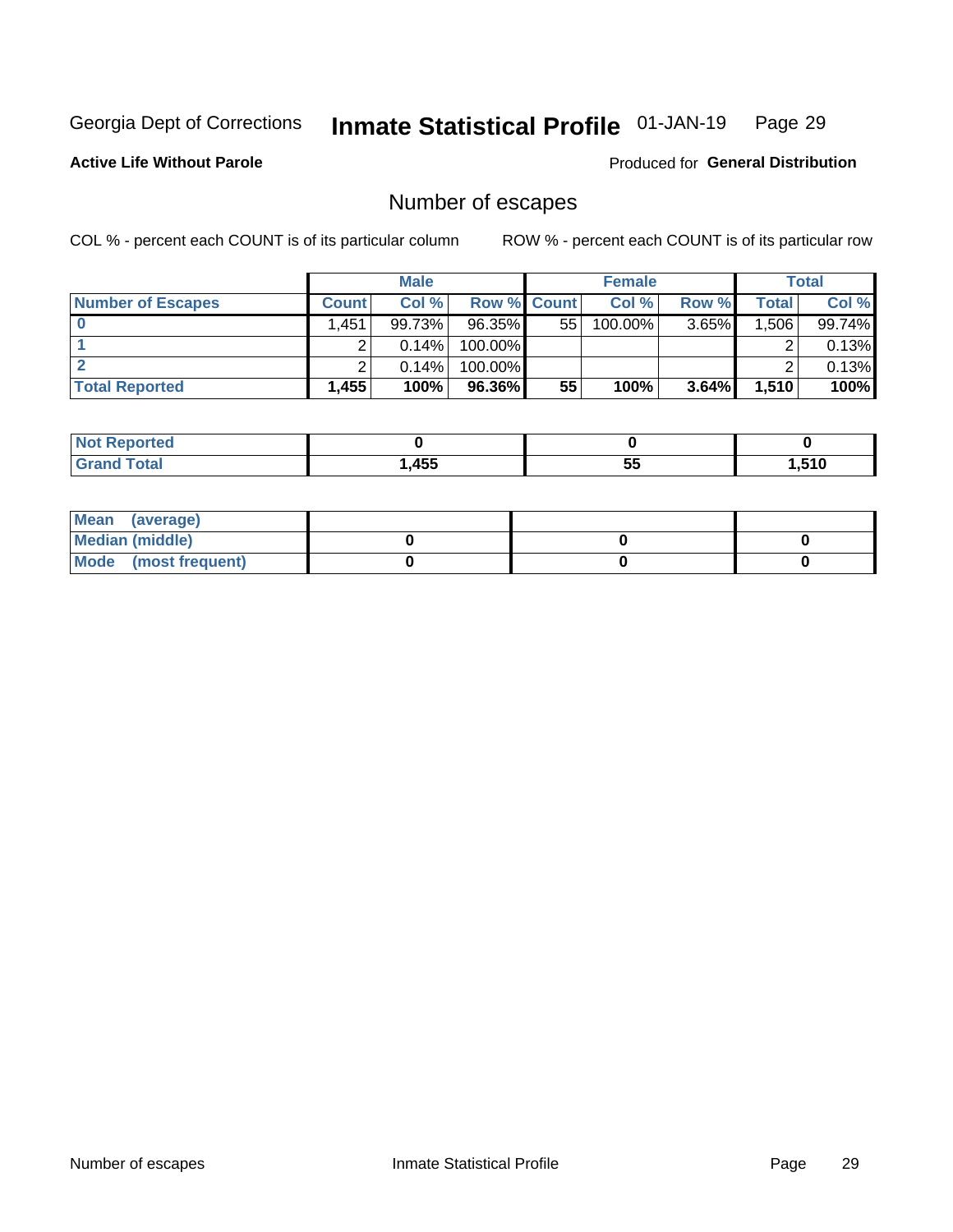### **Active Life Without Parole**

### **Produced for General Distribution**

# Time served in current (or last) institution

COL % - percent each COUNT is of its particular column

|                            |              | <b>Male</b> |         |                | <b>Female</b> | <b>Total</b> |              |        |
|----------------------------|--------------|-------------|---------|----------------|---------------|--------------|--------------|--------|
| <b>Time In Institution</b> | <b>Count</b> | Col %       | Row %   | <b>Count</b>   | Col %         | Row %        | <b>Total</b> | Col %  |
| 0 to 3 months              | 185          | 12.71%      | 94.39%  | 11             | 20.00%        | 5.61%        | 196          | 12.98% |
| <b>3.01 to 6 months</b>    | 140          | 9.62%       | 97.90%  | 3              | 5.45%         | 2.10%        | 143          | 9.47%  |
| 6.01 to 9 months           | 114          | 7.84%       | 99.13%  | 1              | 1.82%         | 0.87%        | 115          | 7.62%  |
| 9.01 to 12 months          | 102          | 7.01%       | 98.08%  | $\overline{2}$ | 3.64%         | 1.92%        | 104          | 6.89%  |
| <b>12.01 to 18 months</b>  | 151          | 10.38%      | 98.05%  | 3              | 5.45%         | 1.95%        | 154          | 10.20% |
| <b>18.01 to 24 months</b>  | 124          | 8.52%       | 99.20%  | 1              | 1.82%         | 0.80%        | 125          | 8.28%  |
| $2.01$ to 3 years          | 189          | 12.99%      | 93.56%  | 13             | 23.64%        | 6.44%        | 202          | 13.38% |
| 3.01 to 4 years            | 128          | 8.80%       | 94.81%  | 7              | 12.73%        | 5.19%        | 135          | 8.94%  |
| $4.01$ to 5 years          | 74           | 5.09%       | 96.10%  | 3              | 5.45%         | 3.90%        | 77           | 5.10%  |
| 5.01 to 6 years            | 66           | 4.54%       | 92.96%  | 5              | 9.09%         | 7.04%        | 71           | 4.70%  |
| 6.01 to 7 years            | 49           | 3.37%       | 100.00% |                |               |              | 49           | 3.25%  |
| $7.01$ to 8 years          | 32           | 2.20%       | 84.21%  | 6              | 10.91%        | 15.79%       | 38           | 2.52%  |
| 8.01 to 9 years            | 21           | 1.44%       | 100.00% |                |               |              | 21           | 1.39%  |
| 9.01 to 10 years           | 23           | 1.58%       | 100.00% |                |               |              | 23           | 1.52%  |
| Over 10 years              | 57           | 3.92%       | 100.00% |                |               |              | 57           | 3.77%  |
| <b>Total Reported</b>      | 1,455        | 100%        | 96.36%  | 55             | 100%          | 3.64%        | 1,510        | 100.0% |

| <b>Not Reported</b> |      |           |      |
|---------------------|------|-----------|------|
| Total               | ,455 | . .<br>JJ | ,510 |

| <b>Mean</b><br>(average) | 33 months | 34 months | 33 months |  |  |
|--------------------------|-----------|-----------|-----------|--|--|
| Median (middle)          | 20 months | 32 months | 20 months |  |  |
| Mode (most frequent)     | 0 months  | 4 months  | ∣ months  |  |  |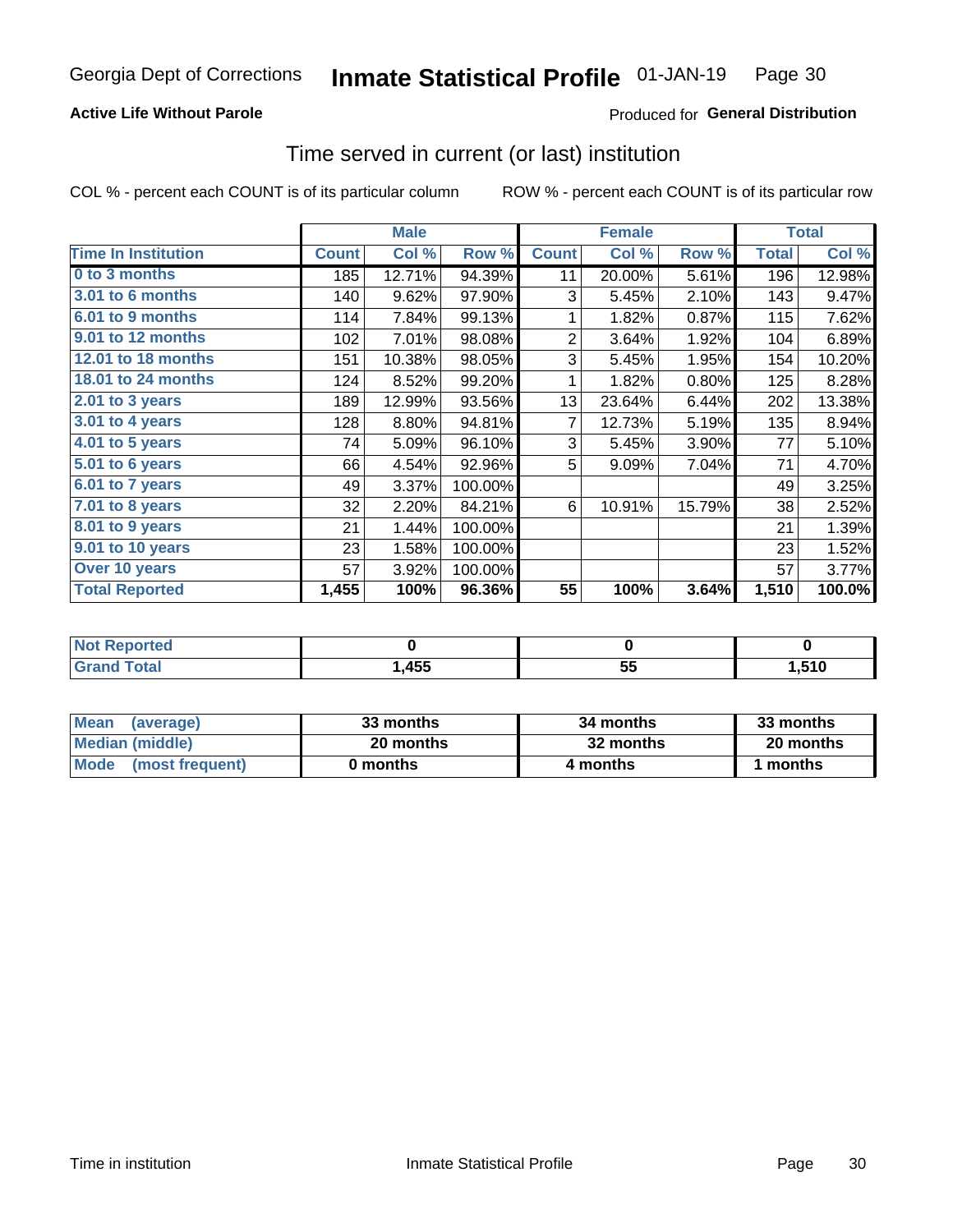#### Inmate Statistical Profile 01-JAN-19 Page 31

### **Active Life Without Parole**

### Produced for General Distribution

# Highest grade level attained

COL % - percent each COUNT is of its particular column

|                              |                | <b>Male</b> |         |                 | <b>Female</b> |        |                | <b>Total</b> |
|------------------------------|----------------|-------------|---------|-----------------|---------------|--------|----------------|--------------|
| <b>Grade Level</b>           | <b>Count</b>   | Col %       | Row %   | <b>Count</b>    | Col %         | Row %  | <b>Total</b>   | Col %        |
| No school at all             | 2              | 0.18%       | 100.00% |                 |               |        | $\overline{2}$ | 0.18%        |
| <b>Grade 1</b>               | 1              | 0.09%       | 100.00% |                 |               |        | 1              | 0.09%        |
| <b>Grade 2</b>               | 1              | 0.09%       | 100.00% |                 |               |        | 1              | 0.09%        |
| <b>Grade 3</b>               | $\overline{2}$ | 0.18%       | 100.00% |                 |               |        | $\overline{2}$ | 0.18%        |
| <b>Grade 4</b>               | 3              | 0.27%       | 100.00% |                 |               |        | 3              | 0.26%        |
| Grade 5                      | 1              | 0.09%       | 100.00% |                 |               |        | 1              | 0.09%        |
| Grade 6                      | 9              | 0.81%       | 100.00% |                 |               |        | 9              | 0.79%        |
| Grade 7                      | 36             | 3.25%       | 100.00% |                 |               |        | 36             | 3.17%        |
| Grade 8                      | 75             | 6.76%       | 98.68%  | 1               | 3.85%         | 1.32%  | 76             | 6.70%        |
| Grade 9                      | 135            | 12.17%      | 97.83%  | 3               | 11.54%        | 2.17%  | 138            | 12.16%       |
| Grade 10                     | 214            | 19.30%      | 97.27%  | 6               | 23.08%        | 2.73%  | 220            | 19.38%       |
| Grade 11                     | 194            | 17.49%      | 98.48%  | 3               | 11.54%        | 1.52%  | 197            | 17.36%       |
| <b>Grade 12 or GED</b>       | 285            | 25.70%      | 97.27%  | 8               | 30.77%        | 2.73%  | 293            | 25.81%       |
| Some tech school             | 15             | 1.35%       | 93.75%  | 1               | 3.85%         | 6.25%  | 16             | 1.41%        |
| <b>Completed tech school</b> | 15             | 1.35%       | 100.00% |                 |               |        | 15             | 1.32%        |
| College, 1 year              | 37             | 3.34%       | 97.37%  | 1               | 3.85%         | 2.63%  | 38             | 3.35%        |
| College, 2 year              | 40             | 3.61%       | 97.56%  | 1               | 3.85%         | 2.44%  | 41             | 3.61%        |
| College, 3 year              | 18             | 1.62%       | 100.00% |                 |               |        | 18             | 1.59%        |
| <b>Bachelor's degree</b>     | 19             | 1.71%       | 100.00% |                 |               |        | 19             | 1.67%        |
| <b>Master's degree</b>       | 4              | 0.36%       | 80.00%  | 1               | 3.85%         | 20.00% | 5              | 0.44%        |
| Ph.D. degree                 | 1              | 0.09%       | 50.00%  | 1               | 3.85%         | 50.00% | $\overline{2}$ | 0.18%        |
| Law degree                   | $\overline{2}$ | 0.18%       | 100.00% |                 |               |        | $\overline{2}$ | 0.18%        |
| <b>Total Reported</b>        | 1,109          | 100%        | 97.71%  | $\overline{26}$ | 100.0%        | 2.29%  | 1,135          | 100.0%       |

| NO<br>rtec | 346  | 29 | $- - -$<br>J1 J |
|------------|------|----|-----------------|
| υιαι       | ,455 | ູບ | .510            |

| <b>Mean</b><br>(average) | 10.81           | 11.62           | 10.83           |
|--------------------------|-----------------|-----------------|-----------------|
| Median (middle)          | Grade 11        | Other           | Grade 11        |
| Mode<br>(most frequent)  | Grade 12 or GED | Grade 12 or GED | Grade 12 or GED |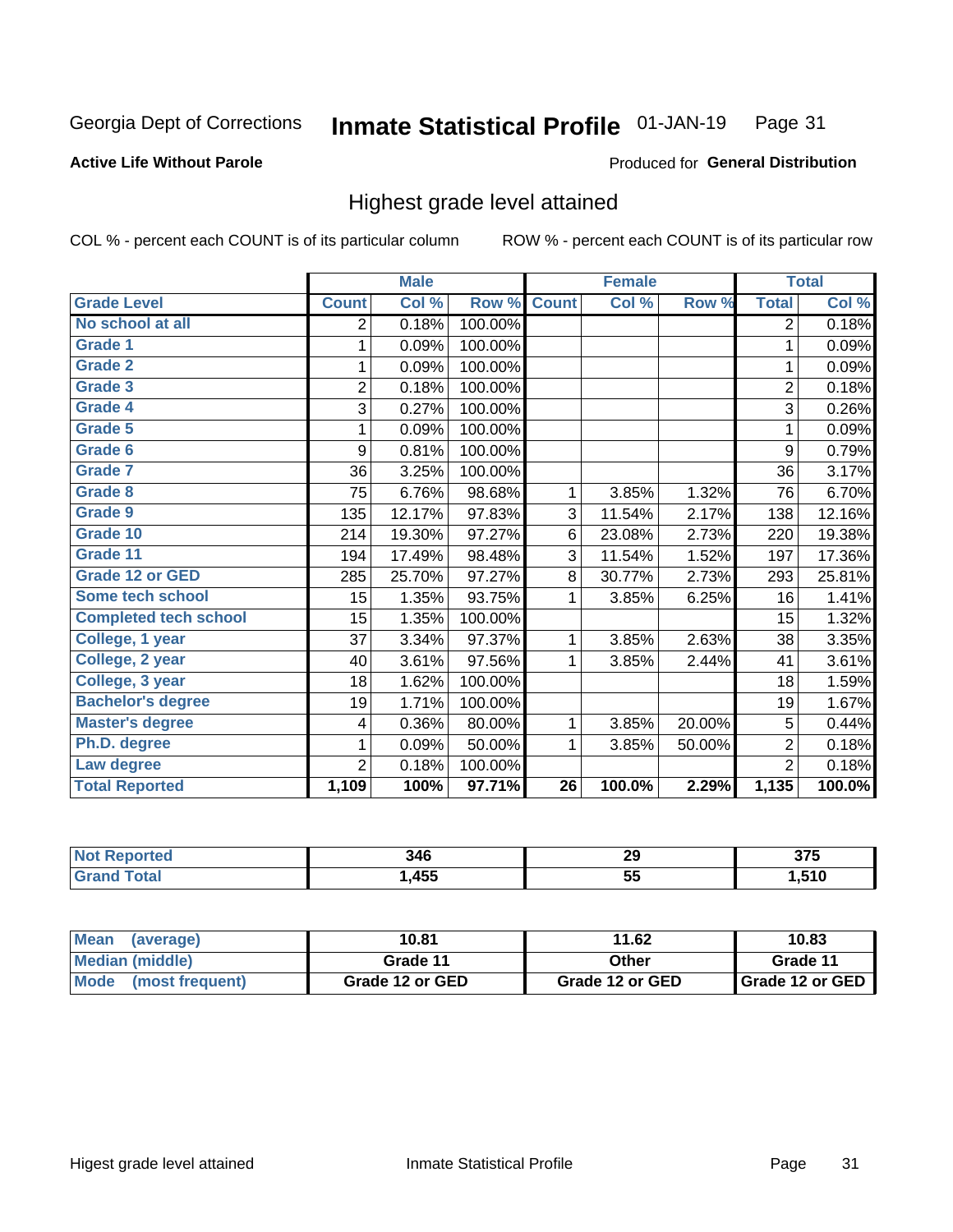#### Inmate Statistical Profile 01-JAN-19 Page 32

### **Active Life Without Parole**

### Produced for General Distribution

# Culture fair IQ scores

COL % - percent each COUNT is of its particular column

|                       |              | <b>Male</b> |                    |                | <b>Female</b> |          |              | <b>Total</b> |
|-----------------------|--------------|-------------|--------------------|----------------|---------------|----------|--------------|--------------|
| <b>IQ Scores</b>      | <b>Count</b> | Col %       | <b>Row % Count</b> |                | Col %         | Row %    | <b>Total</b> | Col %        |
| $60 - 69$             | 42           | $3.40\%$    | 97.67%             |                | 2.27%         | 2.33%    | 43           | 3.36%        |
| $70 - 79$             | 94           | 7.61%       | 96.91%             | 3              | 6.82%         | $3.09\%$ | 97           | 7.58%        |
| $80 - 89$             | 171          | 13.83%      | 96.61%             | 6              | 13.64%        | $3.39\%$ | 177          | 13.83%       |
| $90 - 99$             | 322          | 26.05%      | 94.99%             | 17             | 38.64%        | $5.01\%$ | 339          | 26.48%       |
| $100 - 109$           | 333          | 26.94%      | 97.37%             | 9              | 20.45%        | 2.63%    | 342          | 26.72%       |
| $110 - 119$           | 230          | 18.61%      | 97.87%             | 5              | 11.36%        | 2.13%    | 235          | 18.36%       |
| $120 - 129$           | 42           | 3.40%       | 95.45%             | $\overline{2}$ | 4.55%         | 4.55%    | 44           | 3.44%        |
| $130 - 139$           | 2            | 0.16%       | 66.67%             | 1              | 2.27%         | 33.33%   | 3            | 0.23%        |
| <b>Total Reported</b> | 1,236        | 100%        | 96.56%             | 44             | 100%          | 3.44%    | 1,280        | 100%         |

| <b>Not Reported</b>  | 202   |    | 209   |
|----------------------|-------|----|-------|
| Not Valid (under 60) |       |    | n.    |
| <b>Grand Total</b>   | 1,455 | 55 | 1,510 |

| Mean<br>(average)       | 98 | 98  | 98 |
|-------------------------|----|-----|----|
| <b>Median (middle)</b>  | 99 | 96  | 99 |
| Mode<br>(most frequent) | 99 | 102 | 99 |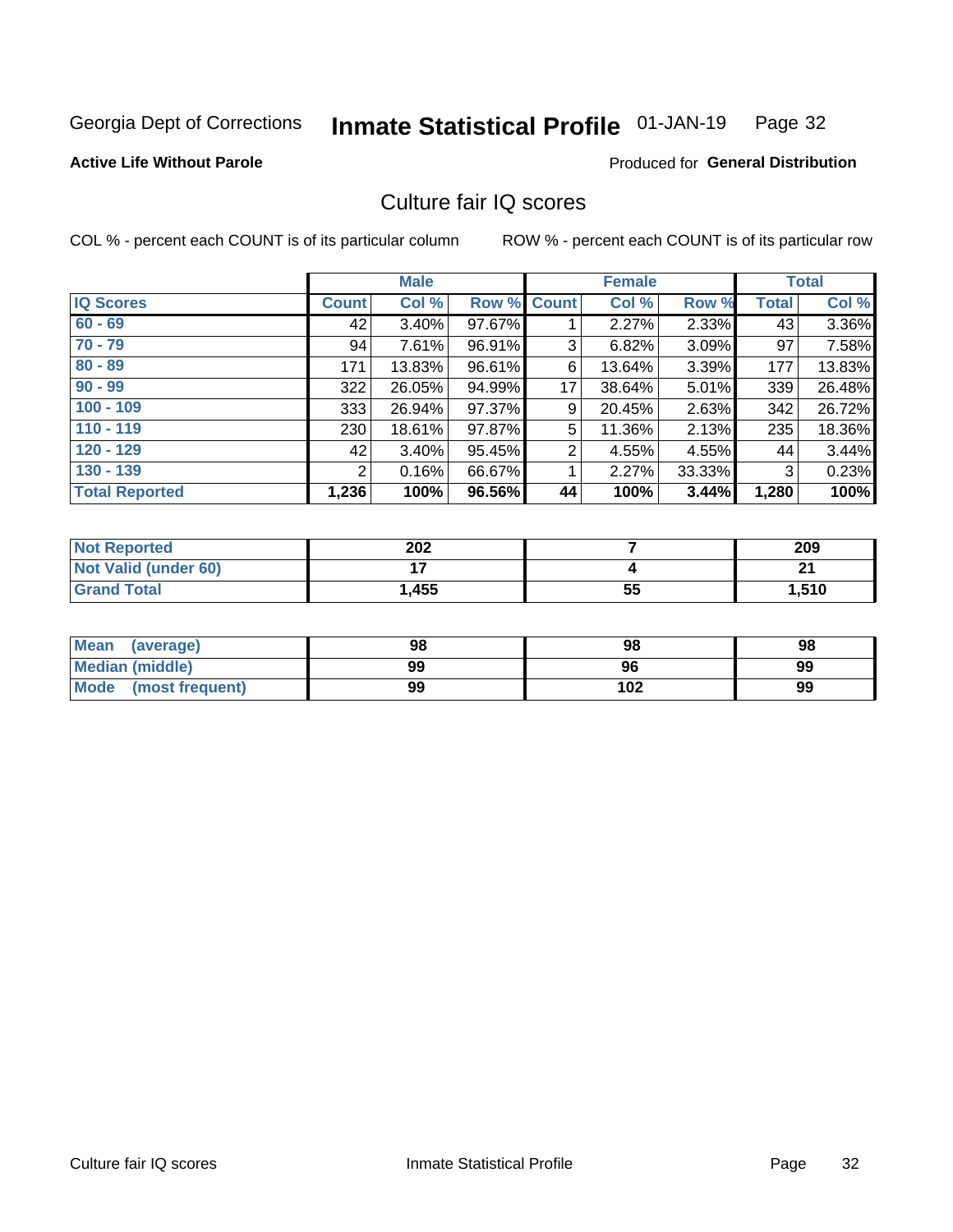#### Inmate Statistical Profile 01-JAN-19 Page 33

### **Active Life Without Parole**

### **Produced for General Distribution**

# Wide Range Achievement Test (WRAT) reading score

COL % - percent each COUNT is of its particular column

|                           |                 | <b>Male</b> |         |                | <b>Female</b> |       |              | <b>Total</b> |
|---------------------------|-----------------|-------------|---------|----------------|---------------|-------|--------------|--------------|
| <b>WRAT Reading Score</b> | <b>Count</b>    | Col %       | Row %   | <b>Count</b>   | Col %         | Row % | <b>Total</b> | Col %        |
| 0.1 to 0.9                | 26              | 1.95%       | 100.00% |                |               |       | 26           | 1.88%        |
| 1.0 to 1.9                | 20 <sup>°</sup> | 1.50%       | 100.00% |                |               |       | 20           | 1.45%        |
| 2.0 to 2.9                | 46              | 3.45%       | 95.83%  | $\overline{2}$ | 4.17%         | 4.17% | 48           | 3.48%        |
| 3.0 to 3.9                | 79              | 5.93%       | 96.34%  | 3              | 6.25%         | 3.66% | 82           | 5.94%        |
| 4.0 to 4.9                | 107             | 8.03%       | 96.40%  | 4              | 8.33%         | 3.60% | 111          | 8.04%        |
| 5.0 to 5.9                | 128             | 9.61%       | 98.46%  | $\overline{c}$ | 4.17%         | 1.54% | 130          | 9.42%        |
| 6.0 to 6.9                | 114             | 8.56%       | 98.28%  | $\overline{2}$ | 4.17%         | 1.72% | 116          | 8.41%        |
| 7.0 to 7.9                | 36              | 2.70%       | 100.00% |                |               |       | 36           | 2.61%        |
| 8.0 to 8.9                | 112             | 8.41%       | 97.39%  | 3              | 6.25%         | 2.61% | 115          | 8.33%        |
| 9.0 to 9.9                | 71              | 5.33%       | 97.26%  | $\overline{2}$ | 4.17%         | 2.74% | 73           | 5.29%        |
| 10.0 to 10.9              | 77              | 5.78%       | 98.72%  | 1              | 2.08%         | 1.28% | 78           | 5.65%        |
| 11.0 to 11.9              | 130             | 9.76%       | 95.59%  | 6              | 12.50%        | 4.41% | 136          | $9.86\%$     |
| 12.0 to 12.9              | 333             | 25.00%      | 94.33%  | 20             | 41.67%        | 5.67% | 353          | 25.58%       |
| 13                        | 53              | 3.98%       | 94.64%  | 3              | 6.25%         | 5.36% | 56           | 4.06%        |
| <b>Total Reported</b>     | 1,332           | 100%        | 96.52%  | 48             | 100.0%        | 3.48% | 1,380        | 100%         |
|                           |                 |             |         |                |               |       |              |              |
| Not Reported              |                 | 123         |         |                | 7             |       |              | 130          |

| .<br>u leu | -----<br>12J |         | 130               |
|------------|--------------|---------|-------------------|
| $\sim$     | ,455         | 55<br>◡ | <b>E40</b><br>1 U |
|            |              |         |                   |

| <b>Mean</b><br>(average) | 8.61 | 9.90 | 8.66 |
|--------------------------|------|------|------|
| <b>Median (middle)</b>   | 8.9  | 11.9 | 9.2  |
| Mode<br>(most frequent)  | 12.9 | 12.9 | 12.9 |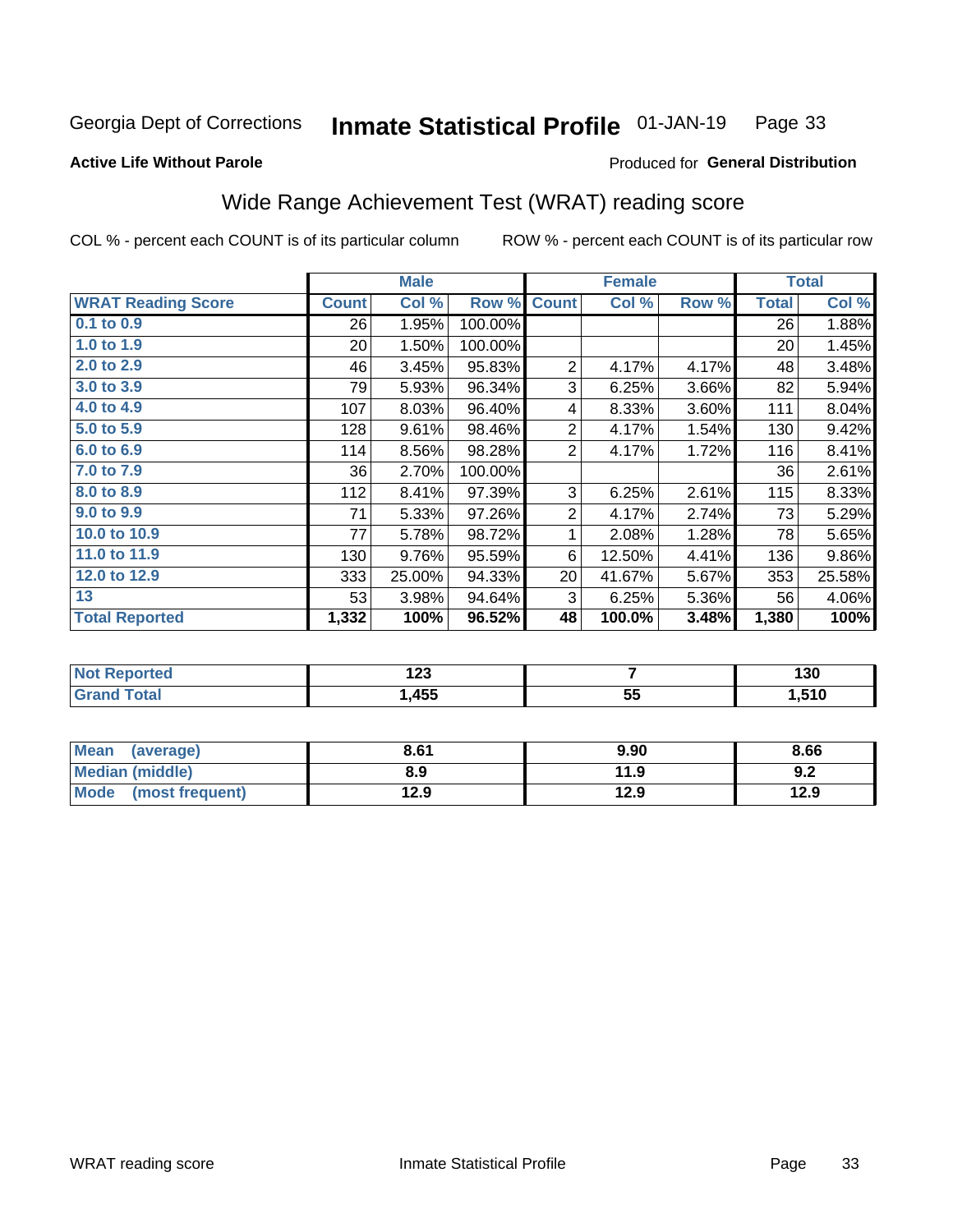#### Inmate Statistical Profile 01-JAN-19 Page 34

### **Active Life Without Parole**

### Produced for General Distribution

# Wide Range Achievement Test (WRAT) math score

COL % - percent each COUNT is of its particular column

|                              |                 | <b>Male</b> |         | <b>Female</b>   |        |          | <b>Total</b> |        |
|------------------------------|-----------------|-------------|---------|-----------------|--------|----------|--------------|--------|
| <b>WRAT Mathematic Score</b> | <b>Count</b>    | Col %       | Row %   | <b>Count</b>    | Col %  | Row %    | <b>Total</b> | Col %  |
| $0.1$ to $0.9$               | 3               | 0.23%       | 100.00% |                 |        |          | 3            | 0.22%  |
| 1.0 to 1.9                   | 9               | 0.68%       | 100.00% |                 |        |          | 9            | 0.65%  |
| 2.0 to 2.9                   | 30 <sup>°</sup> | 2.25%       | 96.77%  | 1               | 2.08%  | 3.23%    | 31           | 2.25%  |
| 3.0 to 3.9                   | 69              | 5.18%       | 97.18%  | $\overline{2}$  | 4.17%  | 2.82%    | 71           | 5.14%  |
| 4.0 to 4.9                   | 148             | 11.11%      | 97.37%  | 4               | 8.33%  | 2.63%    | 152          | 11.01% |
| 5.0 to 5.9                   | 190             | 14.26%      | 97.94%  | 4               | 8.33%  | 2.06%    | 194          | 14.06% |
| 6.0 to 6.9                   | 289             | 21.70%      | 96.98%  | 9               | 18.75% | $3.02\%$ | 298          | 21.59% |
| 7.0 to 7.9                   | 121             | 9.08%       | 96.03%  | 5               | 10.42% | 3.97%    | 126          | 9.13%  |
| 8.0 to 8.9                   | 141             | 10.59%      | 97.92%  | 3               | 6.25%  | 2.08%    | 144          | 10.43% |
| 9.0 to 9.9                   | 97              | 7.28%       | 95.10%  | 5               | 10.42% | 4.90%    | 102          | 7.39%  |
| 10.0 to 10.9                 | 26              | 1.95%       | 100.00% |                 |        |          | 26           | 1.88%  |
| 11.0 to 11.9                 | 49              | 3.68%       | 96.08%  | $\overline{2}$  | 4.17%  | 3.92%    | 51           | 3.70%  |
| 12.0 to 12.9                 | 154             | 11.56%      | 92.77%  | 12 <sub>2</sub> | 25.00% | 7.23%    | 166          | 12.03% |
| 13                           | 6               | 0.45%       | 85.71%  | 1               | 2.08%  | 14.29%   | 7            | 0.51%  |
| <b>Total Reported</b>        | 1,332           | 100%        | 96.52%  | 48              | 100%   | 3.48%    | 1,380        | 100%   |

| <b>Not Reported</b>          | ຳາາ<br>I ZJ |         | 130   |
|------------------------------|-------------|---------|-------|
| <b>Total</b><br><b>Grand</b> | ,455        | 55<br>◡ | 510,ا |

| <b>Mean</b><br>(average)       | 7.38 | 8.46 | 7.41 |
|--------------------------------|------|------|------|
| Median (middle)                | 6.9  | 7. U | 6.9  |
| <b>Mode</b><br>(most frequent) | 12.9 | 12.9 | 12.9 |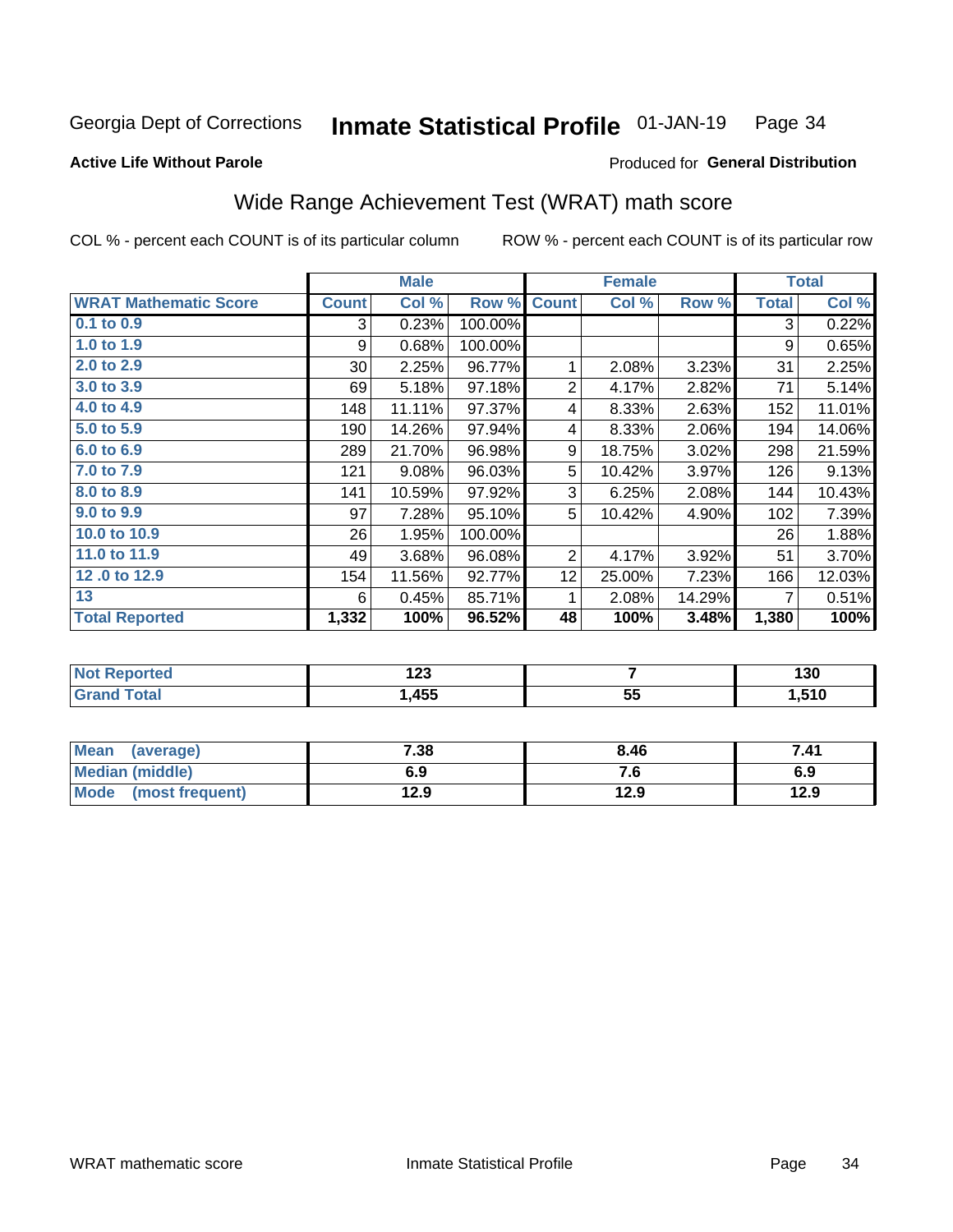#### Inmate Statistical Profile 01-JAN-19 Page 35

### **Active Life Without Parole**

### Produced for General Distribution

# Wide Range Achievement Test (WRAT) spelling score

COL % - percent each COUNT is of its particular column

|                            | <b>Male</b>     |        |         | <b>Female</b>  |                 |       | <b>Total</b> |        |
|----------------------------|-----------------|--------|---------|----------------|-----------------|-------|--------------|--------|
| <b>WRAT Spelling Score</b> | <b>Count</b>    | Col %  | Row %   | <b>Count</b>   | Col %           | Row % | <b>Total</b> | Col %  |
| 0.1 to 0.9                 | 23              | 1.73%  | 100.00% |                |                 |       | 23           | 1.67%  |
| 1.0 to 1.9                 | 36              | 2.71%  | 100.00% |                |                 |       | 36           | 2.61%  |
| $2.0$ to $2.9$             | 54              | 4.06%  | 96.43%  | 2              | 4.17%           | 3.57% | 56           | 4.06%  |
| 3.0 to 3.9                 | 77              | 5.79%  | 97.47%  | $\overline{2}$ | 4.17%           | 2.53% | 79           | 5.73%  |
| 4.0 to 4.9                 | 78              | 5.86%  | 97.50%  | 2              | 4.17%           | 2.50% | 80           | 5.81%  |
| $5.0$ to $5.9$             | 150             | 11.28% | 99.34%  | 1              | 2.08%           | 0.66% | 151          | 10.96% |
| 6.0 to 6.9                 | 118             | 8.87%  | 99.16%  | 1              | 2.08%           | 0.84% | 119          | 8.64%  |
| 7.0 to 7.9                 | 117             | 8.80%  | 97.50%  | 3              | 6.25%           | 2.50% | 120          | 8.71%  |
| 8.0 to 8.9                 | 114             | 8.57%  | 97.44%  | 3              | 6.25%           | 2.56% | 117          | 8.49%  |
| 9.0 to 9.9                 | 74              | 5.56%  | 100.00% |                |                 |       | 74           | 5.37%  |
| 10.0 to 10.9               | 68              | 5.11%  | 100.00% |                |                 |       | 68           | 4.93%  |
| 11.0 to $11.9$             | 95              | 7.14%  | 93.14%  | $\overline{7}$ | 14.58%          | 6.86% | 102          | 7.40%  |
| 12.0 to 12.9               | 296             | 22.26% | 91.93%  | 26             | 54.17%          | 8.07% | 322          | 23.37% |
| 13                         | 30 <sup>°</sup> | 2.26%  | 96.77%  | 1              | 2.08%           | 3.23% | 31           | 2.25%  |
| <b>Total Reported</b>      | 1,330           | 100%   | 96.52%  | 48             | 100%            | 3.48% | 1,378        | 100%   |
|                            |                 |        |         |                |                 |       |              |        |
| <b>Not Reported</b>        |                 | 125    |         | 7              |                 |       | 132          |        |
| <b>Grand Total</b>         |                 | 1,455  |         |                | $\overline{55}$ |       |              | 1,510  |

| <b>Mean</b><br>(average) | 8.21 | 10.53 | 8.29 |
|--------------------------|------|-------|------|
| <b>Median (middle)</b>   | 8.3  | 12.5  | ი.ა  |
| Mode (most frequent)     | 12.9 | 12.9  | 12.9 |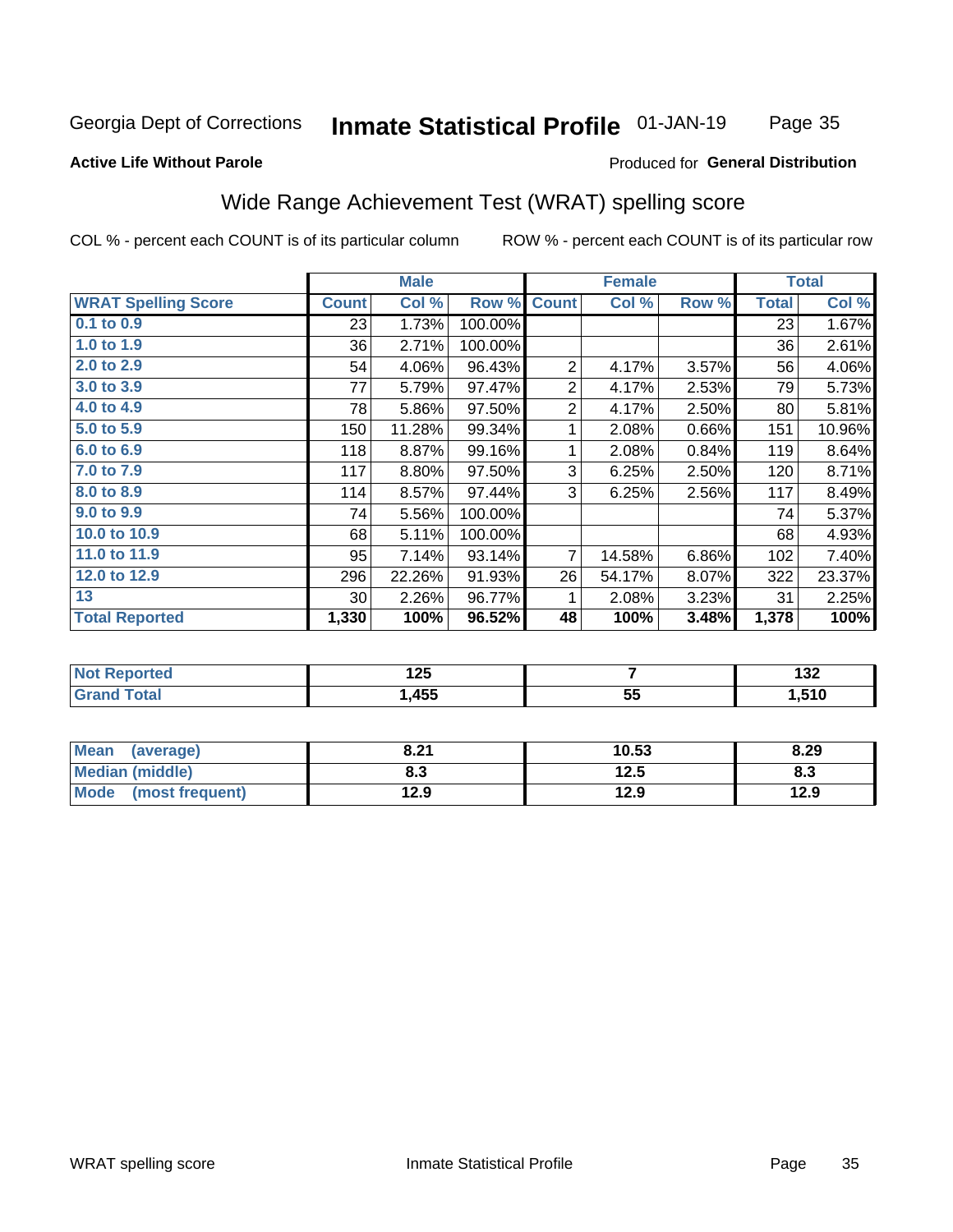#### Inmate Statistical Profile 01-JAN-19 Page 36

### **Active Life Without Parole**

### **Produced for General Distribution**

# Current / last mental health treatment level

COL % - percent each COUNT is of its particular column

|                                    |              | <b>Male</b> |           |              | <b>Female</b> |          |                 | <b>Total</b> |
|------------------------------------|--------------|-------------|-----------|--------------|---------------|----------|-----------------|--------------|
| <b>Mental Health Treatment Lev</b> | <b>Count</b> | Col %       | Row %     | <b>Count</b> | Col %         | Row %    | <b>Total</b>    | Col %        |
| 1 No problem at current time       | 256          | 40.19%      | 95.17%    | 13           | 27.66%        | 4.83%    | 269             | 39.33%       |
| 2 Receiving outpatient             | 298          | 46.78%      | $90.03\%$ | 33           | 70.21%        | $9.97\%$ | 331             | 48.39%       |
| <b>Treatment</b>                   |              |             |           |              |               |          |                 |              |
| 3 Inpatient, moderate              | 68           | 10.68%      | 98.55%    |              | 2.13%         | 1.45%    | 69              | 10.09%       |
| Treatment                          |              |             |           |              |               |          |                 |              |
| 4 Inpatient, intensive             | 14           | 2.20%       | 100.00%   |              |               |          | 14 <sub>1</sub> | 2.05%        |
| Treatment                          |              |             |           |              |               |          |                 |              |
| <b>5 Undergoing crisis</b>         |              | 0.16%       | 100.00%   |              |               |          |                 | 0.15%        |
| <b>stabilization</b>               |              |             |           |              |               |          |                 |              |
| <b>Total Evaluated</b>             | 637          | 100%        | 93.13%    | 47           | 100%          | 6.87%    | 684             | 100.0%       |

| Never had MH | 21 R  |          | 02C  |
|--------------|-------|----------|------|
| evaluation   | ' 1 0 |          | ozu  |
| <b>otal</b>  | ,455  | --<br>JJ | ,510 |

| <b>Median (middle)</b>  | <b>Receiving outpatient</b><br>treatment | <b>Receiving outpatient</b><br>treatment | <b>Receiving</b><br>outpatient<br>treatment |  |
|-------------------------|------------------------------------------|------------------------------------------|---------------------------------------------|--|
| Mode<br>(most frequent) | <b>Receiving outpatient</b><br>treatment | <b>Receiving outpatient</b><br>treatment | Receiving<br>outpatient<br>treatment        |  |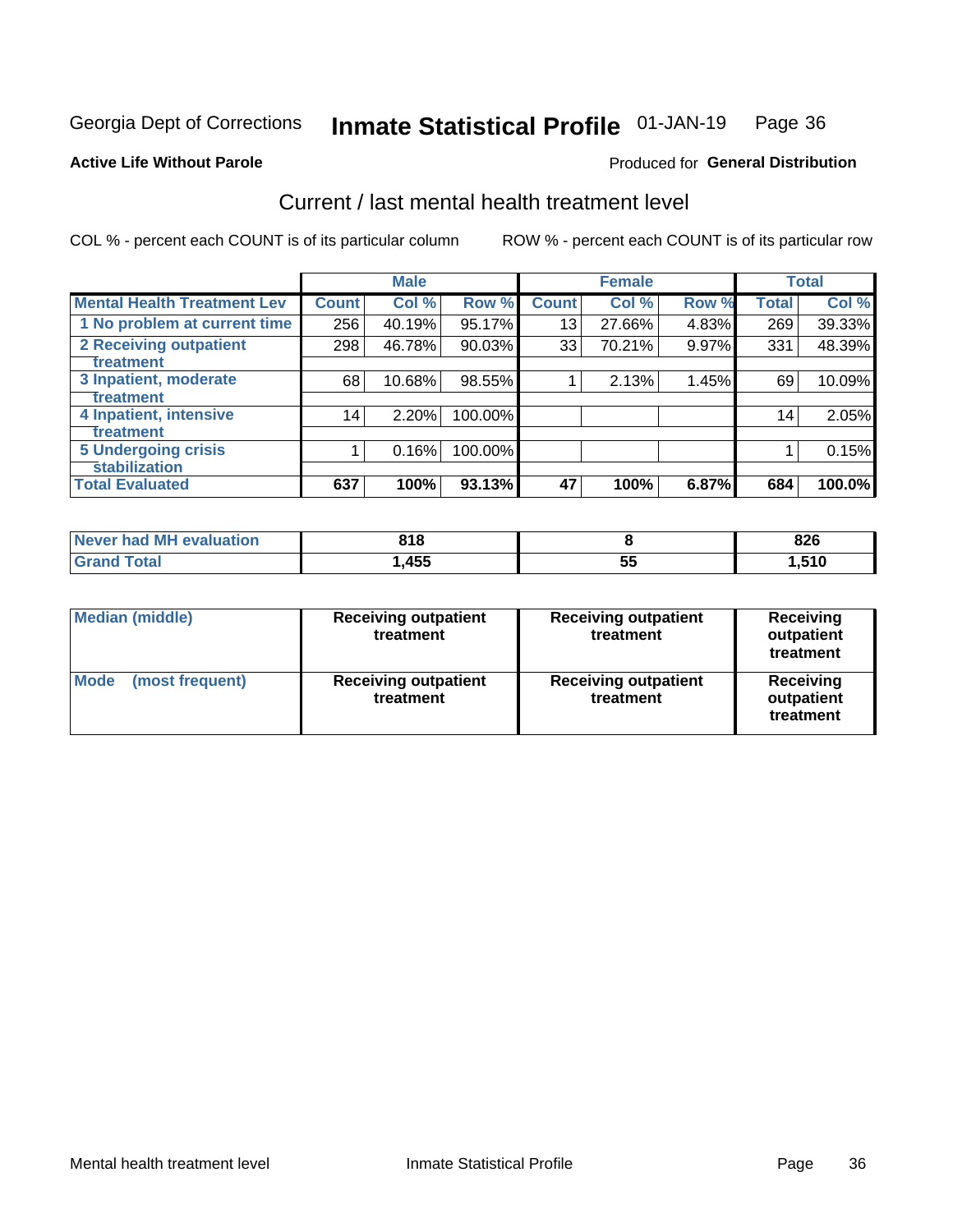#### Inmate Statistical Profile 01-JAN-19 Page 37

### **Active Life Without Parole**

### Produced for General Distribution

# PULHESDWIT medical scale - 'P' overall condition ('P'hysical)

COL % - percent each COUNT is of its particular column

|                                |              | <b>Male</b> |             |    | <b>Female</b> |       |              | <b>Total</b> |
|--------------------------------|--------------|-------------|-------------|----|---------------|-------|--------------|--------------|
| 'P' Overall Condition          | <b>Count</b> | Col %       | Row % Count |    | Col %         | Row % | <b>Total</b> | Col %        |
| 1 No medical illness           | 1,027        | 76.99%      | 97.25%      | 29 | 54.72%        | 2.75% | 1,056        | 76.14%       |
| 2 Well-controlled chronic      | 282          | 21.14%      | 92.46%      | 23 | 43.40%        | 7.54% | 305          | 21.99%       |
| <b>illness</b>                 |              |             |             |    |               |       |              |              |
| 3 Poorly-controlled chronic    | 24           | 1.80%       | 96.00%      |    | 1.89%         | 4.00% | 25           | 1.80%        |
| <b>illness</b>                 |              |             |             |    |               |       |              |              |
| 5 Terminal illness, < 6 months |              | $0.07\%$    | 100.00%     |    |               |       |              | 0.07%        |
| to live                        |              |             |             |    |               |       |              |              |
| <b>Total Reported</b>          | 1,334        | 100%        | 96.18%      | 53 | 100%          | 3.82% | 1,387        | 100%         |

| $\sim$             |          | ה הו<br>14J |
|--------------------|----------|-------------|
| <b>ARR</b><br>. JJ | --<br>J. | <b>E10</b>  |

| <b>Mode</b> | (most frequent) | 1 No medical illness | 1 No medical illness | 1 No medical<br>illness |
|-------------|-----------------|----------------------|----------------------|-------------------------|
|-------------|-----------------|----------------------|----------------------|-------------------------|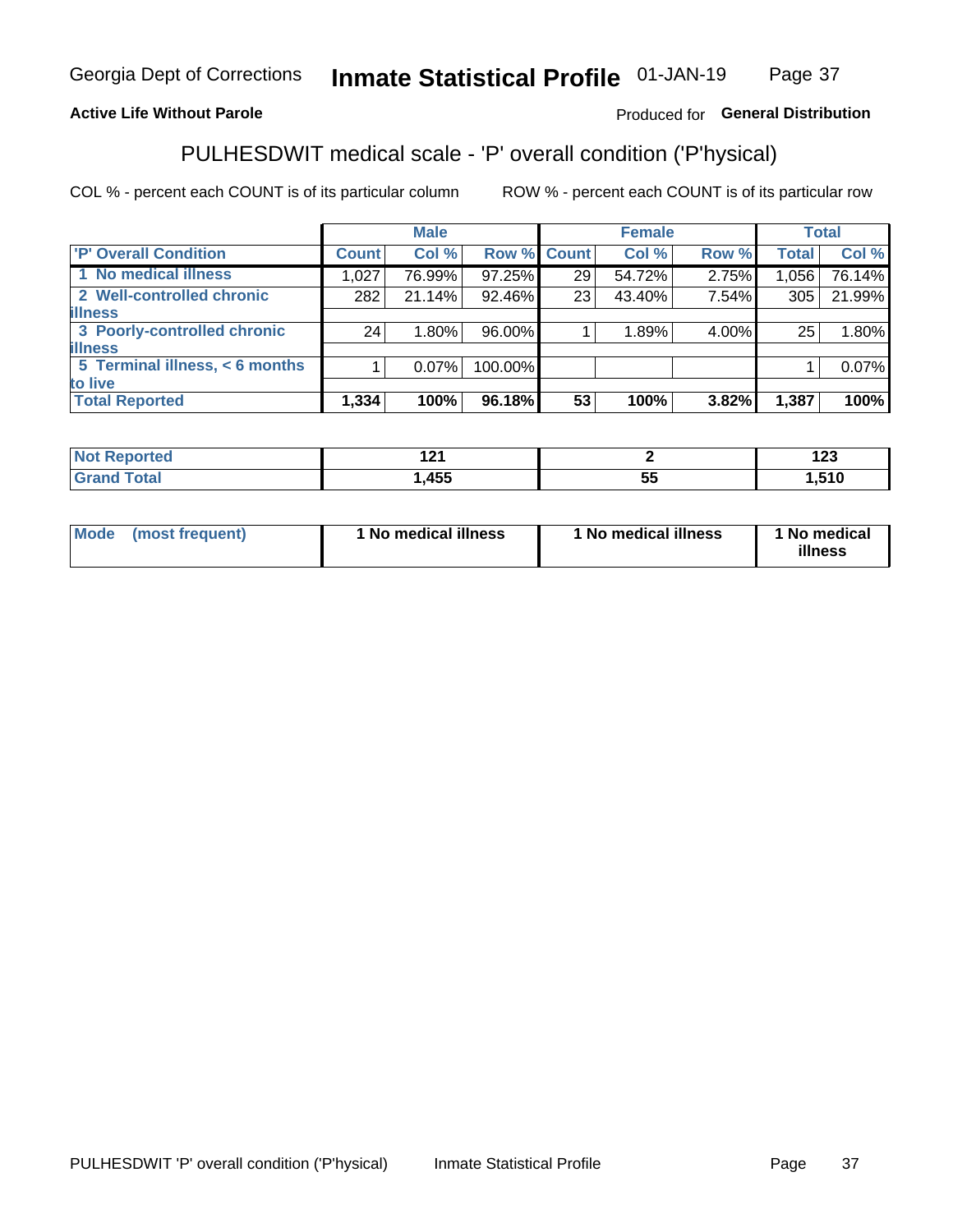### **Active Life Without Parole**

### Produced for General Distribution

# PULHESDWIT medical scale - 'U' upper body

COL % - percent each COUNT is of its particular column

|                              |              | <b>Male</b> |         |              | <b>Female</b> |       |              | <b>Total</b> |
|------------------------------|--------------|-------------|---------|--------------|---------------|-------|--------------|--------------|
| <b>'U' Upper Body</b>        | <b>Count</b> | Col %       | Row %   | <b>Count</b> | Col %         | Row % | <b>Total</b> | Col %        |
| 1 Upper bones, joints,       | 1,263        | 94.75%      | 96.19%  | 50           | 94.34%        | 3.81% | 1,313        | 94.73%       |
| muscles all OK               |              |             |         |              |               |       |              |              |
| 2 One or both arms minimally | 61           | 4.58%       | 95.31%  | 3            | 5.66%         | 4.69% | 64           | 4.62%        |
| limited                      |              |             |         |              |               |       |              |              |
| 3 One or both arms           | 6            | 0.45%       | 100.00% |              |               |       | 6            | 0.43%        |
| <b>moderately limited</b>    |              |             |         |              |               |       |              |              |
| 4 One arm disabled,          | 3            | 0.23%       | 100.00% |              |               |       | 3            | 0.22%        |
| paralyzed, or amputated      |              |             |         |              |               |       |              |              |
| <b>Total Reported</b>        | 1,333        | 100%        | 96.18%  | 53           | 100%          | 3.82% | 1,386        | 100%         |

| orted<br>NOT F<br>$\sim$ . The set of $\sim$ | ,<br>1 Ł Ł         |          | 124   |
|----------------------------------------------|--------------------|----------|-------|
| Total                                        | <b>A55</b><br>,4JJ | --<br>JJ | .,510 |

|  | Mode (most frequent) | 1 Upper bones, joints,<br>muscles all OK | 1 Upper bones, joints,<br>muscles all OK | 1 Upper bones,<br>ljoints, muscles all<br>ΟK |
|--|----------------------|------------------------------------------|------------------------------------------|----------------------------------------------|
|--|----------------------|------------------------------------------|------------------------------------------|----------------------------------------------|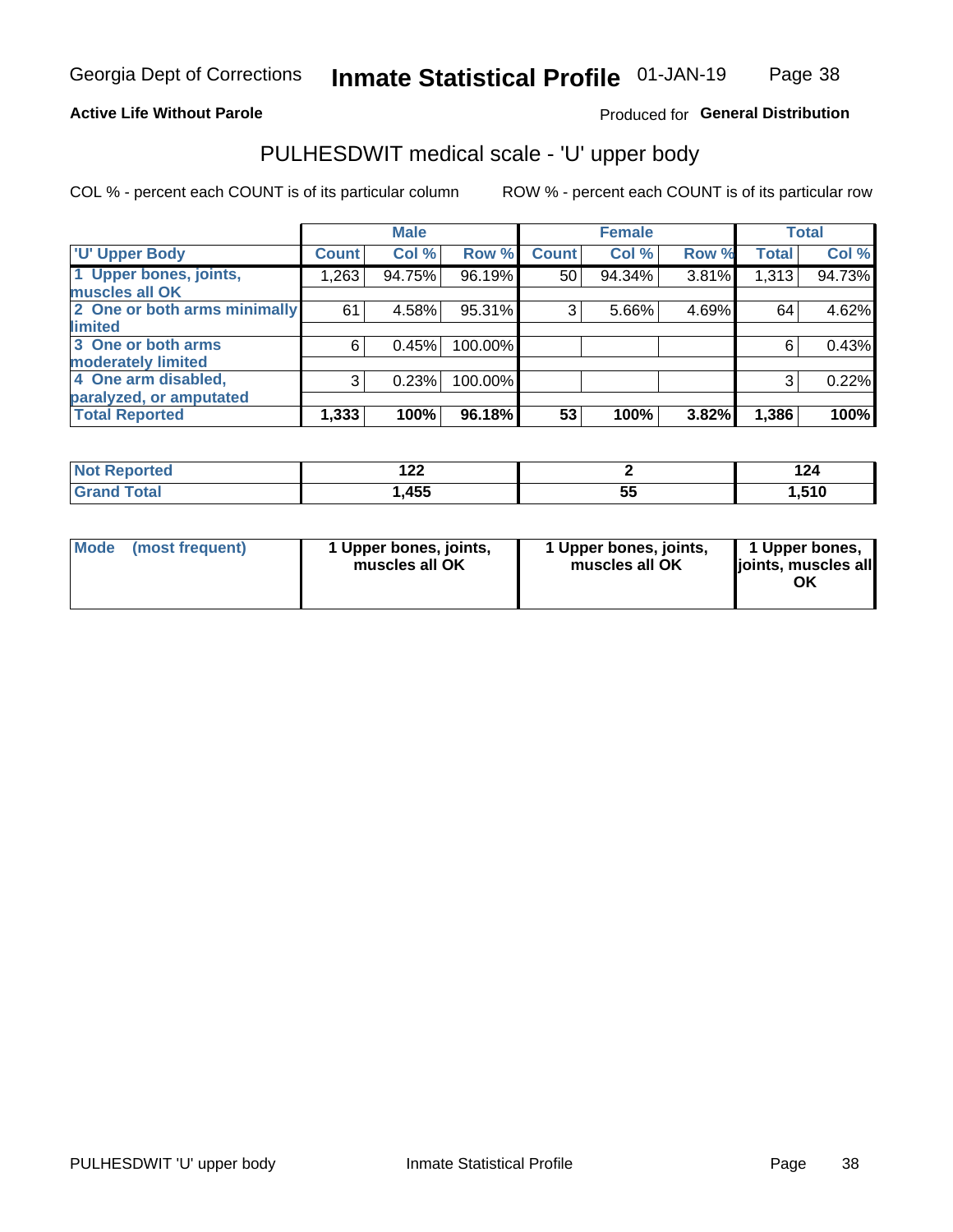### **Active Life Without Parole**

### Produced for General Distribution

# PULHESDWIT medical scale - 'L' lower body

COL % - percent each COUNT is of its particular column

|                                |              | <b>Male</b> |         |              | <b>Female</b> |       |              | <b>Total</b> |
|--------------------------------|--------------|-------------|---------|--------------|---------------|-------|--------------|--------------|
| 'L' Lower Body                 | <b>Count</b> | Col %       | Row %   | <b>Count</b> | Col %         | Row % | <b>Total</b> | Col %        |
| 1 Lower bones, joints,         | 1,163        | 87.25%      | 96.35%  | 44           | 83.02%        | 3.65% | 1,207        | 87.09%       |
| muscles all OK                 |              |             |         |              |               |       |              |              |
| 2 One or both legs minimally   | 150          | 11.25%      | 94.94%  | 8            | 15.09%        | 5.06% | 158          | 11.40%       |
| limited                        |              |             |         |              |               |       |              |              |
| 3 One or both legs             | 16           | 1.20%       | 94.12%  |              | 1.89%         | 5.88% | 17           | 1.23%        |
| moderately limited             |              |             |         |              |               |       |              |              |
| 4 One leg disabled, paralyzed, | 4            | 0.30%       | 100.00% |              |               |       | 4            | 0.29%        |
| or amputated                   |              |             |         |              |               |       |              |              |
| <b>Total Reported</b>          | 1,333        | 100%        | 96.18%  | 53           | 100%          | 3.82% | 1,386        | 100.0%       |

| <b>Not Reported</b>              | ,<br>$\epsilon$ |    | $\ddot{\phantom{1}}$<br>124 |
|----------------------------------|-----------------|----|-----------------------------|
| <b>Total</b><br><b>UI 41 I 4</b> | ,455            | vu | .,510                       |

| Mode | (most frequent) | 1 Lower bones, joints,<br>muscles all OK | 1 Lower bones, joints,<br>muscles all OK | 1 Lower bones,<br>ljoints, muscles all<br>OK |
|------|-----------------|------------------------------------------|------------------------------------------|----------------------------------------------|
|------|-----------------|------------------------------------------|------------------------------------------|----------------------------------------------|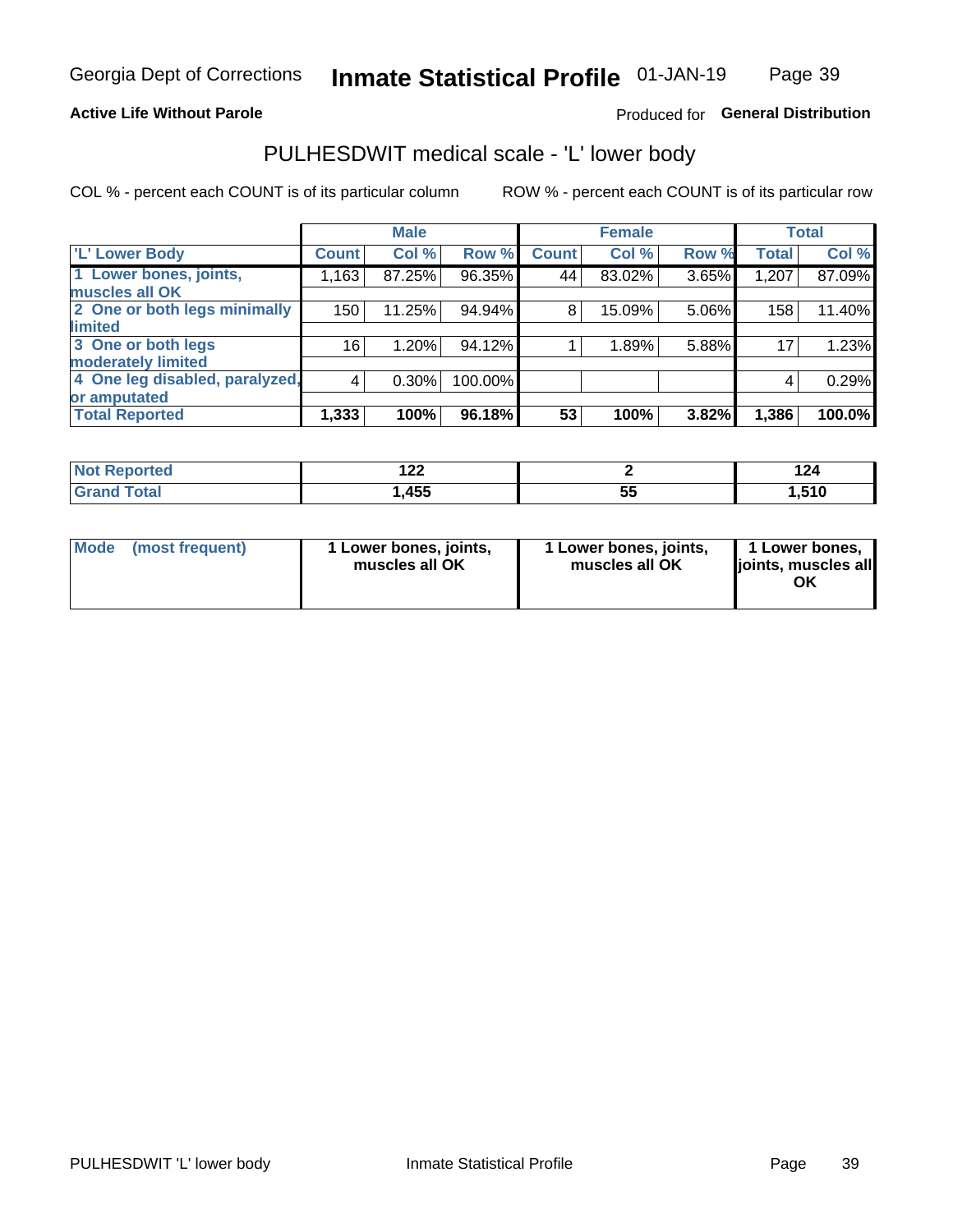Page 40

### **Active Life Without Parole**

### Produced for General Distribution

# PULHESDWIT medical scale - 'H' hearing

COL % - percent each COUNT is of its particular column

|                                |              | <b>Male</b> |                    |    | <b>Female</b> |       | <b>Total</b> |        |
|--------------------------------|--------------|-------------|--------------------|----|---------------|-------|--------------|--------|
| <b>H' Hearing</b>              | <b>Count</b> | Col %       | <b>Row % Count</b> |    | Col %         | Row % | <b>Total</b> | Col %  |
| 1 Normal hearing both ears     | 1,315        | 98.72%      | 96.20%             | 52 | 100.00%       | 3.80% | 1,367        | 98.77% |
| 2 Some loss in one ear with    | 12           | $0.90\%$    | 100.00%            |    |               |       | 12           | 0.87%  |
| other OK, or mild loss in both |              |             |                    |    |               |       |              |        |
| 3 Total loss in one ear with   | 4            | 0.30%       | 100.00%            |    |               |       | 4            | 0.29%  |
| mild loss in other             |              |             |                    |    |               |       |              |        |
| 4 Severe loss in both ears     |              | 0.08%       | 100.00%            |    |               |       |              | 0.07%  |
| <b>Total Reported</b>          | 1,332        | 100%        | 96.24%             | 52 | 100%          | 3.76% | 1,384        | 100%   |

|       | $\sim$<br>14J    |    | מרי<br>14V      |
|-------|------------------|----|-----------------|
| _____ | <b>AEE</b><br>יי | J, | <b>E40</b><br>. |

| Mode (most frequent) | 1 Normal hearing both ears 1 Normal hearing both ears 1 Normal hearing | both ears |
|----------------------|------------------------------------------------------------------------|-----------|
|                      |                                                                        |           |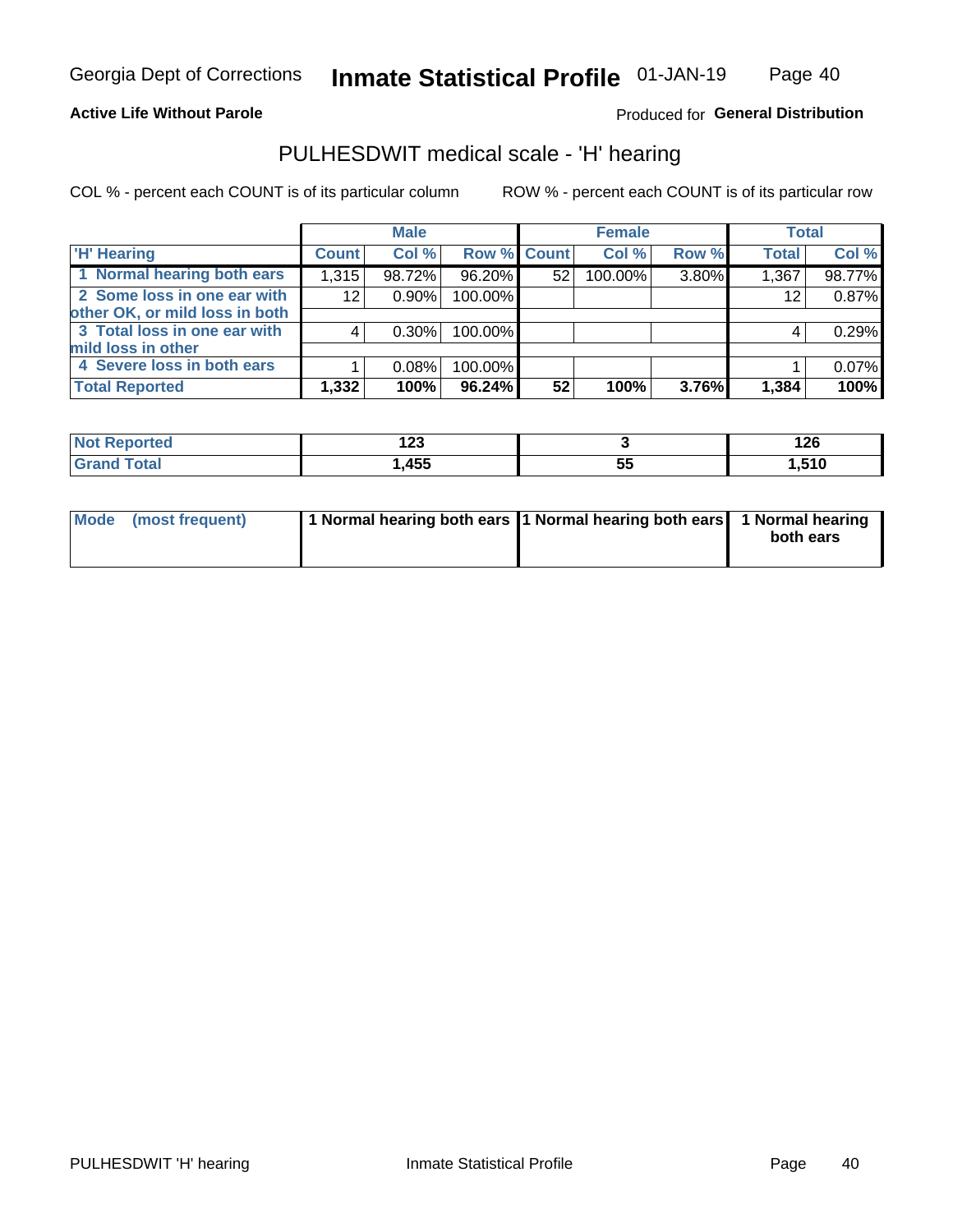### **Active Life Without Parole**

### Produced for General Distribution

# PULHESDWIT medical scale - 'E' vision

COL % - percent each COUNT is of its particular column

|                                |              | <b>Male</b> |             |    | <b>Female</b> |       |              | <b>Total</b> |
|--------------------------------|--------------|-------------|-------------|----|---------------|-------|--------------|--------------|
| <b>E' Vision</b>               | <b>Count</b> | Col %       | Row % Count |    | Col %         | Row % | <b>Total</b> | Col %        |
| 1 Correctable to 20/40 in both | 982          | 76.12%      | 97.42%      | 26 | 53.06%        | 2.58% | 1,008        | 75.28%       |
| eyes                           |              |             |             |    |               |       |              |              |
| 2 Correctable to 20/70 in one  | 278          | 21.55%      | 92.36%      | 23 | 46.94%        | 7.64% | 301          | 22.48%       |
| eye, may be blind in other     |              |             |             |    |               |       |              |              |
| 3 Correctable to 20/200 in one | 26           | $2.02\%$    | 100.00%     |    |               |       | 26           | 1.94%        |
| eye, may be blind in other     |              |             |             |    |               |       |              |              |
| 4 One eye not correctable to   | 4            | 0.31%       | 100.00%     |    |               |       | 4            | 0.30%        |
| 20/200, other may be blind     |              |             |             |    |               |       |              |              |
| <b>Total Reported</b>          | 1,290        | 100%        | $96.34\%$   | 49 | 100%          | 3.66% | 1,339        | 100%         |

| <b>Not Reported</b> | 1 C C |          | - -      |
|---------------------|-------|----------|----------|
|                     | טע    |          | -        |
| Total               | ,455  | --<br>ວະ | .<br>. . |

| Mode (most frequent) | 1 Correctable to 20/40 in both<br>eves | 1 Correctable to 20/40 in   1 Correctable to<br>both eves | 20/40 in both eyes |
|----------------------|----------------------------------------|-----------------------------------------------------------|--------------------|
|                      |                                        |                                                           |                    |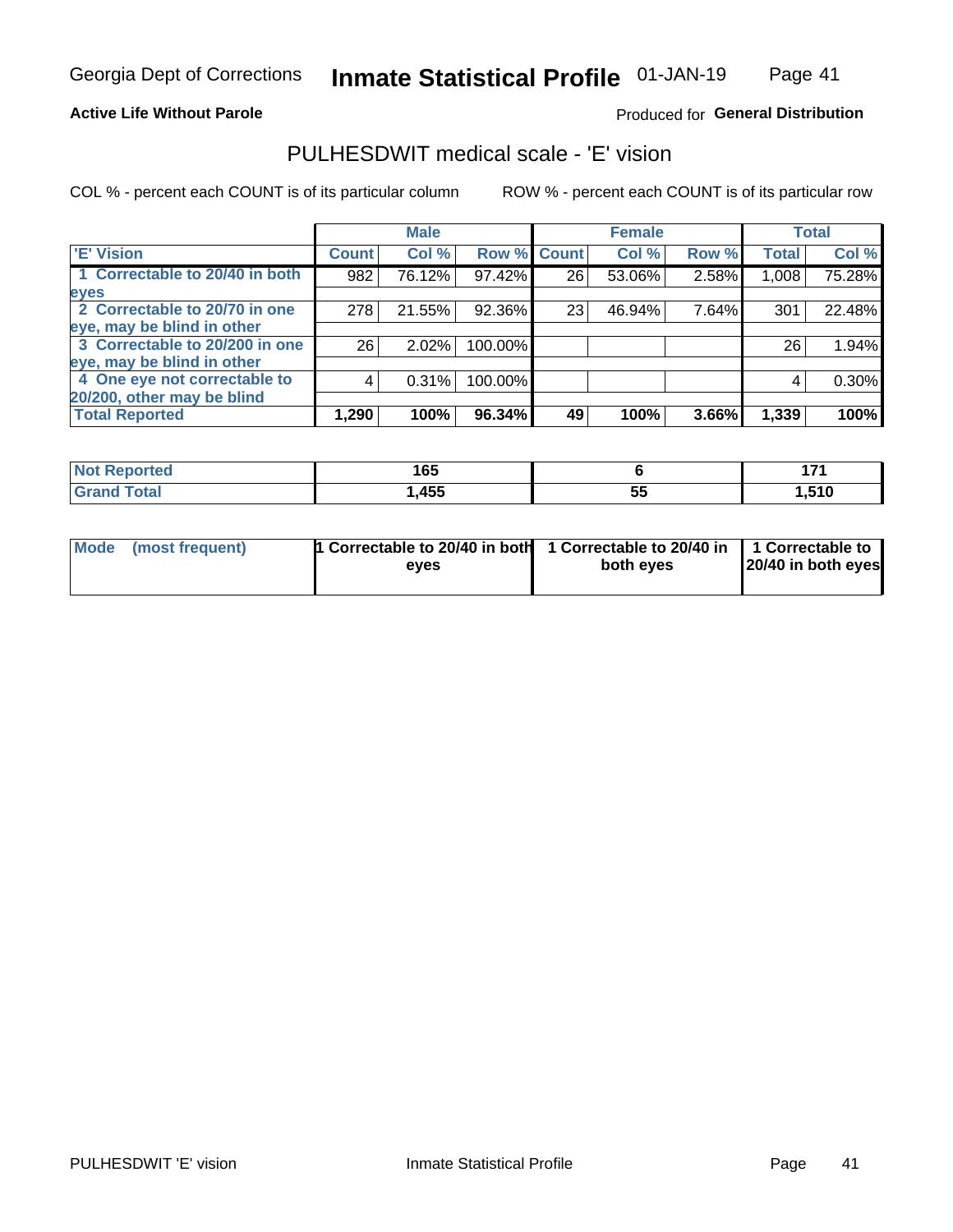### **Active Life Without Parole**

### Produced for General Distribution

# PULHESDWIT medical scale - 'S' pSychiatric

COL % - percent each COUNT is of its particular column

|                                 |              | <b>Male</b> |         |             | <b>Female</b> |        |              | <b>Total</b> |
|---------------------------------|--------------|-------------|---------|-------------|---------------|--------|--------------|--------------|
| 'S' pSychiatric                 | <b>Count</b> | Col %       |         | Row % Count | Col %         | Row %  | <b>Total</b> | Col %        |
| 1 No impairment or disorders    | 1,134        | 83.08%      | 98.78%  | 14          | 34.15%        | 1.22%  | 1,148        | 81.65%       |
| 2 Stable, or in remission, or   | 172          | 12.60%      | 86.87%  | 26          | 63.41%        | 13.13% | 198          | 14.08%       |
| mild impairment or retardation  |              |             |         |             |               |        |              |              |
| 3 Requires moderate inpatient   | 49           | 3.59%       | 98.00%  |             | 2.44%         | 2.00%  | 50           | 3.56%        |
| treatment                       |              |             |         |             |               |        |              |              |
| 4 Requires intensive inpatient  | 9            | 0.66%       | 100.00% |             |               |        | 9            | 0.64%        |
| <b>treatment</b>                |              |             |         |             |               |        |              |              |
| 5 Requires Crisis Stabilization |              | $0.07\%$    | 100.00% |             |               |        |              | $0.07\%$     |
| Unit (CSU) inpatient care       |              |             |         |             |               |        |              |              |
| <b>Total Reported</b>           | 1,365        | 100%        | 97.08%  | 41          | 100%          | 2.92%  | 1,406        | 100%         |

| norted<br>NO.<br>керо | Ju   | ız      | 104   |
|-----------------------|------|---------|-------|
| Total                 | ,455 | --<br>◡ | 1,510 |

| Mode (most frequent) | <b>1 No impairment or disorders</b> 2 Stable, or in remission, 11 No impairment or |                       |           |
|----------------------|------------------------------------------------------------------------------------|-----------------------|-----------|
|                      |                                                                                    | or mild impairment or | disorders |
|                      |                                                                                    | retardation           |           |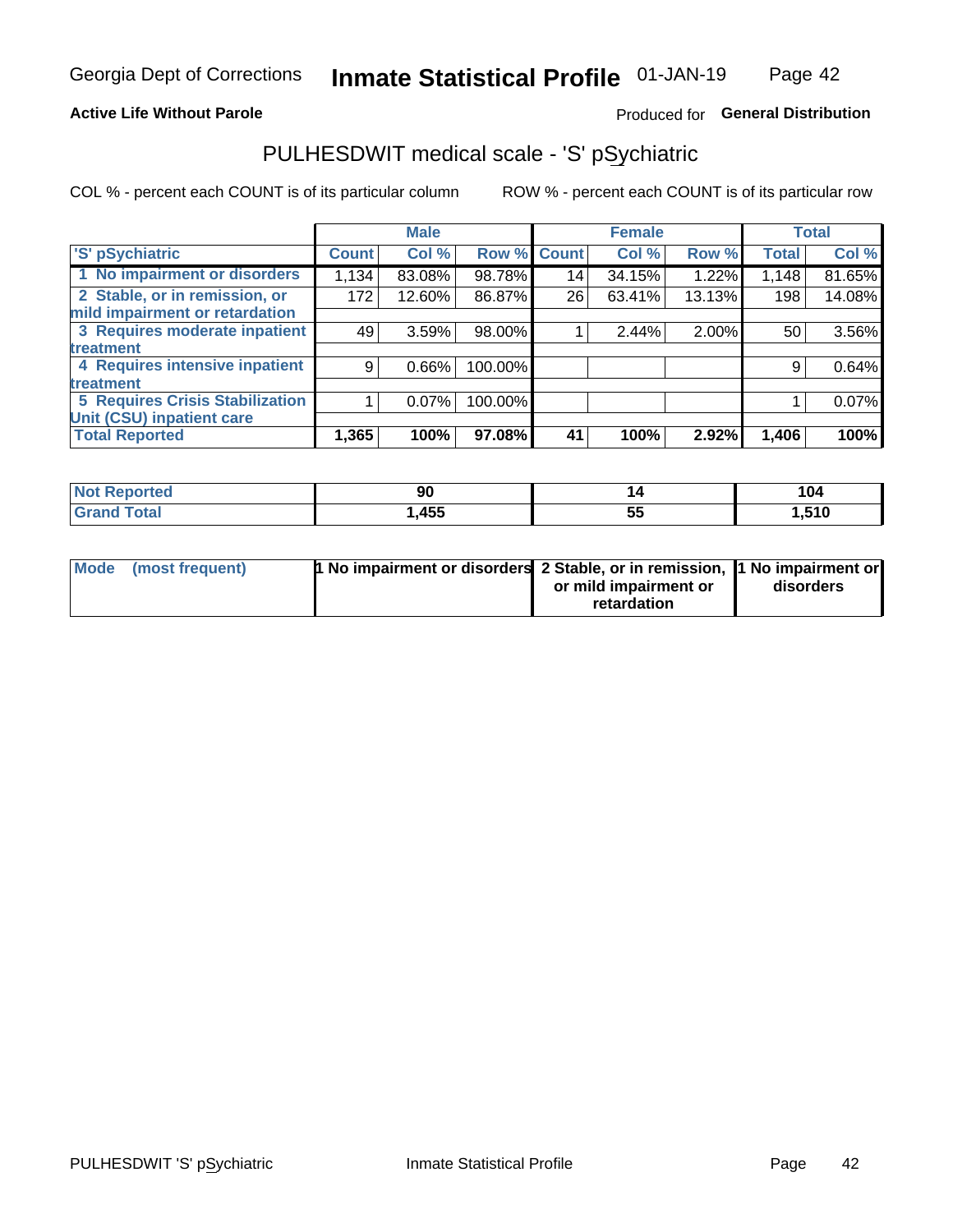Page 43

### **Active Life Without Parole**

### Produced for General Distribution

# PULHESDWIT medical scale - 'D' dental

COL % - percent each COUNT is of its particular column

|                                 |              | <b>Male</b> |         |              | <b>Female</b> |          |              | <b>Total</b> |
|---------------------------------|--------------|-------------|---------|--------------|---------------|----------|--------------|--------------|
| <b>D'</b> Dental                | <b>Count</b> | Col %       | Row %   | <b>Count</b> | Col %         | Row %    | <b>Total</b> | Col %        |
| 1 Minimal routine dental health | 944          | 75.10%      | 95.55%  | 44           | 91.67%        | 4.45%    | 988          | 75.71%       |
| <b>needs</b>                    |              |             |         |              |               |          |              |              |
| 2 Moderate cavities and/or gum  | 261          | 20.76%      | 99.24%  |              | 4.17%         | 0.76%    | 263          | 20.15%       |
| disease                         |              |             |         |              |               |          |              |              |
| 3 Extensive gum disease         | 51           | 4.06%       | 96.23%  | ⌒            | 4.17%         | $3.77\%$ | 53           | 4.06%        |
| and/or widespread decay         |              |             |         |              |               |          |              |              |
| 4 Urgent need for dental        |              | 0.08%       | 100.00% |              |               |          |              | 0.08%        |
| <b>services</b>                 |              |             |         |              |               |          |              |              |
| <b>Total Reported</b>           | 1,257        | 100%        | 96.32%  | 48           | 100%          | 3.68%    | 1,305        | 100%         |

| <b>Not Reported</b> | 198  |          | 205        |
|---------------------|------|----------|------------|
| Total               | ,455 | --<br>ວະ | -40<br>. . |

| Mode<br>(most frequent) | <b>Minimal routine dental</b><br>health needs | 1 Minimal routine dental<br>health needs | 1 Minimal routine<br>dental health<br>needs |
|-------------------------|-----------------------------------------------|------------------------------------------|---------------------------------------------|
|-------------------------|-----------------------------------------------|------------------------------------------|---------------------------------------------|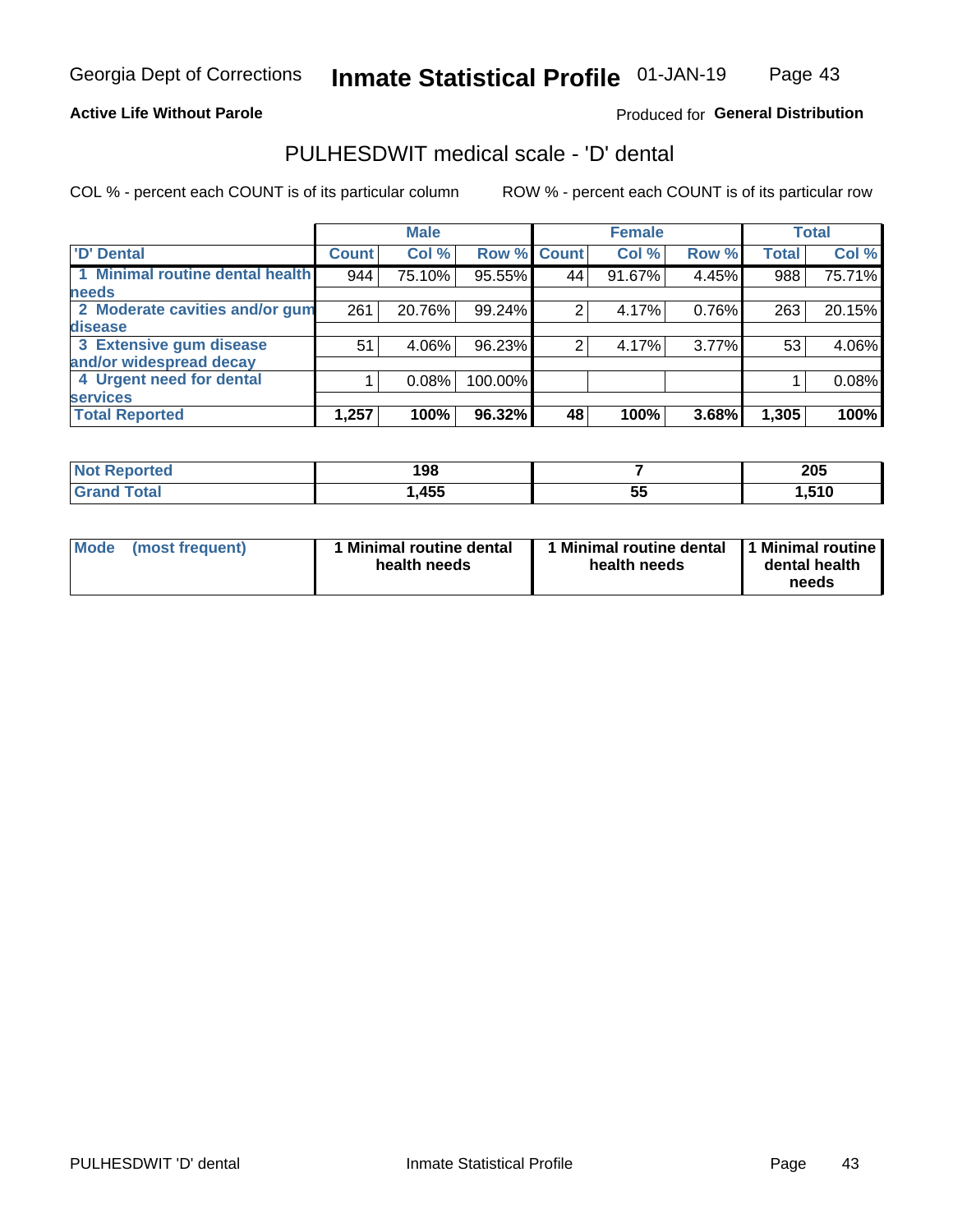### **Active Life Without Parole**

### Produced for General Distribution

# PULHESDWIT medical scale - 'W' work ability

COL % - percent each COUNT is of its particular column

|                                 |                    | <b>Male</b> |         |             | <b>Female</b> |       |              | <b>Total</b> |
|---------------------------------|--------------------|-------------|---------|-------------|---------------|-------|--------------|--------------|
| <b>W' work ability</b>          | Count <sup>'</sup> | Col %       |         | Row % Count | Col %         | Row % | <b>Total</b> | Col %        |
| 1 Unrestricted work or activity | 1,119              | 83.95%      | 96.80%  | 37          | 69.81%        | 3.20% | 1,156        | 83.41%       |
| 2 Minor restrictions on type of | 167                | 12.53%      | 91.26%  | 16          | 30.19%        | 8.74% | 183          | 13.20%       |
| <b>work</b>                     |                    |             |         |             |               |       |              |              |
| 3 Moderate restrictions on type | 31                 | 2.33%       | 100.00% |             |               |       | 31           | 2.24%        |
| lof work                        |                    |             |         |             |               |       |              |              |
| 4 Major restrictions on type of | 11                 | 0.83%       | 100.00% |             |               |       | 11           | 0.79%        |
| <b>work</b>                     |                    |             |         |             |               |       |              |              |
| 5 Cannot work under any         | 5                  | 0.38%       | 100.00% |             |               |       | 5            | 0.36%        |
| <b>circumstances</b>            |                    |             |         |             |               |       |              |              |
| <b>Total Reported</b>           | 1,333              | 100%        | 96.18%  | 53          | 100%          | 3.82% | 1,386        | 100%         |

| morted in    | ィっっ<br>17L |          | 144  |
|--------------|------------|----------|------|
| <b>Total</b> | ,455       | --<br>Ju | .510 |

| Mode (most frequent) | 1 Unrestricted work or | 1 Unrestricted work or | 1 Unrestricted   |
|----------------------|------------------------|------------------------|------------------|
|                      | activity               | activity               | work or activity |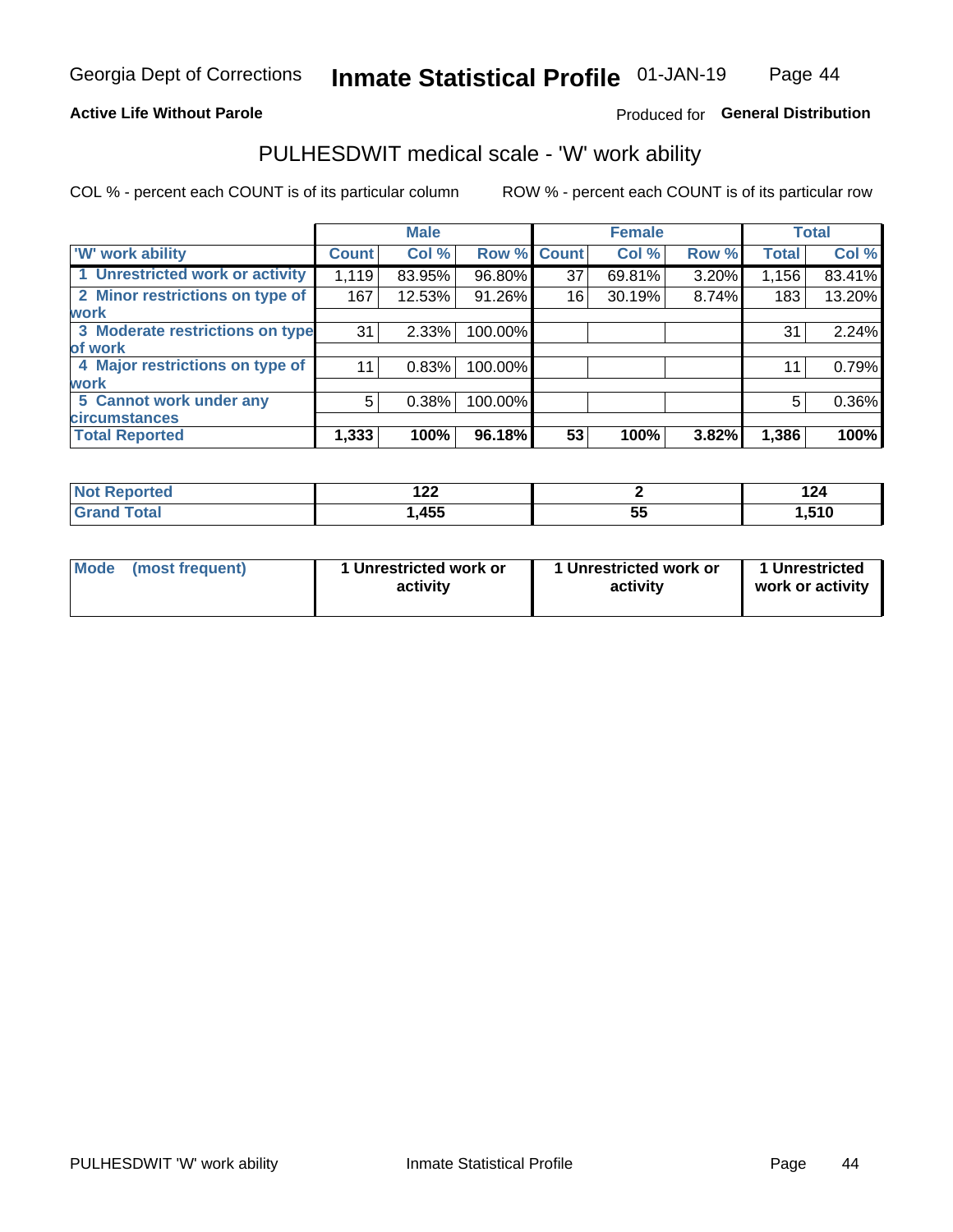### **Active Life Without Parole**

### **Produced for General Distribution**

# PULHESDWIT medical scale - 'I' impairment

COL % - percent each COUNT is of its particular column ROW % - percent each COUNT is of its particular row

|                                                              |              | <b>Male</b> |             |    | <b>Female</b> |       |              | <b>Total</b> |
|--------------------------------------------------------------|--------------|-------------|-------------|----|---------------|-------|--------------|--------------|
| <b>T' Impairment</b>                                         | <b>Count</b> | Col %       | Row % Count |    | Col %         | Row % | <b>Total</b> | Col %        |
| 1 No impairments or<br>disabilities                          | 1,314        | 98.72%      | 96.12%      | 53 | 100.00%       | 3.88% | 1,367        | 98.77%       |
| 2 Wheelchair-bound but                                       | 9            | 0.68%       | 100.00%     |    |               |       | 9            | 0.65%        |
| otherwise OK<br><b>3 Needs low-level Assisted</b>            | 4            | 0.30%       | 100.00%     |    |               |       | 4            | 0.29%        |
| Living (level I)<br>4 Needs moderate Assisted                |              | 0.08%       | 100.00%     |    |               |       |              | 0.07%        |
| Living (level II)                                            |              |             |             |    |               |       |              |              |
| <b>5 Needs maximal Assisted</b><br><b>Living (level III)</b> | 3            | 0.23%       | 100.00%     |    |               |       | 3            | 0.22%        |
| <b>Total Reported</b>                                        | 1,331        | 100%        | 96.17%      | 53 | 100%          | 3.83% | 1,384        | 100%         |

| orted | .<br>44 |          | 126  |
|-------|---------|----------|------|
|       | ,455    | --<br>JJ | ,510 |

| Mode | (most frequent) | 1 No impairments or<br>disabilities | 1 No impairments or<br>disabilities | 1 No impairments<br>or disabilities |
|------|-----------------|-------------------------------------|-------------------------------------|-------------------------------------|
|------|-----------------|-------------------------------------|-------------------------------------|-------------------------------------|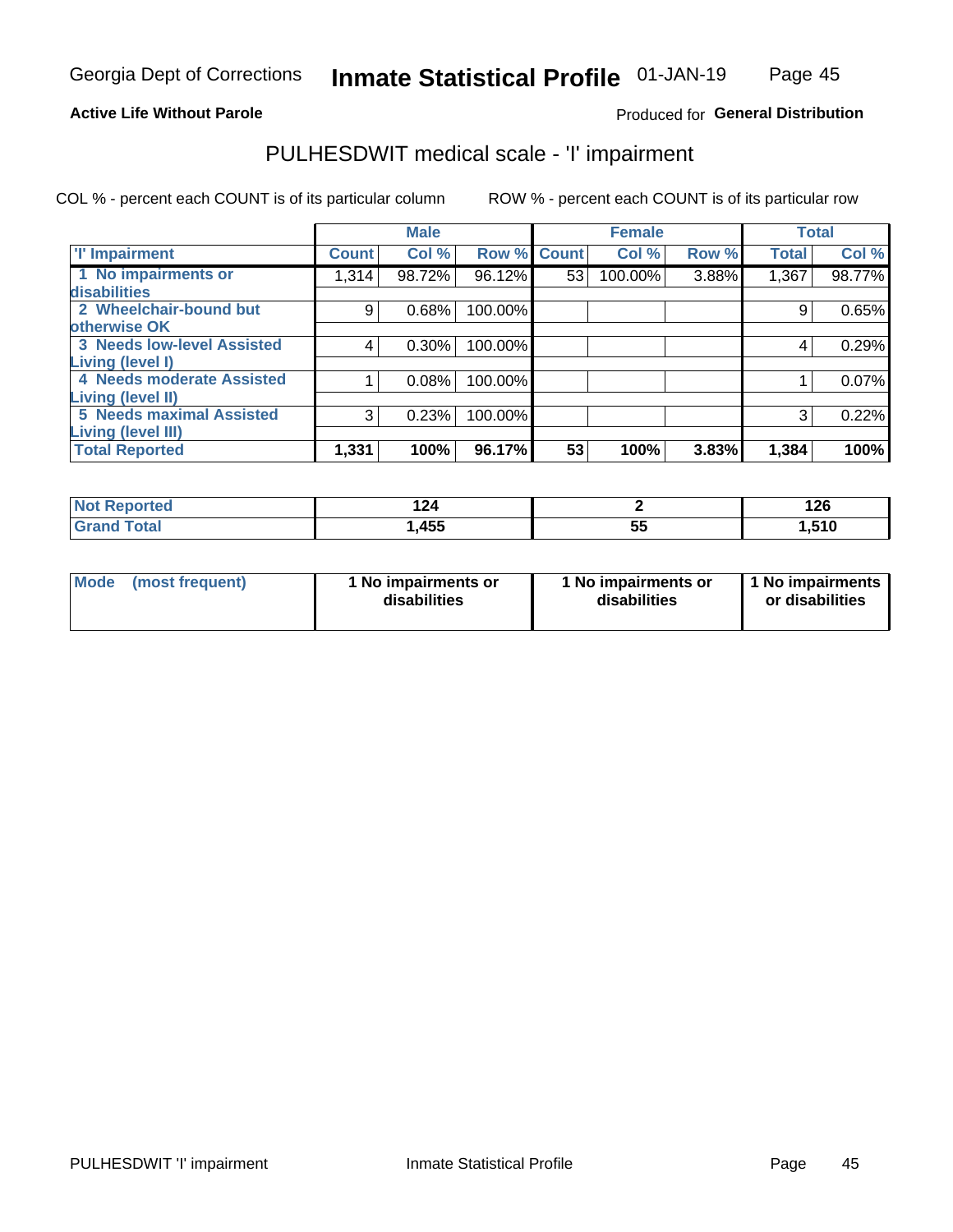### **Active Life Without Parole**

### Produced fo General Distribution

# PULHESDWIT medical scale - 'T' transportability

COL % - percent each COUNT is of its particular column

|                             |              | <b>Male</b> |             |                 | <b>Female</b> |       |              | <b>Total</b> |
|-----------------------------|--------------|-------------|-------------|-----------------|---------------|-------|--------------|--------------|
| <b>TT</b> Transportability  | <b>Count</b> | Col %       | Row % Count |                 | Col %         | Row % | <b>Total</b> | Col %        |
| 1 Can be transported in any | 1,328        | 99.25%      | 96.23%      | 52              | 100.00%       | 3.77% | 1,380        | 99.28%       |
| ordinary approved vehicle   |              |             |             |                 |               |       |              |              |
| 2 Wheelchair-bound, not     |              | $0.30\%$    | 100.00%     |                 |               |       |              | 0.29%        |
| needing special vehicle     |              |             |             |                 |               |       |              |              |
| 5 Requires ambulance        | ี            | 0.45%       | 100.00%     |                 |               |       |              | 0.43%        |
| transport                   |              |             |             |                 |               |       |              |              |
| <b>Total Reported</b>       | 1,338        | 100%        | 96.26%      | 52 <sub>1</sub> | 100%          | 3.74% | 1,390        | 100%         |

| <b>eported</b> | 447  |           | 120   |
|----------------|------|-----------|-------|
|                | ,455 | - -<br>JJ | 1,510 |

| Mode (most frequent) | 1 Can be transported in any 1 Can be transported in any | ordinary approved vehicle   ordinary approved vehicle   transported in any | 1 Can be<br>ordinary approved<br>vehicle |
|----------------------|---------------------------------------------------------|----------------------------------------------------------------------------|------------------------------------------|
|                      |                                                         |                                                                            |                                          |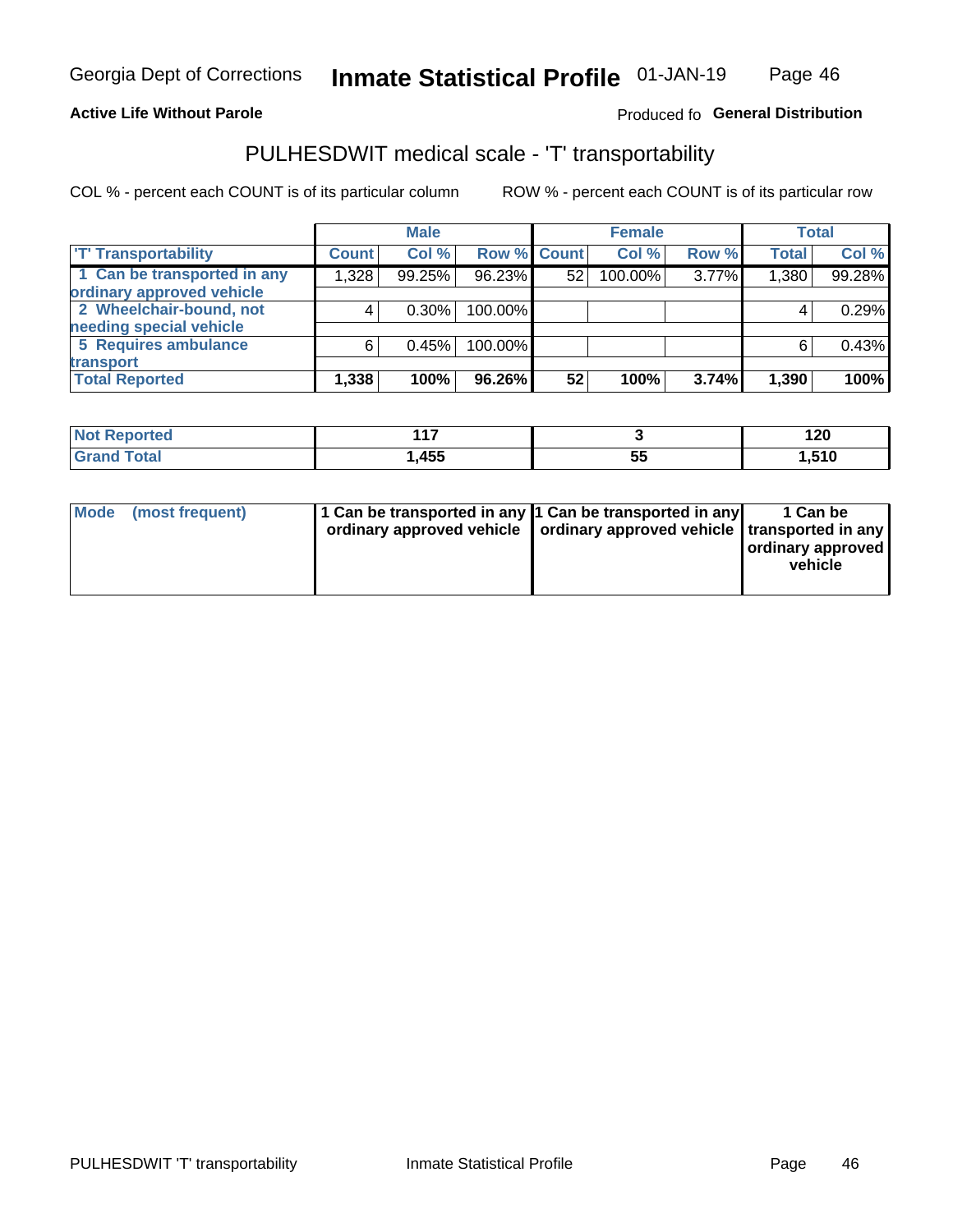#### Inmate Statistical Profile 01-JAN-19 Page 47

**Active Life Without Parole** 

### **Produced for General Distribution**

# Number of prior Georgia incarcerations

COL % - percent each COUNT is of its particular column

|                                       |              | <b>Male</b> |                    |    | <b>Female</b> |       |       | <b>Total</b> |
|---------------------------------------|--------------|-------------|--------------------|----|---------------|-------|-------|--------------|
| <b>Num of Prior GA Incarcerations</b> | <b>Count</b> | Col %       | <b>Row % Count</b> |    | Col %         | Row % | Total | Col %        |
|                                       | 732          | 50.31%      | 94.33%             | 44 | 80.00%        | 5.67% | 776   | 51.39%       |
|                                       | 290          | 19.93%      | 97.97%             | 6  | 10.91%        | 2.03% | 296   | 19.60%       |
|                                       | 184          | 12.65%      | 98.92%             | 2  | 3.64%         | 1.08% | 186   | 12.32%       |
| 3                                     | 118          | 8.11%       | 98.33%             | 2  | 3.64%         | 1.67% | 120   | 7.95%        |
|                                       | 61           | 4.19%       | 100.00%            |    |               |       | 61    | 4.04%        |
| 5                                     | 38           | 2.61%       | 100.00%            |    |               |       | 38    | 2.52%        |
| <b>More Than 5</b>                    | 32           | 2.20%       | 96.97%             |    | 1.82%         | 3.03% | 33    | 2.19%        |
| <b>Total Reported</b>                 | 1,455        | 100%        | 96.36%             | 55 | 100.0%        | 3.64% | 1,510 | 100.0%       |

| <b>eported</b><br>N. |                   |   |       |
|----------------------|-------------------|---|-------|
| <b>Fotal</b>         | <b>ARR</b><br>433 | ູ | .510، |

| Mean (average)         |  |  |
|------------------------|--|--|
| <b>Median (middle)</b> |  |  |
| Mode (most frequent)   |  |  |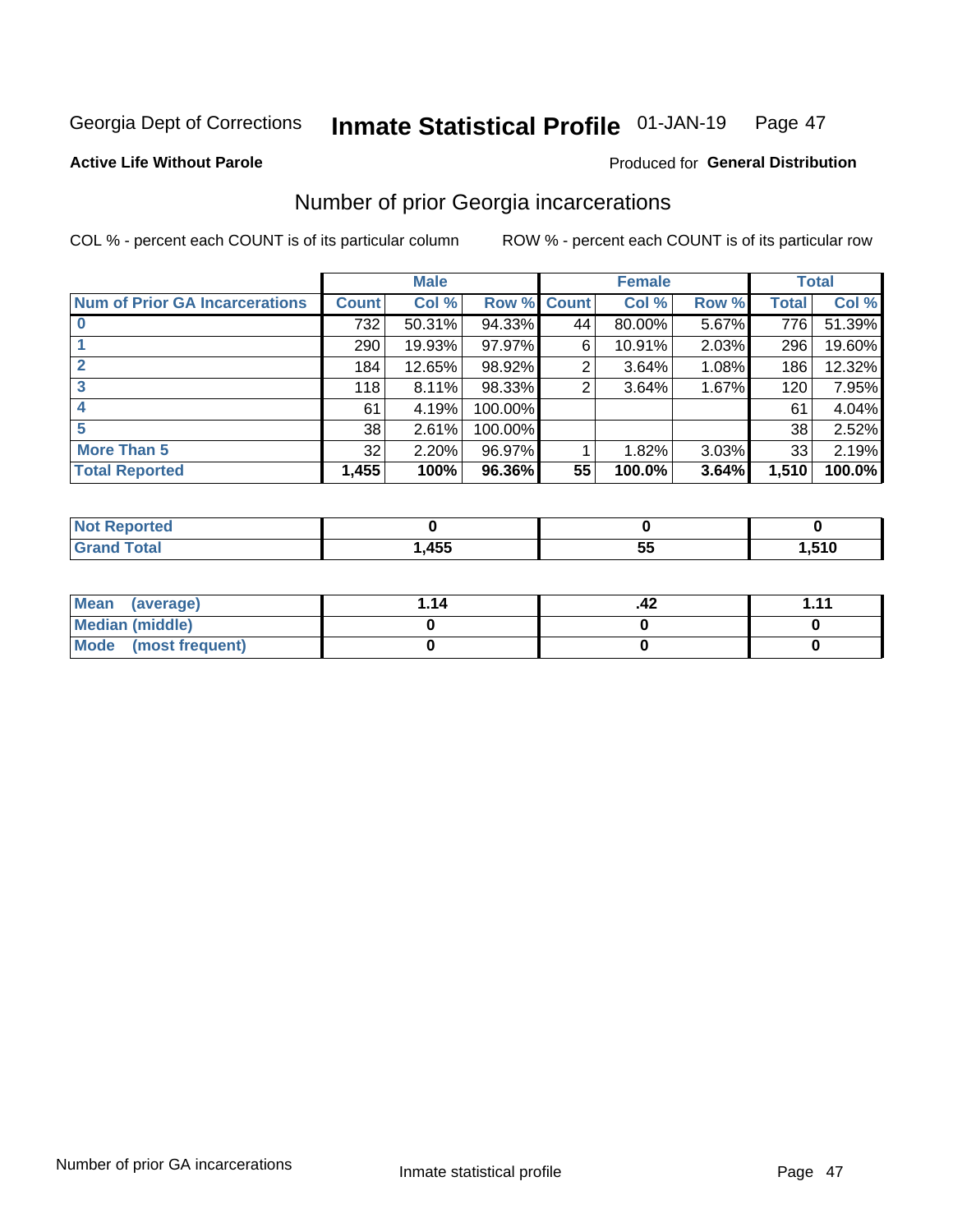#### Inmate Statistical Profile 01-JAN-19 Page 48

**Active Life Without Parole** 

Produced for General Distribution

### Prison sentence in years

COL % - percent each COUNT is of its particular column

ROW % - percent each COUNT is of its particular row

|                                 | <b>Male</b> |        |                    | <b>Female</b> |         |          | Total |        |
|---------------------------------|-------------|--------|--------------------|---------------|---------|----------|-------|--------|
| <b>Prison Sentence In Years</b> | Count l     | Col %  | <b>Row % Count</b> |               | Col %   | Row %    | Total | Col %  |
| <b>Life Without Parole</b>      | .454        | 99.93% | 96.36%             | 55            | 100.00% | $3.64\%$ | .509  | 99.93% |
| <b>Youthful Offenders</b>       |             | 0.07%  | 100.00%            |               |         |          |       | 0.07%  |
| <b>Total Reported</b>           | 1,455       | 100%   | 96.36%             | 55            | 100%    | 3.64%    | 1,510 | 100%   |

| ported       |      |           |                       |
|--------------|------|-----------|-----------------------|
| <b>cotal</b> | ,455 | <u>Ju</u> | E40<br>-<br>1 U<br>ن. |

### **Determinate (numeric) sentences only**

| Mean<br><b>CANG</b> |         |  |  |
|---------------------|---------|--|--|
|                     | 1112211 |  |  |

All sentences (including determinate), with life, life without parole, and death sentences figured at 45 years

| l Mea<br>'апе<br>.<br> | ᠇<br>$\sim$ | $\sim$ |  |
|------------------------|-------------|--------|--|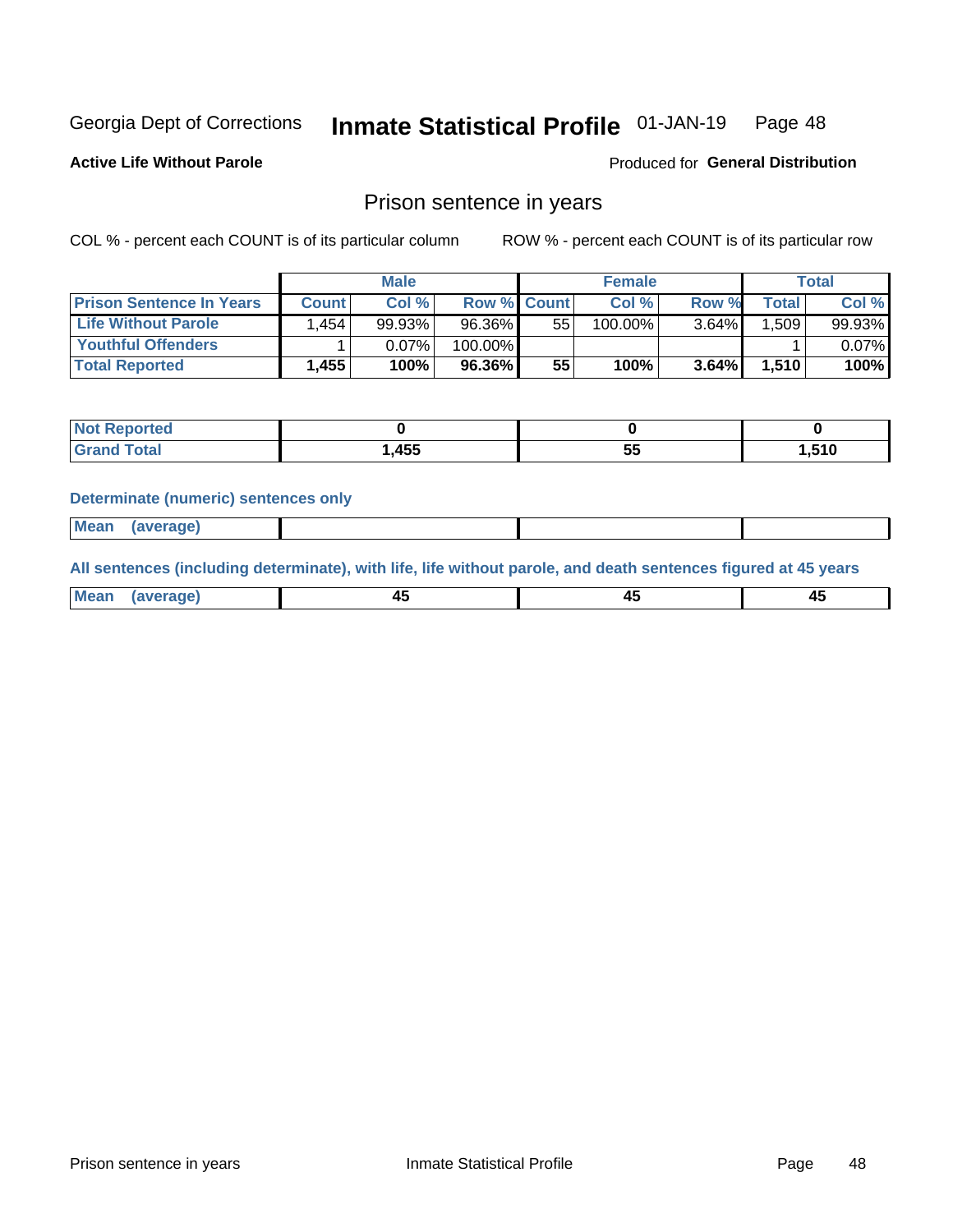#### Georgia Dept of Corrections Inmate Statistical Profile 01-JAN-19 Page 49

### **Active Life Without Parole**

### Produced for General Distribution

# Primary offense, broken out into felonies vs misdemeanors

COL % - percent each COUNT is of its particular column

|                                  | <b>Male</b>  |         |                    | <b>Female</b>   |         |          | Total              |         |
|----------------------------------|--------------|---------|--------------------|-----------------|---------|----------|--------------------|---------|
| <b>Felonies and Misdemeanors</b> | <b>Count</b> | Col%    | <b>Row % Count</b> |                 | Col%    | Row %    | Total <sub>1</sub> | Col %   |
| <b>Felonies</b>                  | .448         | 100.00% | 96.47%             | 53 <sub>1</sub> | 100.00% | $3.53\%$ | 1,501              | 100.00% |
| <b>Total Reported</b>            | 1,448        | $100\%$ | 96.47%             | 53              | 100%    | 3.53%    | 1,501              | 100%    |

| <b>Not Reported</b>          |      |      |                   |
|------------------------------|------|------|-------------------|
| <b>Total</b><br><b>Grand</b> | ,455 | ,450 | . 51C<br>ט ו ט. ו |

| <b>Mode</b><br>frequent)<br>nies<br>≧ (most tr.<br>. | onies<br>. | lonies<br>енл<br>____ |
|------------------------------------------------------|------------|-----------------------|
|------------------------------------------------------|------------|-----------------------|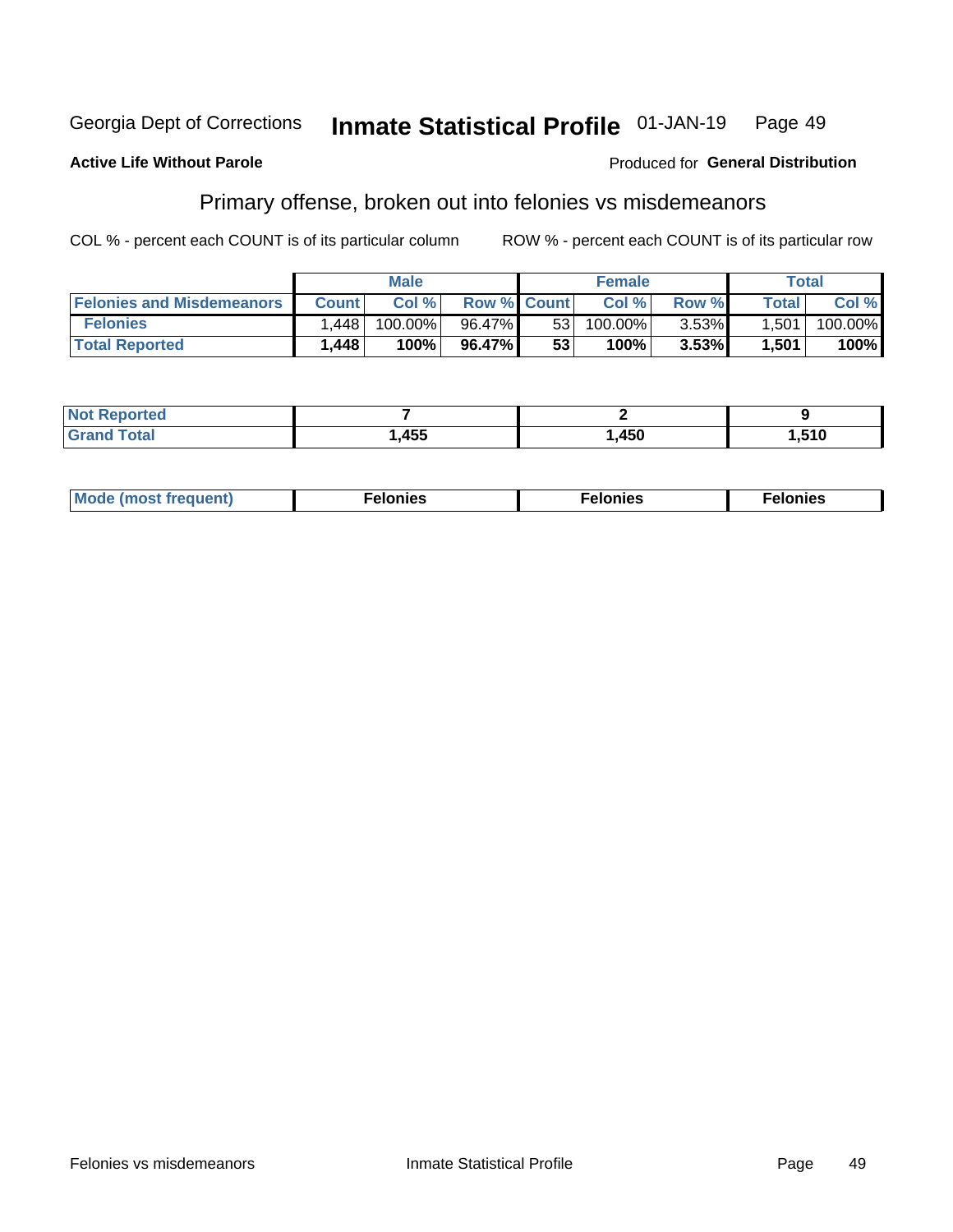#### Inmate Statistical Profile 01-JAN-19 Page 50

### **Active Life Without Parole**

### Produced for General Distribution

# Primary offense, broken out into six broad crime categories

COL % - percent each COUNT is of its particular column

|                         | <b>Male</b>  |        |         | <b>Female</b> |           |       | <b>Total</b> |        |
|-------------------------|--------------|--------|---------|---------------|-----------|-------|--------------|--------|
| <b>Crime Categories</b> | <b>Count</b> | Col %  |         | Row % Count   | Col %     | Row % | <b>Total</b> | Col %  |
| <b>Violent</b>          | .257         | 86.39% | 95.88%  | 54            | $98.18\%$ | 4.12% | 1,311        | 86.82% |
| <b>Sex Crime</b>        | 189          | 12.99% | 99.47%  |               | 1.82%     | .53%  | 190          | 12.58% |
| <b>Drug</b><br>4        |              | .48%   | 100.00% |               | .00%      |       |              | .46%   |
| <b>Other</b><br>6       | 2            | .14%   | 100.00% |               | .00%      |       | ⌒            | .13%   |
| <b>Total Reported</b>   | 1,455        | 100%   | 96.36%  | 55            | 100%      | 3.64% | 1,510        | 100%   |

| prtea<br><b>NOT REPO</b> |     |          |       |
|--------------------------|-----|----------|-------|
| Total                    | 455 | --<br>Ju | 1,510 |

| <b>Mode (most frequent)</b> |         |                | --             |
|-----------------------------|---------|----------------|----------------|
|                             | violent | <b>Violent</b> | <b>Violent</b> |
|                             |         |                |                |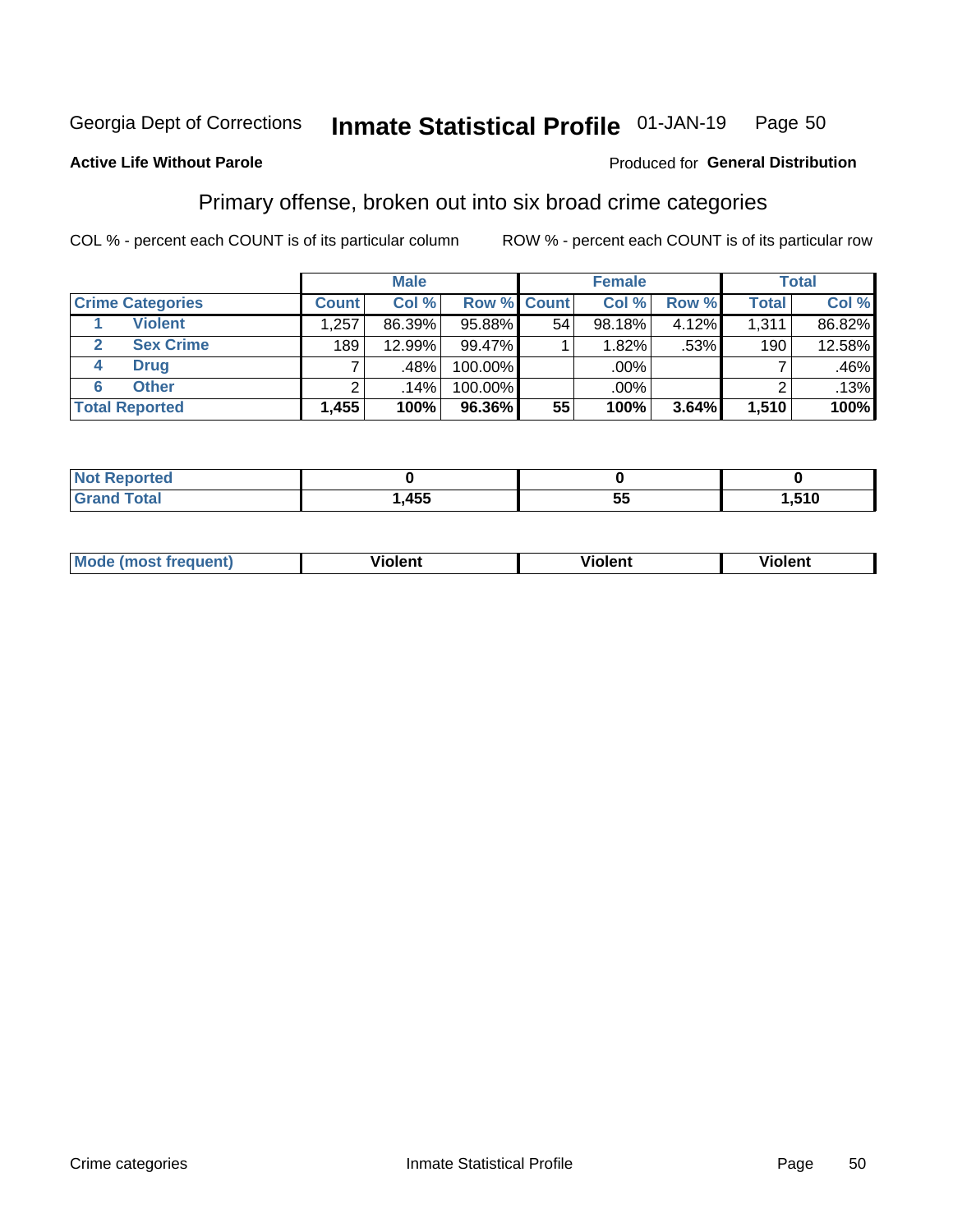#### **Inmate Statistical Profile 01-JAN-19** Page 51

### **Active Life Without Parole**

### **Produced for General Distribution**

# Primary offense, detailed offense code

COL % - percent each COUNT is of its particular column

|                                            |                | <b>Male</b> |         |                 | <b>Female</b> |         |                | <b>Total</b> |
|--------------------------------------------|----------------|-------------|---------|-----------------|---------------|---------|----------------|--------------|
| <b>Primary Offense</b>                     | <b>Count</b>   | Col %       | Row %   | <b>Count</b>    | Col %         | Row %   | <b>Total</b>   | Col %        |
| <b>Agg Sex Battery Atmpt (2099)</b>        | 1.             | .07%        | 100.00% |                 |               |         | 1.             | .07%         |
| <b>Aggrav Assault (1302)</b>               |                |             |         | $\mathbf{1}$    | 1.82%         | 100.00% | 1              | .07%         |
| <b>Aggrav Battery (1305)</b>               | 1              | .07%        | 100.00% |                 |               |         | 1              | .07%         |
| <b>Aggrav Child Molestation (2021)</b>     | 27             | 1.86%       | 100.00% |                 |               |         | 27             | 1.79%        |
| <b>Aggrav Sexual Battery (2009)</b>        | 6              | .41%        | 100.00% |                 |               |         | 6              | $.40\%$      |
| <b>Aggrav Sodomy (2003)</b>                | 9              | .62%        | 100.00% |                 |               |         | 9              | .60%         |
| <b>Armed Robbery (1902)</b>                | 154            | 10.58%      | 99.35%  | $\mathbf 1$     | 1.82%         | .65%    | 155            | 10.26%       |
| <b>Child Molestation (2019)</b>            | 5              | .34%        | 100.00% |                 |               |         | 5              | .33%         |
| <b>False Imprisonment (1308)</b>           |                | .07%        | 100.00% |                 |               |         | 1              | .07%         |
| <b>Hijacking Motor Vehicle (1911)</b>      | 1              | .07%        | 100.00% |                 |               |         | 1              | .07%         |
| Kidnapping (1311)                          | 95             | 6.53%       | 100.00% |                 |               |         | 95             | 6.29%        |
| <b>Murder (1101)</b>                       | 1,003          | 68.93%      | 95.07%  | 52              | 94.55%        | 4.93%   | 1,055          | 69.87%       |
| <b>Poss Firearm Convct Felon</b>           | $\overline{2}$ | .14%        | 100.00% |                 |               |         | $\overline{2}$ | .13%         |
| (2914)                                     |                |             |         |                 |               |         |                |              |
| <b>Poss Of Firearm Dur Crime</b><br>(2910) | $\mathbf{1}$   | .07%        | 100.00% |                 |               |         | 1              | .07%         |
| Poss W Int Dist Cocaine (4050)             | 1              | .07%        | 100.00% |                 |               |         | 1              | .07%         |
| <b>Rape (2001)</b>                         | 141            | 9.69%       | 99.30%  | $\mathbf{1}$    | 1.82%         | .70%    | 142            | 9.40%        |
| S/D Cocaine (4021)                         | 1              | .07%        | 100.00% |                 |               |         | 1              | .07%         |
| S/D Cont Sub Public (4017)                 | 1              | .07%        | 100.00% |                 |               |         | 1              | $.07\%$      |
| S/D Cont Sub School (4018)                 | 1              | .07%        | 100.00% |                 |               |         | 1              | $.07\%$      |
| <b>Traf Cocaine 401+ Gm (4103)</b>         | 2              | .14%        | 100.00% |                 |               |         | $\overline{2}$ | .13%         |
| <b>Traf Methamph 28-199 Gm</b>             | 1              | .07%        | 100.00% |                 |               |         | 1              | .07%         |
| (4140)                                     |                |             |         |                 |               |         |                |              |
| <b>Traffick Sexual Servitude (1331)</b>    | 1              | .07%        | 100.00% |                 |               |         | 1              | .07%         |
| <b>Total Rported</b>                       | 1,455          | 100%        | 96.36%  | $\overline{55}$ | 100%          | 3.64%   | 1,510          | 100%         |

| Reported     |      |                 |      |
|--------------|------|-----------------|------|
| <b>Total</b> | ,455 | --<br>. .<br>J, | .510 |

| Mode (most frequent) | 1101 Murder | 1101 Murder | 1101 Murder |
|----------------------|-------------|-------------|-------------|
|                      |             |             |             |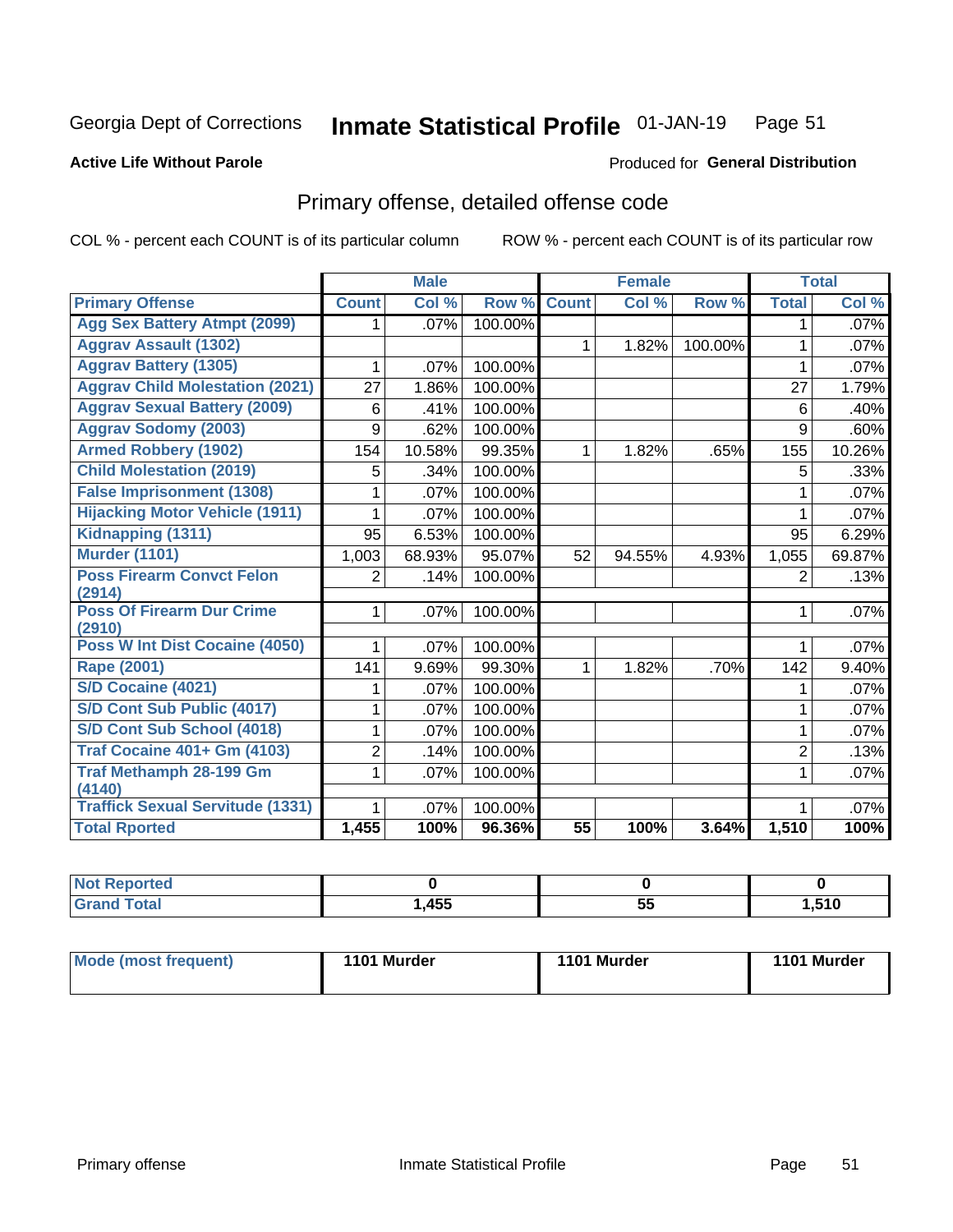#### Inmate Statistical Profile 01-JAN-19 Page 52

### **Active Life Without Parole**

### Produced for General Distribution

# County of conviction of primary offense

COL % - percent each COUNT is of its particular column

|                                |                | <b>Male</b> |         |                         | <b>Female</b> |        |                | <b>Total</b> |
|--------------------------------|----------------|-------------|---------|-------------------------|---------------|--------|----------------|--------------|
| <b>County of Conviction</b>    | <b>Count</b>   | Col %       | Row %   | <b>Count</b>            | Col %         | Row %  | <b>Total</b>   | Col %        |
| 000<br><b>Unknown</b>          | 7              | .48%        | 77.78%  | 2                       | 3.64%         | 22.22% | 9              | .60%         |
| <b>Appling County</b><br>001   | 4              | .27%        | 100.00% |                         |               |        | 4              | .26%         |
| <b>Atkinson County</b><br>002  | 4              | .27%        | 100.00% |                         |               |        | 4              | .26%         |
| <b>Bacon County</b><br>003     | 4              | .27%        | 100.00% |                         |               |        | 4              | .26%         |
| <b>Baker County</b><br>004     | 1              | .07%        | 100.00% |                         |               |        | 1              | .07%         |
| <b>Baldwin County</b><br>005   | 4              | .27%        | 100.00% |                         |               |        | 4              | .26%         |
| <b>Banks County</b><br>006     | 3              | .21%        | 100.00% |                         |               |        | 3              | .20%         |
| <b>Barrow County</b><br>007    | 7              | .48%        | 100.00% |                         |               |        | $\overline{7}$ | .46%         |
| <b>Bartow County</b><br>008    | 9              | .62%        | 90.00%  | 1                       | 1.82%         | 10.00% | 10             | .66%         |
| <b>Ben Hill County</b><br>009  | 8              | .55%        | 100.00% |                         |               |        | 8              | .53%         |
| <b>Berrien County</b><br>010   | $\overline{2}$ | .14%        | 100.00% |                         |               |        | $\overline{2}$ | .13%         |
| <b>Bibb County</b><br>011      | 46             | 3.16%       | 95.83%  | $\overline{2}$          | 3.64%         | 4.17%  | 48             | 3.18%        |
| <b>Bleckley County</b><br>012  | 1              | .07%        | 100.00% |                         |               |        | 1              | .07%         |
| <b>Brantley County</b><br>013  | 3              | .21%        | 100.00% |                         |               |        | 3              | .20%         |
| <b>Brooks County</b><br>014    | $\overline{2}$ | .14%        | 100.00% |                         |               |        | $\overline{2}$ | .13%         |
| <b>Bryan County</b><br>015     | 1              | .07%        | 100.00% |                         |               |        | 1              | .07%         |
| <b>Bulloch County</b><br>016   | 6              | .41%        | 85.71%  | 1                       | 1.82%         | 14.29% | $\overline{7}$ | .46%         |
| <b>Burke County</b><br>017     | 13             | .89%        | 100.00% |                         |               |        | 13             | .86%         |
| <b>Butts County</b><br>018     | 5              | .34%        | 100.00% |                         |               |        | 5              | .33%         |
| <b>Calhoun County</b><br>019   | $\overline{2}$ | .14%        | 100.00% |                         |               |        | $\overline{2}$ | .13%         |
| <b>Camden County</b><br>020    | 6              | .41%        | 100.00% |                         |               |        | 6              | .40%         |
| <b>Candler County</b><br>021   | 3              | .21%        | 100.00% |                         |               |        | 3              | .20%         |
| <b>Carroll County</b><br>022   | 5              | .34%        | 100.00% |                         |               |        | 5              | .33%         |
| <b>Catoosa County</b><br>023   | 4              | .27%        | 80.00%  | 1                       | 1.82%         | 20.00% | 5              | .33%         |
| <b>Chatham County</b><br>025   | 59             | 4.05%       | 96.72%  | $\overline{2}$          | 3.64%         | 3.28%  | 61             | 4.04%        |
| <b>Chattooga County</b><br>027 | 1              | .07%        | 100.00% |                         |               |        | 1              | .07%         |
| <b>Cherokee County</b><br>028  | 6              | .41%        | 100.00% |                         |               |        | 6              | .40%         |
| <b>Clarke County</b><br>029    | 23             | 1.58%       | 95.83%  | 1                       | 1.82%         | 4.17%  | 24             | 1.59%        |
| <b>Clay County</b><br>030      | 1              | .07%        | 100.00% |                         |               |        | $\mathbf 1$    | .07%         |
| <b>Clayton County</b><br>031   | 66             | 4.54%       | 92.96%  | 5                       | 9.09%         | 7.04%  | 71             | 4.70%        |
| <b>Clinch County</b><br>032    | 1              | .07%        | 100.00% |                         |               |        | 1              | .07%         |
| 033<br><b>Cobb County</b>      | 70             | 4.81%       | 97.22%  | $\overline{\mathbf{c}}$ | 3.64%         | 2.78%  | 72             | 4.77%        |
| <b>Coffee County</b><br>034    | 8              | .55%        | 88.89%  | 1                       | 1.82%         | 11.11% | 9              | .60%         |
| <b>Colquitt County</b><br>035  | $\overline{2}$ | .14%        | 100.00% |                         |               |        | $\overline{2}$ | .13%         |
| <b>Columbia County</b><br>036  | $\overline{9}$ | .62%        | 81.82%  | $\overline{2}$          | 3.64%         | 18.18% | 11             | .73%         |
| <b>Cook County</b><br>037      | 5              | .34%        | 100.00% |                         |               |        | 5              | .33%         |
| <b>Coweta County</b><br>038    | 9              | .62%        | 100.00% |                         |               |        | 9              | .60%         |
| <b>Crisp County</b><br>040     | 6              | .41%        | 100.00% |                         |               |        | 6              | .40%         |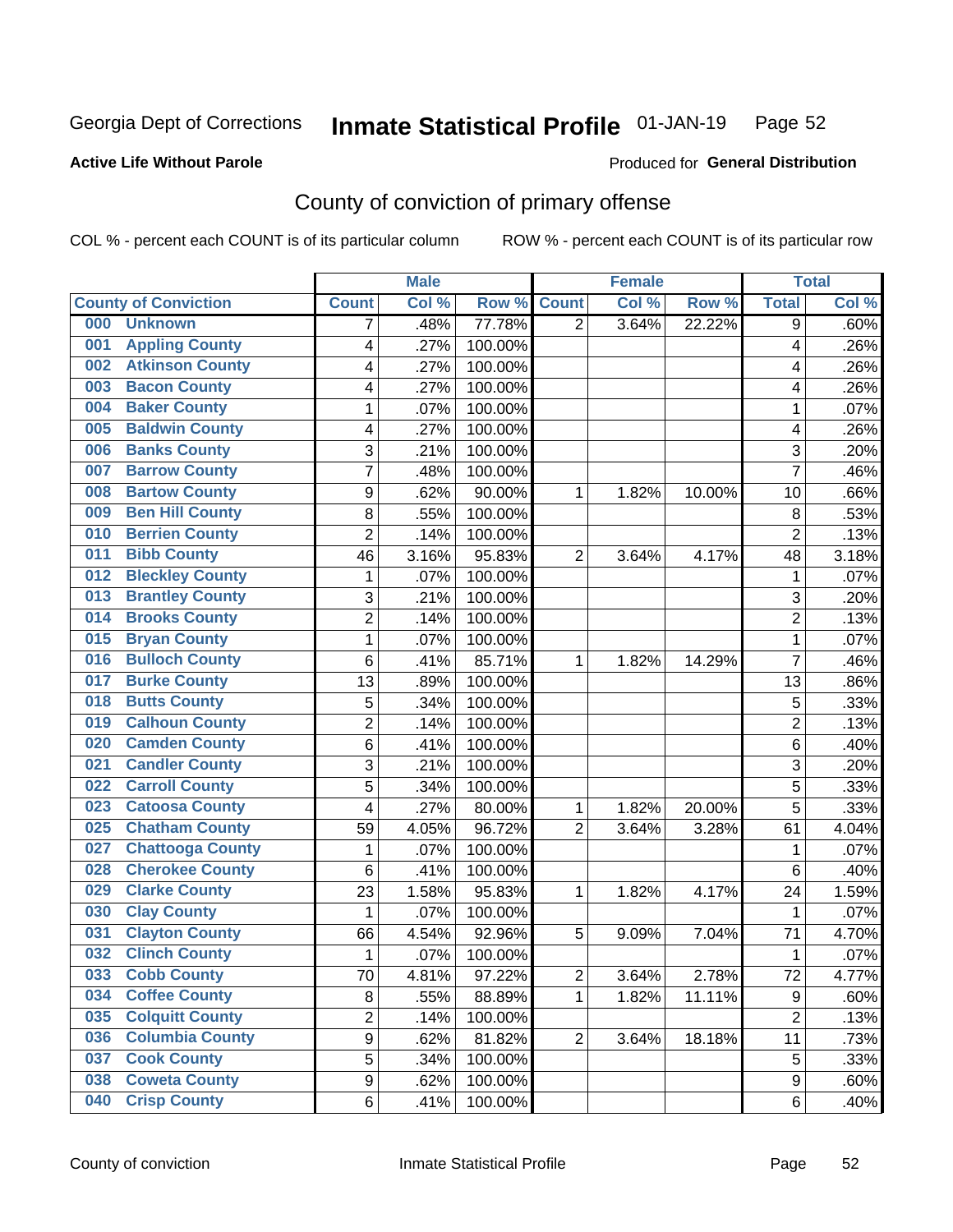#### Inmate Statistical Profile 01-JAN-19 Page 53

Produced for General Distribution

### **Active Life Without Parole**

# County of conviction of primary offense

COL % - percent each COUNT is of its particular column

|                                 |                         | <b>Male</b> |         |                | <b>Female</b> |        |                | <b>Total</b> |
|---------------------------------|-------------------------|-------------|---------|----------------|---------------|--------|----------------|--------------|
| <b>County of Conviction</b>     | <b>Count</b>            | Col %       | Row %   | <b>Count</b>   | Col %         | Row %  | <b>Total</b>   | Col %        |
| <b>Dade County</b><br>041       | 1                       | .07%        | 100.00% |                |               |        | 1              | .07%         |
| <b>Dawson County</b><br>042     | $\overline{c}$          | .14%        | 100.00% |                |               |        | $\overline{2}$ | .13%         |
| <b>Decatur County</b><br>043    | 6                       | .41%        | 100.00% |                |               |        | 6              | .40%         |
| <b>Dekalb County</b><br>044     | 133                     | 9.14%       | 97.08%  | 4              | 7.27%         | 2.92%  | 137            | 9.07%        |
| <b>Dooly County</b><br>046      | $\overline{2}$          | .14%        | 100.00% |                |               |        | $\overline{2}$ | .13%         |
| <b>Dougherty County</b><br>047  | 28                      | 1.92%       | 96.55%  | 1              | 1.82%         | 3.45%  | 29             | 1.92%        |
| <b>Douglas County</b><br>048    | 35                      | 2.41%       | 94.59%  | $\overline{2}$ | 3.64%         | 5.41%  | 37             | 2.45%        |
| <b>Early County</b><br>049      | $\mathbf 2$             | .14%        | 100.00% |                |               |        | $\overline{2}$ | .13%         |
| <b>Effingham County</b><br>051  | 5                       | .34%        | 100.00% |                |               |        | 5              | .33%         |
| <b>Elbert County</b><br>052     | 3                       | .21%        | 100.00% |                |               |        | 3              | .20%         |
| <b>Emanuel County</b><br>053    | 10                      | .69%        | 100.00% |                |               |        | 10             | .66%         |
| <b>Fayette County</b><br>056    | 8                       | .55%        | 100.00% |                |               |        | 8              | .53%         |
| <b>Floyd County</b><br>057      | 31                      | 2.13%       | 96.88%  | 1              | 1.82%         | 3.13%  | 32             | 2.12%        |
| <b>Forsyth County</b><br>058    | 5                       | .34%        | 83.33%  | 1              | 1.82%         | 16.67% | 6              | .40%         |
| <b>Franklin County</b><br>059   | 6                       | .41%        | 85.71%  | 1              | 1.82%         | 14.29% | $\overline{7}$ | .46%         |
| <b>Fulton County</b><br>060     | 189                     | 12.99%      | 98.44%  | 3              | 5.45%         | 1.56%  | 192            | 12.72%       |
| <b>Gilmer County</b><br>061     | $\overline{2}$          | .14%        | 100.00% |                |               |        | $\overline{2}$ | .13%         |
| <b>Glynn County</b><br>063      | 20                      | 1.37%       | 100.00% |                |               |        | 20             | 1.32%        |
| <b>Gordon County</b><br>064     | $\overline{7}$          | .48%        | 100.00% |                |               |        | $\overline{7}$ | .46%         |
| <b>Grady County</b><br>065      | 3                       | .21%        | 100.00% |                |               |        | 3              | .20%         |
| <b>Greene County</b><br>066     | $\overline{2}$          | .14%        | 100.00% |                |               |        | $\overline{2}$ | .13%         |
| <b>Gwinnett County</b><br>067   | 61                      | 4.19%       | 93.85%  | 4              | 7.27%         | 6.15%  | 65             | 4.30%        |
| <b>Habersham County</b><br>068  | 4                       | .27%        | 100.00% |                |               |        | 4              | .26%         |
| <b>Hall County</b><br>069       | 22                      | 1.51%       | 84.62%  | $\overline{4}$ | 7.27%         | 15.38% | 26             | 1.72%        |
| <b>Haralson County</b><br>071   | $\overline{\mathbf{4}}$ | .27%        | 100.00% |                |               |        | 4              | .26%         |
| <b>Harris County</b><br>072     | $\overline{c}$          | .14%        | 100.00% |                |               |        | $\overline{2}$ | .13%         |
| <b>Hart County</b><br>073       | $\overline{3}$          | .21%        | 100.00% |                |               |        | $\overline{3}$ | .20%         |
| <b>Henry County</b><br>075      | 18                      | 1.24%       | 94.74%  | 1              | 1.82%         | 5.26%  | 19             | 1.26%        |
| <b>Houston County</b><br>076    | 25                      | 1.72%       | 100.00% |                |               |        | 25             | 1.66%        |
| <b>Irwin County</b><br>077      | $\overline{2}$          | .14%        | 100.00% |                |               |        | $\overline{2}$ | .13%         |
| <b>Jackson County</b><br>078    | 11                      | .76%        | 100.00% |                |               |        | 11             | .73%         |
| 079<br><b>Jasper County</b>     | 1                       | .07%        | 100.00% |                |               |        | 1              | .07%         |
| <b>Jeff Davis County</b><br>080 | 1                       | .07%        | 100.00% |                |               |        | $\mathbf{1}$   | .07%         |
| <b>Jefferson County</b><br>081  | $\overline{5}$          | .34%        | 100.00% |                |               |        | 5              | .33%         |
| <b>Jenkins County</b><br>082    | $\overline{2}$          | .14%        | 100.00% |                |               |        | $\overline{2}$ | .13%         |
| <b>Johnson County</b><br>083    | 1                       | .07%        | 100.00% |                |               |        | 1              | .07%         |
| <b>Jones County</b><br>084      | 1                       | .07%        | 50.00%  | 1              | 1.82%         | 50.00% | $\overline{2}$ | .13%         |
| <b>Lamar County</b><br>085      | 1                       | .07%        | 100.00% |                |               |        | 1              | .07%         |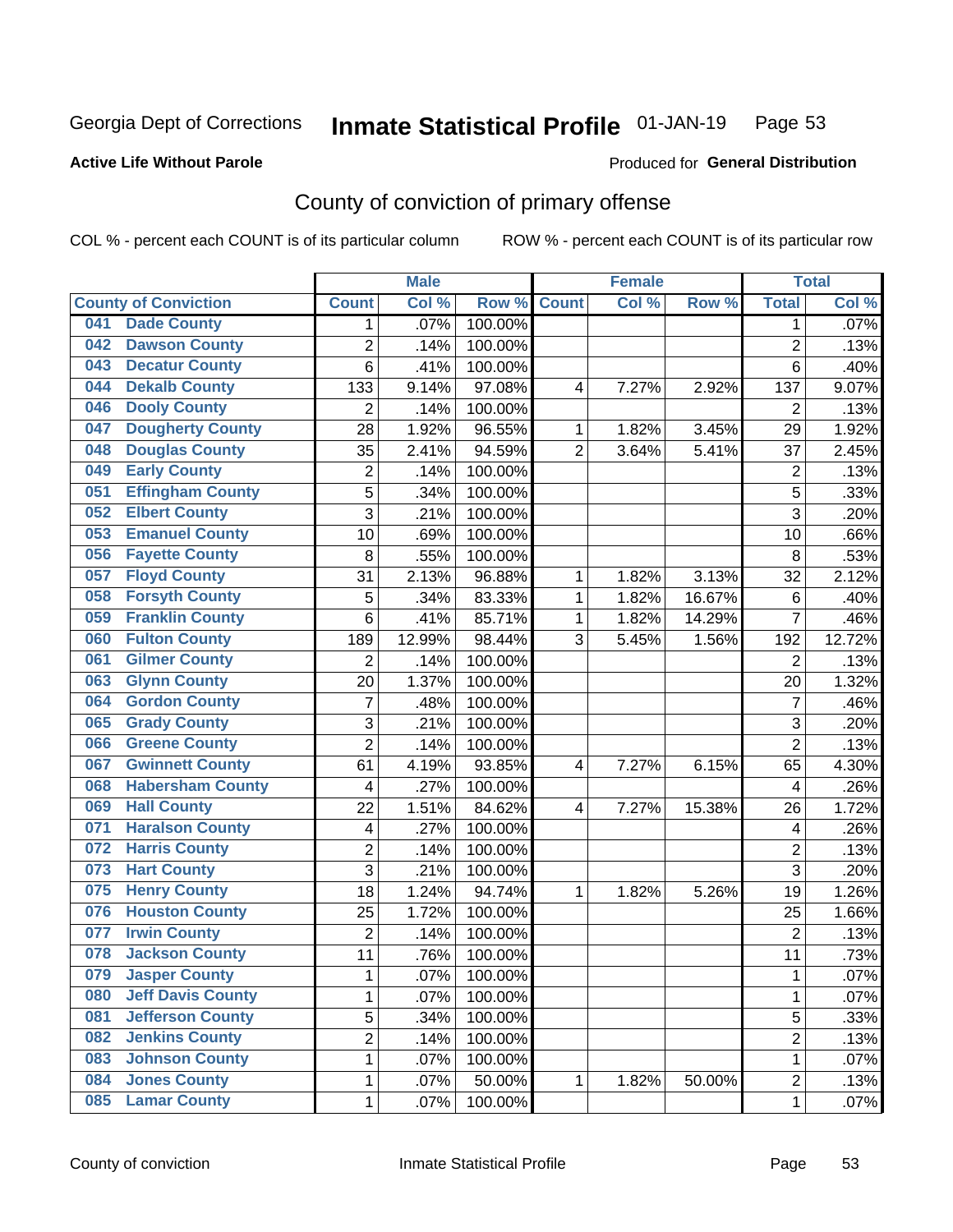#### Inmate Statistical Profile 01-JAN-19 Page 54

### **Active Life Without Parole**

# **Produced for General Distribution**

# County of conviction of primary offense

COL % - percent each COUNT is of its particular column

|                                              |                | <b>Male</b> |         |                | <b>Female</b> |        |                | <b>Total</b>       |
|----------------------------------------------|----------------|-------------|---------|----------------|---------------|--------|----------------|--------------------|
| <b>County of Conviction</b>                  | <b>Count</b>   | Col %       | Row %   | <b>Count</b>   | Col %         | Row %  | <b>Total</b>   | Col %              |
| <b>Lanier County</b><br>086                  | 2              | .14%        | 100.00% |                |               |        | $\overline{2}$ | .13%               |
| <b>Laurens County</b><br>087                 | 4              | .27%        | 100.00% |                |               |        | 4              | .26%               |
| <b>Lee County</b><br>088                     | 4              | .27%        | 100.00% |                |               |        | 4              | .26%               |
| <b>Liberty County</b><br>089                 | 7              | .48%        | 100.00% |                |               |        | 7              | .46%               |
| <b>Long County</b><br>091                    | 5              | .34%        | 100.00% |                |               |        | 5              | .33%               |
| <b>Lowndes County</b><br>092                 | 8              | .55%        | 100.00% |                |               |        | 8              | .53%               |
| <b>Lumpkin County</b><br>093                 | 1              | .07%        | 100.00% |                |               |        | $\mathbf{1}$   | .07%               |
| <b>Madison County</b><br>095                 | $\overline{2}$ | .14%        | 100.00% |                |               |        | $\overline{2}$ | .13%               |
| <b>Marion County</b><br>096                  | 1              | .07%        | 100.00% |                |               |        | $\mathbf{1}$   | .07%               |
| <b>Mcduffie County</b><br>097                | 3              | .21%        | 100.00% |                |               |        | 3              | .20%               |
| <b>Miller County</b><br>100                  | 1              | .07%        | 100.00% |                |               |        | 1              | .07%               |
| <b>Mitchell County</b><br>101                | 1              | .07%        | 100.00% |                |               |        | 1              | .07%               |
| <b>Monroe County</b><br>102                  | 7              | .48%        | 100.00% |                |               |        | $\overline{7}$ | .46%               |
| <b>Morgan County</b><br>104                  | 1              | .07%        | 100.00% |                |               |        | $\mathbf{1}$   | .07%               |
| <b>Murray County</b><br>105                  | 3              | .21%        | 100.00% |                |               |        | 3              | .20%               |
| <b>Muscogee County</b><br>106                | 42             | 2.89%       | 97.67%  | 1              | 1.82%         | 2.33%  | 43             | 2.85%              |
| <b>Newton County</b><br>107                  | 13             | .89%        | 86.67%  | $\overline{2}$ | 3.64%         | 13.33% | 15             | .99%               |
| <b>Oconee County</b><br>108                  | 1              | .07%        | 100.00% |                |               |        | 1              | .07%               |
| <b>Oglethorpe County</b><br>109              | 1              | .07%        | 100.00% |                |               |        | 1              | .07%               |
| <b>Paulding County</b><br>110                | 3              | .21%        | 100.00% |                |               |        | $\overline{3}$ | .20%               |
| <b>Peach County</b><br>111                   | 4              | .27%        | 100.00% |                |               |        | 4              | .26%               |
| <b>Pickens County</b><br>$\overline{112}$    | $\overline{2}$ | .14%        | 100.00% |                |               |        | $\overline{2}$ | .13%               |
| <b>Pierce County</b><br>$\overline{113}$     | 1              | .07%        | 100.00% |                |               |        | $\mathbf{1}$   | .07%               |
| <b>Pike County</b><br>$\overline{114}$       | 3              | .21%        | 60.00%  | $\overline{2}$ | 3.64%         | 40.00% | 5              | .33%               |
| <b>Polk County</b><br>$\overline{115}$       | 5              | .34%        | 100.00% |                |               |        | 5              | .33%               |
| <b>Pulaski County</b><br>$\overline{116}$    | 1              | .07%        | 100.00% |                |               |        | $\mathbf{1}$   | .07%               |
| <b>Putnam County</b><br>117                  | $\overline{7}$ | .48%        | 100.00% |                |               |        | $\overline{7}$ | .46%               |
| <b>Rabun County</b><br>119                   | 1              | .07%        | 100.00% |                |               |        | 1              | .07%               |
| <b>Randolph County</b><br>120                | $\overline{2}$ | .14%        | 100.00% |                |               |        | $\overline{2}$ | .13%               |
| <b>Richmond County</b><br>121                | 72             | 4.95%       | 97.30%  | $\overline{2}$ | 3.64%         | 2.70%  | 74             | 4.90%              |
| <b>Rockdale County</b><br>122                | 11             | .76%        | 100.00% |                |               |        | 11             | .73%               |
| 125<br><b>Seminole County</b>                | 2              | .14%        | 100.00% |                |               |        | 2              | .13%               |
| <b>Spalding County</b><br>126                | 14             | .96%        | 100.00% |                |               |        | 14             | .93%               |
| <b>Stephens County</b><br>127                | 3              | .21%        | 100.00% |                |               |        | 3              | .20%               |
| <b>Stewart County</b><br>128                 | 1              | .07%        | 100.00% |                |               |        | $\mathbf 1$    | .07%               |
| <b>Sumter County</b><br>129                  | 3              | .21%        | 100.00% |                |               |        | 3              | .20%               |
| <b>Taliaferro County</b><br>$\overline{131}$ | 1              | .07%        | 100.00% |                |               |        | $\mathbf 1$    | .07%               |
| <b>132 Tattnall County</b>                   | 4              | .27%        | 80.00%  | 1              | 1.82%         | 20.00% | $\overline{5}$ | $\overline{.}33\%$ |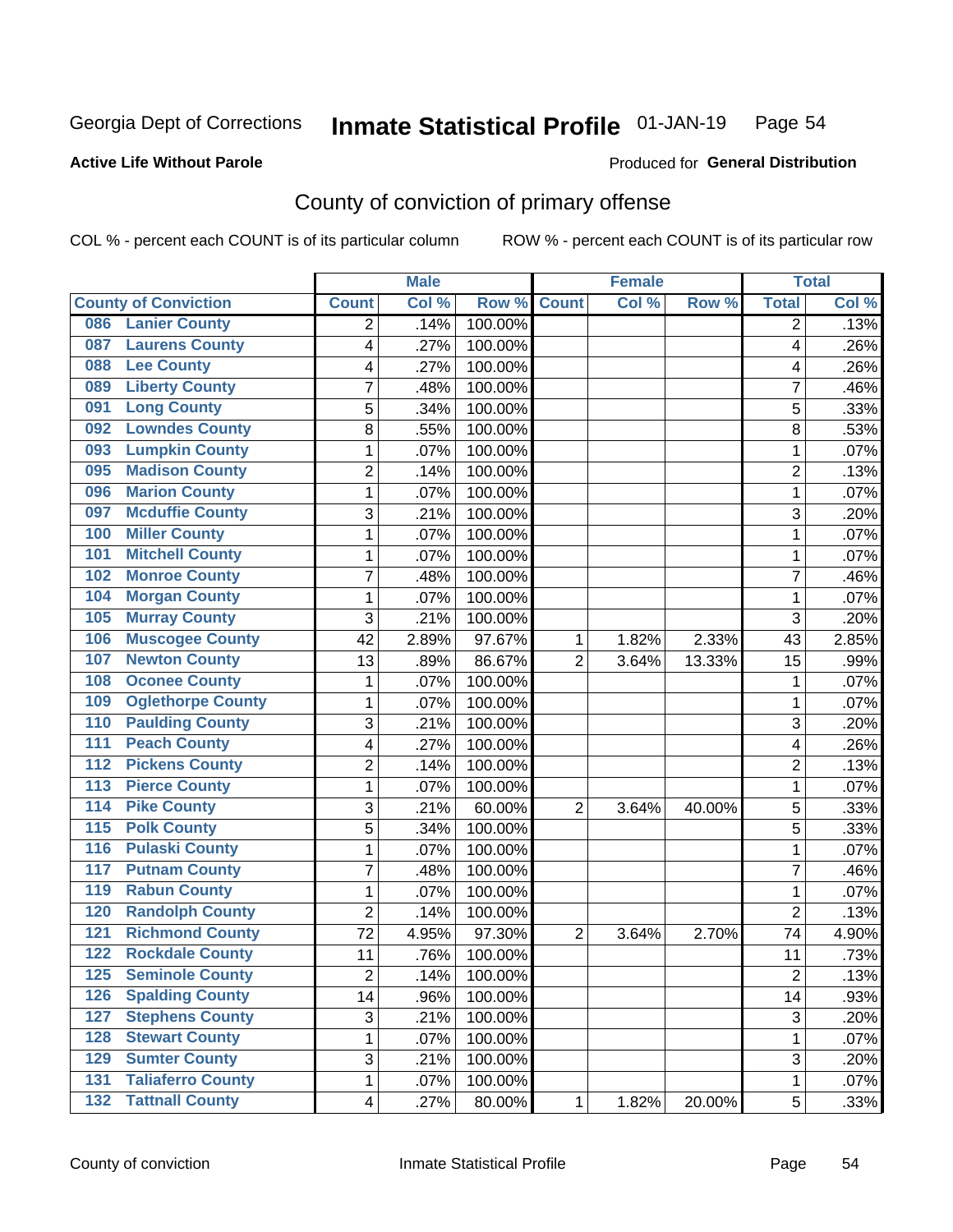#### Inmate Statistical Profile 01-JAN-19 Page 55

**Active Life Without Parole** 

### Produced for General Distribution

# County of conviction of primary offense

COL % - percent each COUNT is of its particular column

|                                 |                | <b>Male</b> |         |              | <b>Female</b> |        |                | <b>Total</b> |
|---------------------------------|----------------|-------------|---------|--------------|---------------|--------|----------------|--------------|
| <b>County of Conviction</b>     | <b>Count</b>   | Col %       | Row %   | <b>Count</b> | Col %         | Row %  | <b>Total</b>   | Col %        |
| <b>Taylor County</b><br>133     | 2              | .14%        | 100.00% |              |               |        | 2              | .13%         |
| <b>Terrell County</b><br>135    | $\overline{2}$ | .14%        | 100.00% |              |               |        | 2              | .13%         |
| <b>Thomas County</b><br>136     | 6              | .41%        | 100.00% |              |               |        | 6              | .40%         |
| <b>Tift County</b><br>137       | 9              | .62%        | 100.00% |              |               |        | 9              | .60%         |
| <b>Toombs County</b><br>138     | 9              | .62%        | 100.00% |              |               |        | 9              | .60%         |
| <b>Towns County</b><br>139      | 1              | .07%        | 100.00% |              |               |        | 1              | .07%         |
| <b>Treutlen County</b><br>140   | 5              | .34%        | 100.00% |              |               |        | 5              | .33%         |
| <b>Troup County</b><br>141      | 10             | .69%        | 90.91%  | 1            | 1.82%         | 9.09%  | 11             | .73%         |
| <b>Turner County</b><br>142     | $\overline{2}$ | .14%        | 100.00% |              |               |        | $\overline{2}$ | .13%         |
| <b>Twiggs County</b><br>143     |                | .07%        | 100.00% |              |               |        |                | .07%         |
| <b>Upson County</b><br>145      | 5              | .34%        | 100.00% |              |               |        | 5              | .33%         |
| <b>Walker County</b><br>146     | 11             | .76%        | 91.67%  | 1            | 1.82%         | 8.33%  | 12             | .79%         |
| <b>Walton County</b><br>147     | 18             | 1.24%       | 100.00% |              |               |        | 18             | 1.19%        |
| <b>Ware County</b><br>148       | 13             | .89%        | 100.00% |              |               |        | 13             | .86%         |
| <b>Warren County</b><br>149     | $\overline{2}$ | .14%        | 66.67%  | 1            | 1.82%         | 33.33% | 3              | .20%         |
| <b>Washington County</b><br>150 | 6              | .41%        | 100.00% |              |               |        | 6              | .40%         |
| <b>Wayne County</b><br>151      | 12             | .82%        | 100.00% |              |               |        | 12             | .79%         |
| <b>Whitfield County</b><br>155  | 11             | .76%        | 91.67%  | 1            | 1.82%         | 8.33%  | 12             | .79%         |
| <b>Wilkes County</b><br>157     | 2              | .14%        | 100.00% |              |               |        | 2              | .13%         |
| <b>Worth County</b><br>159      | 1              | .07%        | 100.00% |              |               |        |                | .07%         |
| <b>Total Rported</b>            | 1,455          | 100%        | 96.36%  | 55           | 100%          | 3.64%  | 1,510          | 100%         |

| ---<br>тео |      |           |            |
|------------|------|-----------|------------|
| $\sim$     | .45F | - -<br>J, | <b>E40</b> |

| Mode (most frequent)<br><b>Clayton County</b><br>Fulton County<br><b>Fulton County</b> |
|----------------------------------------------------------------------------------------|
|----------------------------------------------------------------------------------------|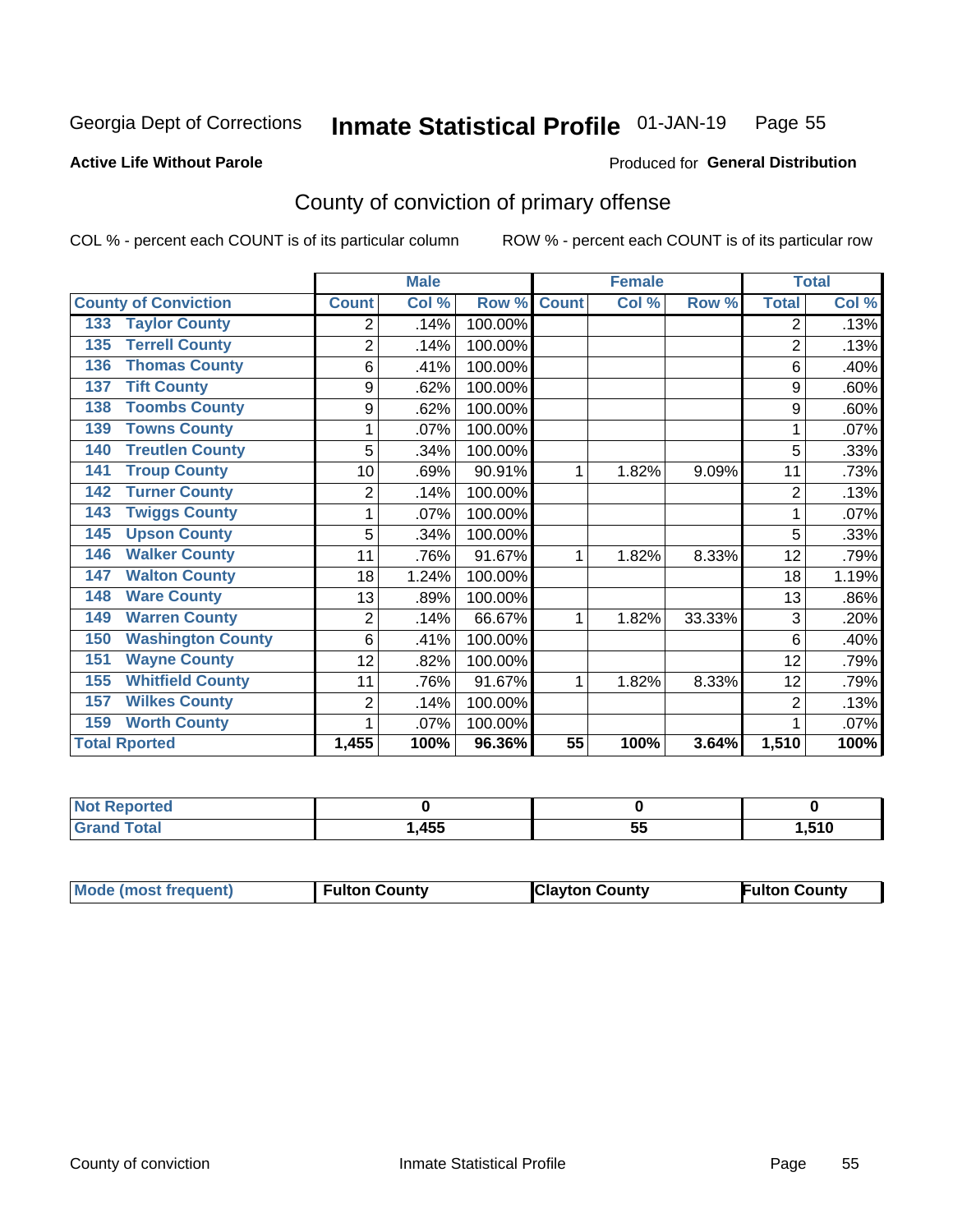## Georgia Dept of Corrections **Active Life Without Parole**

### Inmate Statistical Profile 01-JAN-19 Page 56

Produced for General Distribution

# Circuit of conviction of primary offense

COL % - percent each COUNT is of its particular column ROW % - percent each COUNT is of its particular row

|                         |                                 |                  | <b>Male</b> |         |                         | <b>Female</b> |        |                | <b>Total</b> |
|-------------------------|---------------------------------|------------------|-------------|---------|-------------------------|---------------|--------|----------------|--------------|
|                         | <b>Circuit of Conviction</b>    | <b>Count</b>     | Col %       | Row %   | <b>Count</b>            | Col %         | Row %  | <b>Total</b>   | Col %        |
| 1                       | <b>Alapaha Circuit</b>          | 14               | .97%        | 100.00% |                         |               |        | 14             | .93%         |
| $\overline{2}$          | <b>Alcovy Circuit</b>           | 31               | 2.14%       | 93.94%  | $\overline{2}$          | 3.77%         | 6.06%  | 33             | 2.20%        |
| $\overline{\mathbf{3}}$ | <b>Atlanta Circuit</b>          | 189              | 13.05%      | 98.44%  | 3                       | 5.66%         | 1.56%  | 192            | 12.79%       |
| 4                       | <b>Atlantic Circuit</b>         | 17               | 1.17%       | 94.44%  | 1                       | 1.89%         | 5.56%  | 18             | 1.20%        |
| 5                       | <b>Augusta Circuit</b>          | 94               | 6.49%       | 95.92%  | $\overline{4}$          | 7.55%         | 4.08%  | 98             | 6.53%        |
| $\overline{\bf{6}}$     | <b>Blue Ridge Circuit</b>       | $\,6$            | .41%        | 100.00% |                         |               |        | 6              | .40%         |
| 7                       | <b>Brunswick Circuit</b>        | 43               | 2.97%       | 100.00% |                         |               |        | 43             | 2.86%        |
| $\overline{\mathbf{8}}$ | <b>Chattahoochee Circuit</b>    | 47               | 3.25%       | 97.92%  | 1                       | 1.89%         | 2.08%  | 48             | 3.20%        |
| $\overline{9}$          | <b>Cherokee Circuit</b>         | 16               | 1.10%       | 94.12%  | 1                       | 1.89%         | 5.88%  | 17             | 1.13%        |
| 10                      | <b>Clayton Circuit</b>          | 66               | 4.56%       | 92.96%  | 5                       | 9.43%         | 7.04%  | 71             | 4.73%        |
| $\overline{11}$         | <b>Cobb Circuit</b>             | 70               | 4.83%       | 97.22%  | $\overline{2}$          | 3.77%         | 2.78%  | 72             | 4.80%        |
| $\overline{12}$         | <b>Conasauga Circuit</b>        | 14               | .97%        | 93.33%  | 1                       | 1.89%         | 6.67%  | 15             | 1.00%        |
| 13                      | <b>Cordele Circuit</b>          | 16               | 1.10%       | 100.00% |                         |               |        | 16             | 1.07%        |
| 14                      | <b>Coweta Circuit</b>           | 24               | 1.66%       | 96.00%  | 1                       | 1.89%         | 4.00%  | 25             | 1.67%        |
| 15                      | <b>Dougherty Circuit</b>        | 28               | 1.93%       | 96.55%  | 1                       | 1.89%         | 3.45%  | 29             | 1.93%        |
| 16                      | <b>Dublin Circuit</b>           | 11               | .76%        | 100.00% |                         |               |        | 11             | .73%         |
| 17                      | <b>Eastern Circuit</b>          | 59               | 4.07%       | 96.72%  | $\overline{2}$          | 3.77%         | 3.28%  | 61             | 4.06%        |
| $\overline{18}$         | <b>Flint Circuit</b>            | 18               | 1.24%       | 94.74%  | 1                       | 1.89%         | 5.26%  | 19             | 1.27%        |
| 19                      | <b>Griffin Circuit</b>          | 30               | 2.07%       | 93.75%  | $\mathbf 2$             | 3.77%         | 6.25%  | 32             | 2.13%        |
| $\overline{20}$         | <b>Gwinnett Circuit</b>         | 61               | 4.21%       | 93.85%  | 4                       | 7.55%         | 6.15%  | 65             | 4.33%        |
| $\overline{21}$         | <b>Houston Circuit</b>          | 25               | 1.73%       | 100.00% |                         |               |        | 25             | 1.67%        |
| $\overline{22}$         | <b>Lookout Mountain Circuit</b> | 17               | 1.17%       | 89.47%  | $\overline{2}$          | 3.77%         | 10.53% | 19             | 1.27%        |
| 23                      | <b>Macon Circuit</b>            | 50               | 3.45%       | 96.15%  | $\overline{2}$          | 3.77%         | 3.85%  | 52             | 3.46%        |
| $\overline{24}$         | <b>Middle Circuit</b>           | 33               | 2.28%       | 100.00% |                         |               |        | 33             | 2.20%        |
| $\overline{25}$         | <b>Mountain Circuit</b>         | 8                | .55%        | 100.00% |                         |               |        | 8              | .53%         |
| 26                      | <b>Northeastern Circuit</b>     | 24               | 1.66%       | 85.71%  | $\overline{4}$          | 7.55%         | 14.29% | 28             | 1.87%        |
| $\overline{27}$         | <b>Northern Circuit</b>         | 15               | 1.04%       | 93.75%  | 1                       | 1.89%         | 6.25%  | 16             | 1.07%        |
| 28                      | <b>Ocmulgee Circuit</b>         | 16               | 1.10%       | 94.12%  | 1                       | 1.89%         | 5.88%  | 17             | 1.13%        |
| 29                      | <b>Oconee Circuit</b>           | $\overline{2}$   | .14%        | 100.00% |                         |               |        | $\overline{2}$ | .13%         |
| 30                      | <b>Ogeechee Circuit</b>         | 13               | .90%        | 92.86%  | 1                       | 1.89%         | 7.14%  | 14             | .93%         |
| $\overline{31}$         | <b>Pataula Circuit</b>          | 10               | .69%        | 100.00% |                         |               |        | 10             | .67%         |
| 32                      | <b>Piedmont Circuit</b>         | 21               | 1.45%       | 100.00% |                         |               |        | 21             | 1.40%        |
| 33                      | <b>Rome Circuit</b>             | 31               | 2.14%       | 96.88%  | $\mathbf{1}$            | 1.89%         | 3.13%  | 32             | 2.13%        |
| 34                      | <b>South Georgia Circuit</b>    | 13               | .90%        | 100.00% |                         |               |        | 13             | .87%         |
| 35                      | <b>Southern Circuit</b>         | 18               | 1.24%       | 100.00% |                         |               |        | 18             | 1.20%        |
| 36                      | <b>Southwestern Circuit</b>     | 8                | .55%        | 100.00% |                         |               |        | 8              | .53%         |
| 37                      | <b>Stone Mountain Circuit</b>   | 133              | 9.19%       | 97.08%  | $\overline{\mathbf{4}}$ | 7.55%         | 2.92%  | 137            | 9.13%        |
| 38                      | <b>Tallapoosa Circuit</b>       | $\boldsymbol{9}$ | .62%        | 100.00% |                         |               |        | 9              | .60%         |
| 39                      | <b>Tifton Circuit</b>           | 14               | .97%        | 100.00% |                         |               |        | 14             | .93%         |
| 40                      | <b>Toombs Circuit</b>           | 8                | .55%        | 88.89%  | 1                       | 1.89%         | 11.11% | 9              | .60%         |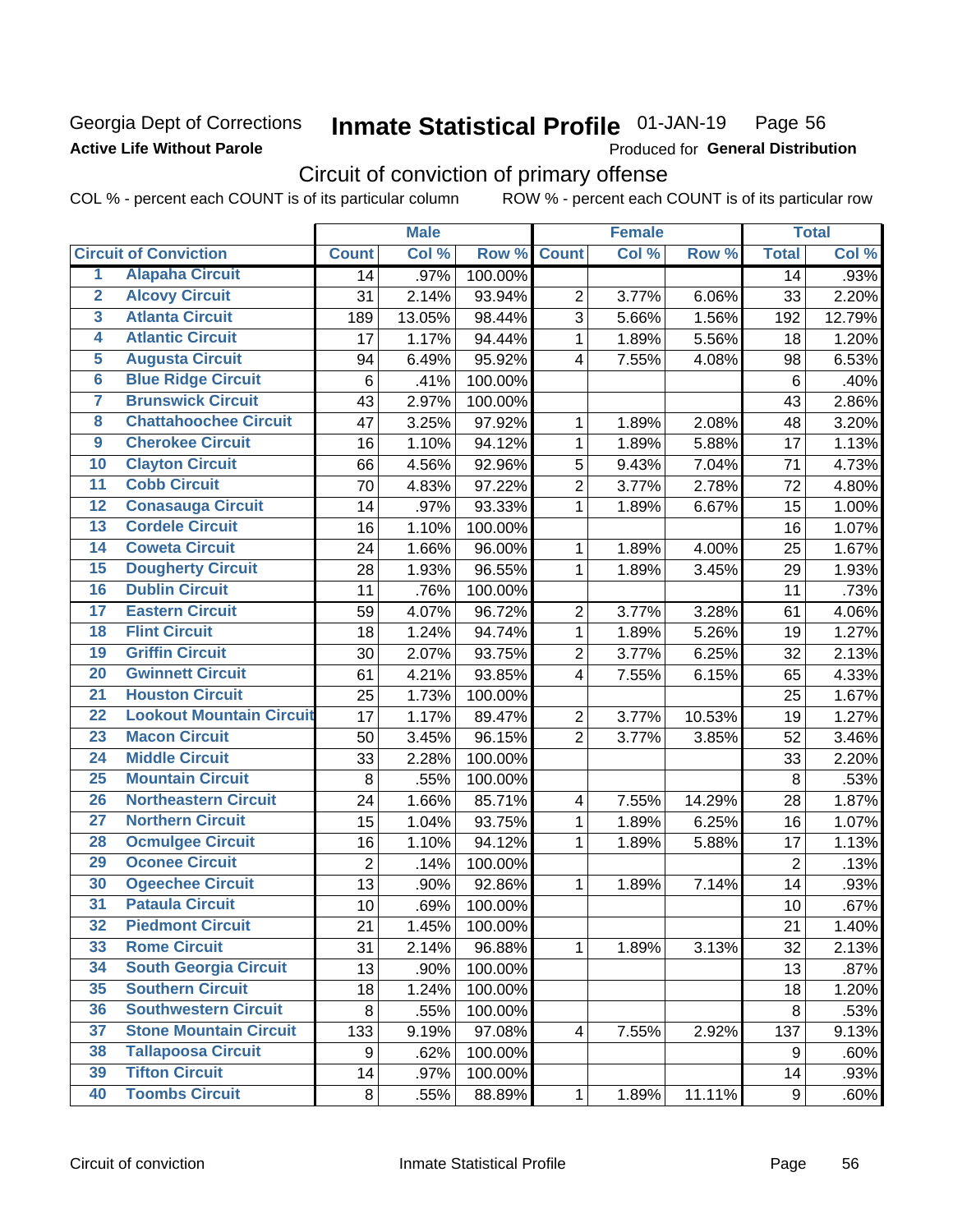# Georgia Dept of Corrections **Active Life Without Parole**

### **Inmate Statistical Profile 01-JAN-19** Page 57

Produced for General Distribution

# Circuit of conviction of primary offense

COL % - percent each COUNT is of its particular column ROW % - percent each COUNT is of its particular row

|    |                                  |              | <b>Male</b>    |         |                | <b>Female</b> |        |              | <b>Total</b>   |
|----|----------------------------------|--------------|----------------|---------|----------------|---------------|--------|--------------|----------------|
|    | <b>Circuit of Conviction</b>     | <b>Count</b> | Col %          | Row %   | <b>Count</b>   | Col %         | Row %  | <b>Total</b> | Col%           |
| 41 | <b>Waycross Circuit</b>          | 29           | 2.00%          | 96.67%  |                | 1.89%         | 3.33%  | 30           | 2.00%          |
| 42 | <b>Western Circuit</b>           | 24           | 1.66%          | 96.00%  |                | 1.89%         | 4.00%  | 25           | 1.67%          |
| 43 | <b>Rockdale Circuit</b>          | 11           | .76%           | 100.00% |                |               |        | 11           | .73%           |
| 44 | <b>Douglas Circuit</b>           | 35           | 2.42%          | 94.59%  | $\overline{2}$ | 3.77%         | 5.41%  | 37           | 2.47%          |
| 45 | <b>Appalachian Circuit</b>       | 4            | .28%           | 100.00% |                |               |        | 4            | .27%           |
| 46 | <b>Enotah Circuit</b>            | 2            | .14%           | 100.00% |                |               |        | 2            | .13%           |
| 47 | <b>Bell-Forsyth J.C.</b>         | 5            | .35%           | 83.33%  |                | 1.89%         | 16.67% | 6            | .40%           |
| 48 | <b>Towaliga Judicial Circuit</b> | 13           | .90%           | 100.00% |                |               |        | 13           | .87%           |
| 49 | <b>Paulding Circuit</b>          | 3            | .21%           | 100.00% |                |               |        | 3            | .20%           |
|    | <b>Total Rported</b>             | 1,448        | 100%           | 96.47%  | 53             | 100%          | 3.53%  | 1,501        | 100%           |
|    | <b>Not Reported</b>              |              | 7              |         | $\mathbf{2}$   |               |        | 9            |                |
|    | <b>Grand Total</b>               |              | 1,455          |         |                | 55            |        |              | 1,510          |
|    | <b>Mode (most frequent)</b>      |              | <b>Atlanta</b> |         |                | Clayton       |        |              | <b>Atlanta</b> |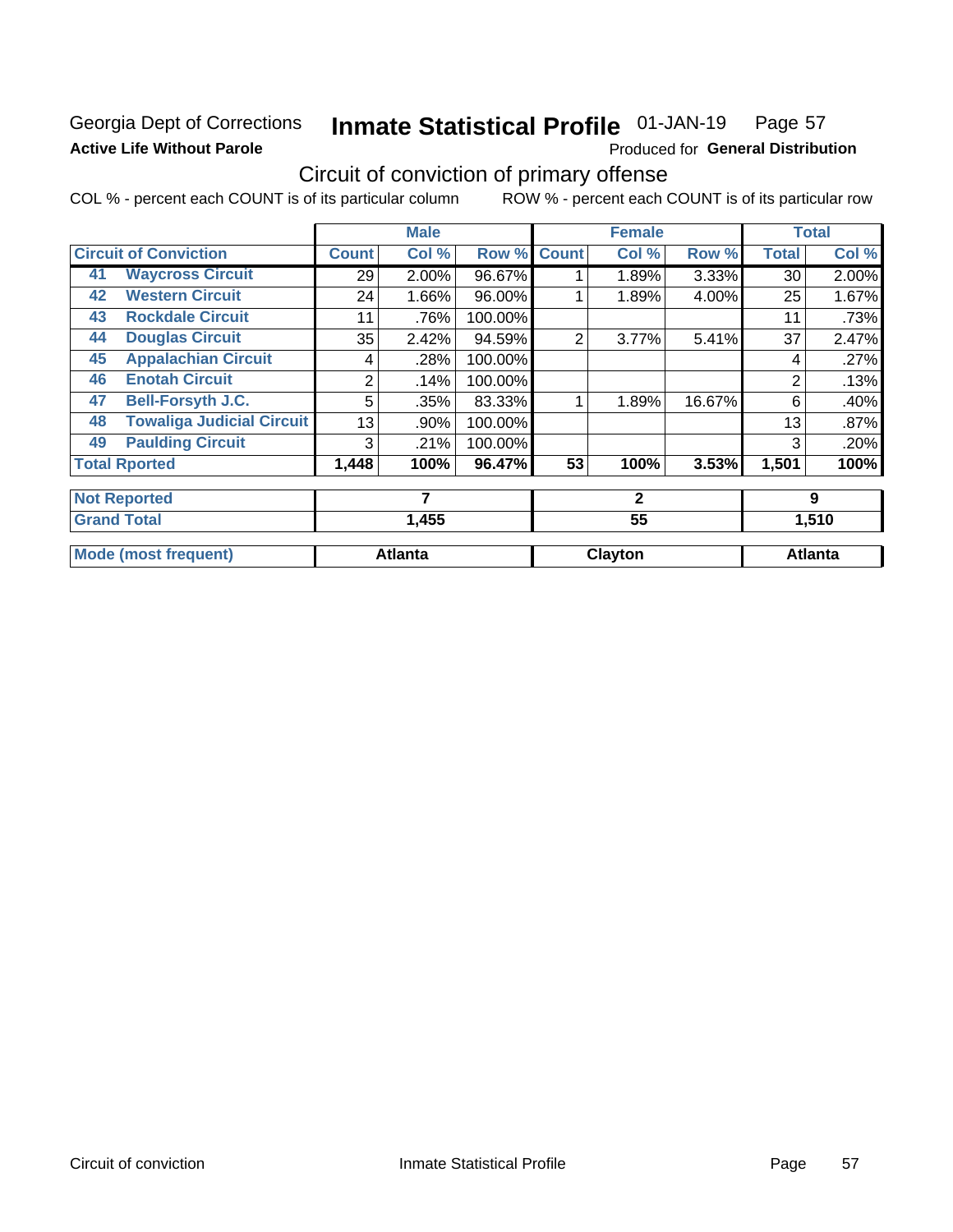### **Active Life Without Parole**

### Produced for General Distribution

# Years served (jail + prison) in this incarceration

COL % - percent each COUNT is of its particular column

|                        |                 | <b>Male</b> |                  |                 | <b>Female</b> |       |                 | <b>Total</b> |
|------------------------|-----------------|-------------|------------------|-----------------|---------------|-------|-----------------|--------------|
| <b>Years Served</b>    | <b>Count</b>    | Col %       | Row <sup>%</sup> | <b>Count</b>    | Col %         | Row % | <b>Total</b>    | Col %        |
| Less than one year     | $\overline{44}$ | 3.02%       | 97.78%           | 1               | 1.82%         | 2.22% | $\overline{45}$ | 2.98%        |
| 1 to 1.99 years        | 51              | 3.51%       | 96.23%           | 2               | 3.64%         | 3.77% | 53              | 3.51%        |
| 2 to 2.99 years        | 106             | 7.29%       | 94.64%           | 6               | 10.91%        | 5.36% | 112             | 7.42%        |
| 3 to 3.99 years        | 107             | 7.35%       | 96.40%           | 4               | 7.27%         | 3.60% | 111             | 7.35%        |
| 4 to 4.99 years        | 113             | 7.77%       | 93.39%           | 8               | 14.55%        | 6.61% | 121             | 8.01%        |
| 5 to 5.99 years        | 116             | 7.97%       | 94.31%           | 7               | 12.73%        | 5.69% | 123             | 8.15%        |
| 6 to 6.99 years        | 102             | 7.01%       | 92.73%           | 8               | 14.55%        | 7.27% | 110             | 7.28%        |
| 7 to 7.99 years        | 97              | 6.67%       | 97.00%           | 3               | 5.45%         | 3.00% | 100             | 6.62%        |
| <b>8 to 8.99 years</b> | 73              | 5.02%       | 94.81%           | 4               | 7.27%         | 5.19% | 77              | 5.10%        |
| 9 to 9.99 years        | 59              | 4.05%       | 98.33%           | $\mathbf{1}$    | 1.82%         | 1.67% | 60              | 3.97%        |
| 10 to 10.99 years      | 43              | 2.96%       | 97.73%           | $\mathbf 1$     | 1.82%         | 2.27% | 44              | 2.91%        |
| 11 to 11.99 years      | 44              | 3.02%       | 100.00%          |                 |               |       | 44              | 2.91%        |
| 12 to 12.99 years      | 27              | 1.86%       | 93.10%           | $\overline{c}$  | 3.64%         | 6.90% | 29              | 1.92%        |
| 13 to 13.99 years      | 28              | 1.92%       | 96.55%           | 1               | 1.82%         | 3.45% | 29              | 1.92%        |
| 14 to 14.99 years      | 43              | 2.96%       | 100.00%          |                 |               |       | 43              | 2.85%        |
| 15 to 15.99 years      | $\overline{32}$ | 2.20%       | 94.12%           | $\overline{2}$  | 3.64%         | 5.88% | 34              | 2.25%        |
| 16 to 16.99 years      | 40              | 2.75%       | 93.02%           | 3               | 5.45%         | 6.98% | 43              | 2.85%        |
| 17 to 17.99 years      | 39              | 2.68%       | 100.00%          |                 |               |       | 39              | 2.58%        |
| 18 to 18.99 years      | 40              | 2.75%       | 100.00%          |                 |               |       | 40              | 2.65%        |
| 19 to 19.99 years      | 35              | 2.41%       | 100.00%          |                 |               |       | 35              | 2.32%        |
| 20 to 20.99 years      | 38              | 2.61%       | 97.44%           | 1               | 1.82%         | 2.56% | 39              | 2.58%        |
| 21 to 21.99 years      | 42              | 2.89%       | 97.67%           | 1               | 1.82%         | 2.33% | 43              | 2.85%        |
| 22 to 22.99 years      | 41              | 2.82%       | 100.00%          |                 |               |       | 41              | 2.72%        |
| 23 to 23.99 years      | 24              | 1.65%       | 100.00%          |                 |               |       | 24              | 1.59%        |
| 24 to 24.99 years      | 25              | 1.72%       | 100.00%          |                 |               |       | 25              | 1.66%        |
| 25 to 25.99 years      | 15              | 1.03%       | 100.00%          |                 |               |       | 15              | 0.99%        |
| 26 to 26.99 years      | 3               | 0.21%       | 100.00%          |                 |               |       | $\mathbf{3}$    | 0.20%        |
| 27 to 27.99 years      | $\overline{5}$  | 0.34%       | 100.00%          |                 |               |       | $\overline{5}$  | 0.33%        |
| 28 to 28.99 years      | $\mathbf 1$     | 0.07%       | 100.00%          |                 |               |       | $\mathbf 1$     | 0.07%        |
| 29 to 29.99 years      | 4               | 0.27%       | 100.00%          |                 |               |       | 4               | 0.26%        |
| Thirty + years         | 18              | 1.24%       | 100.00%          |                 |               |       | 18              | 1.19%        |
| <b>Total Reported</b>  | 1,455           | 100%        | 96.36%           | $\overline{55}$ | 100%          | 3.64% | 1,510           | 100%         |

| <b>Not Reported</b> |                 |      |                                              |
|---------------------|-----------------|------|----------------------------------------------|
| <b>Grand Total</b>  | 1,455           | 55   | 1,510                                        |
|                     |                 |      |                                              |
| $\sim$ $\sim$       | $\overline{10}$ | $ -$ | $\overline{1}$ $\overline{2}$ $\overline{3}$ |

| ⊺Mean<br>(average)      | 10.42           | 721             | 10.31           |
|-------------------------|-----------------|-----------------|-----------------|
| Median (middle)         | 7.89            | 5.92            | 7.815           |
| Mode<br>(most frequent) | 4 to 4.99 years | 8 to 8.99 years | 6 to 6.99 years |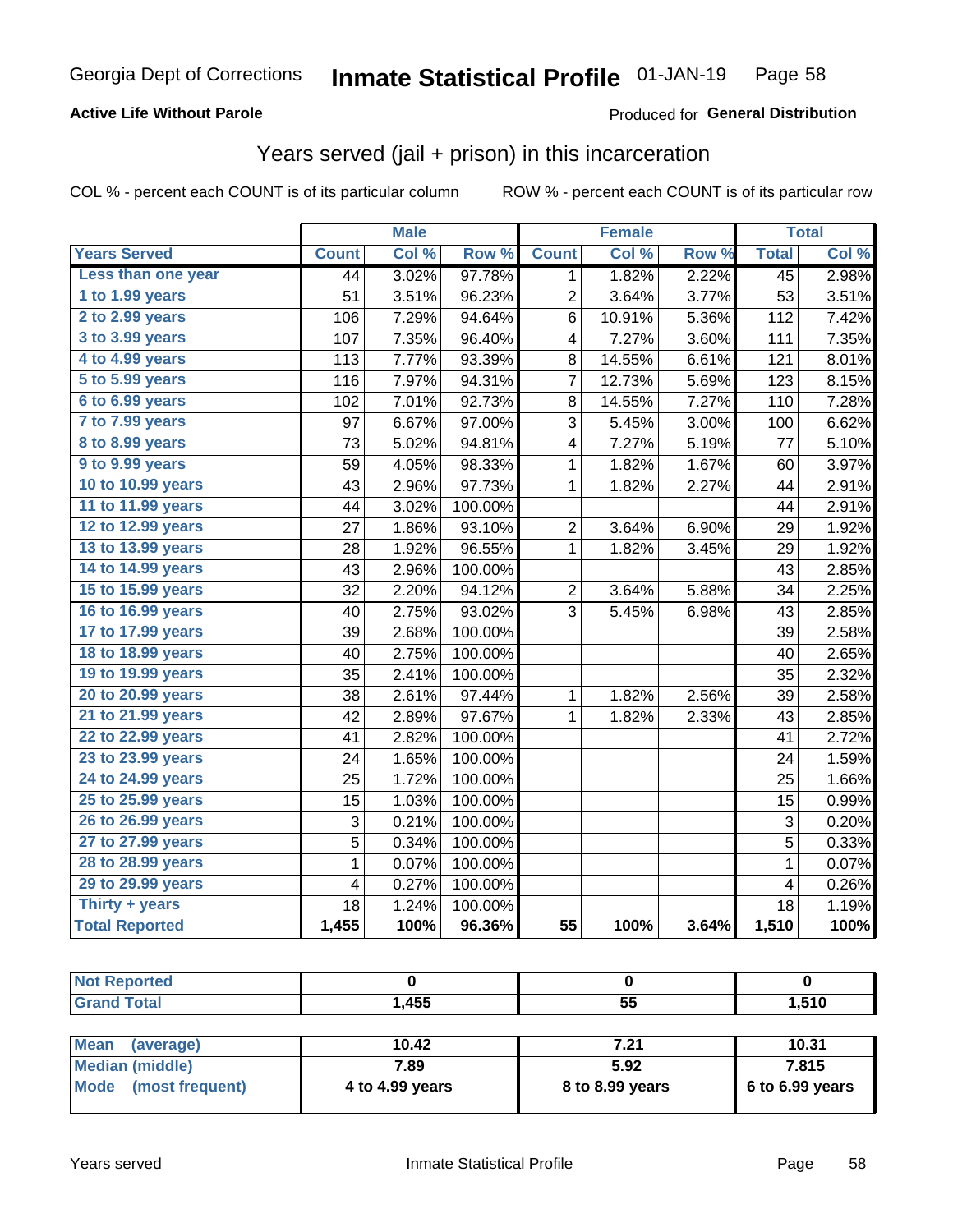#### Inmate Statistical Profile 01-JAN-19 Page 59

### **Active Life Without Parole**

Produced for General Distribution

# Results of most recent HIV tests

COL % - percent each COUNT is of its particular column

|                         | <b>Male</b>       |          |                 | <b>Female</b> |        |          | Total |        |
|-------------------------|-------------------|----------|-----------------|---------------|--------|----------|-------|--------|
| <b>HIV Test Results</b> | <b>Count</b>      | Col %    | Row %I          | <b>Count</b>  | Col %  | Row %    | Total | Col %  |
| <b>Positive</b>         | 12                | $0.86\%$ | 92.31%          |               | 1.92%  | $7.69\%$ | 13    | 0.90%  |
| <b>Negative</b>         | .386              | 99.14%   | 96.45%          | 51            | 98.08% | $3.55\%$ | 1,437 | 99.10% |
| <b>Total Reported</b>   | .398 <sup>1</sup> | 100%     | 96.41% <b>I</b> | 52            | 100%   | 3.59%    | 1,450 | 100%   |

| :ported<br>I NOT     | --<br>v. |             | 60    |
|----------------------|----------|-------------|-------|
| 'otal<br>. Gr $\sim$ | ,455     | --<br><br>◡ | 1,510 |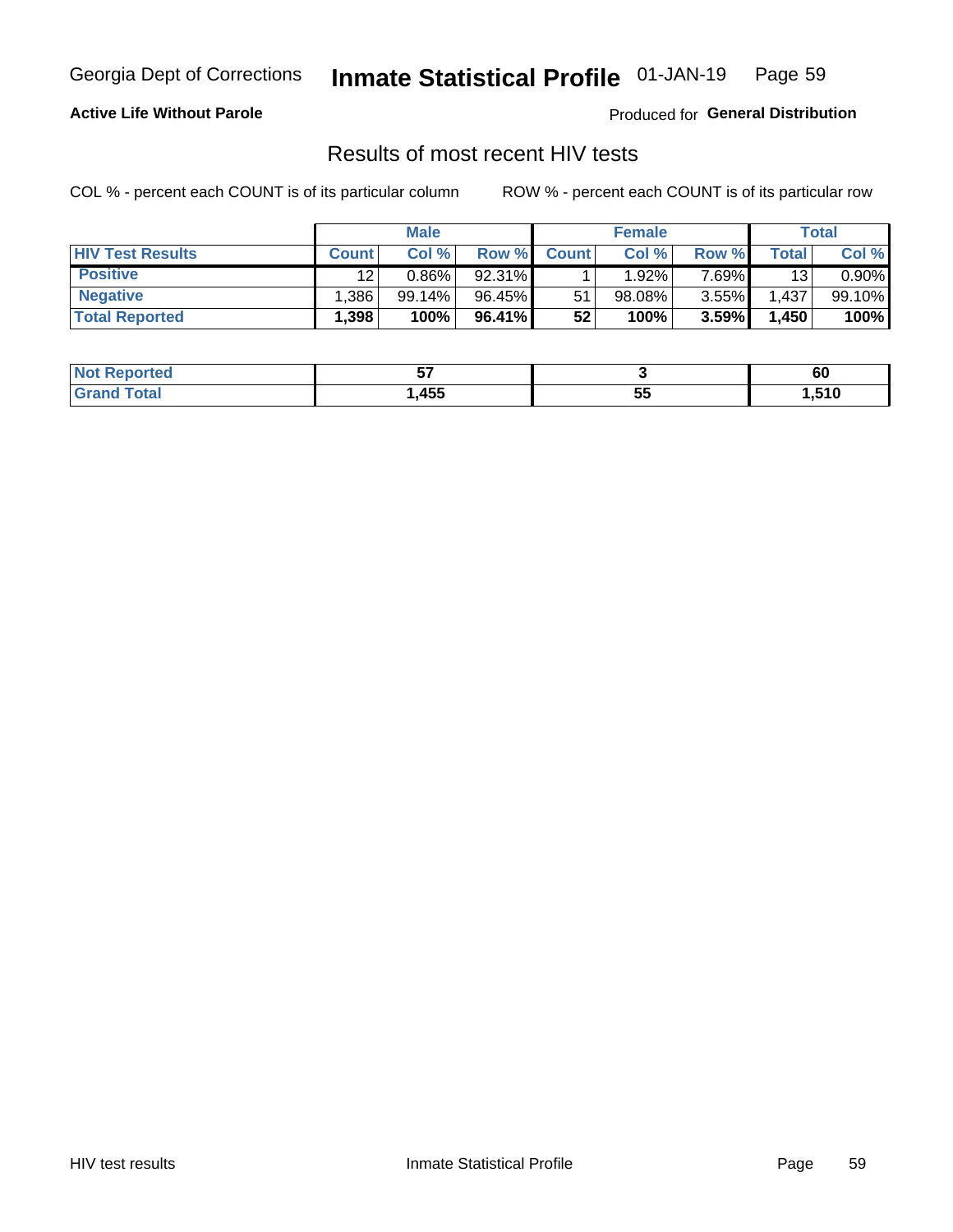# Georgia Dept of Corrections **Inmate Statistical Profile** 01-JAN-19 Page 60

### **Active Life Without Parole**

Produced for **General Distribution**

# Results of most recent tuberculosis test

COL % - percent each COUNT is of its particular column ROW % - percent each COUNT is of its particular row

|                                  | <b>Male</b>  |        |           | <b>Female</b> |        |          | Total          |        |
|----------------------------------|--------------|--------|-----------|---------------|--------|----------|----------------|--------|
| <b>Tuberculosis Test Results</b> | <b>Count</b> | Col %  | Row %I    | <b>Count</b>  | Col %  | Row %    | <b>Total</b> I | Col %  |
| <b>Positive on current test</b>  | 270          | 18.75% | $99.26\%$ |               | 3.85%  | $0.74\%$ | 272            | 18.23% |
| <b>Negative</b>                  | l 170 l      | 81.25% | 95.90%    | 50            | 96.15% | 4.10%    | 1,220          | 81.77% |
| <b>Total Reported</b>            | 440. ا       | 100%   | 96.51% I  | 52            | 100%   | 3.49%    | 1,492          | 100%   |

| <b>Not Reported</b> |      |          | . с   |
|---------------------|------|----------|-------|
| <b>Tota</b><br>.C.  | ,455 | --<br>JJ | 510،، |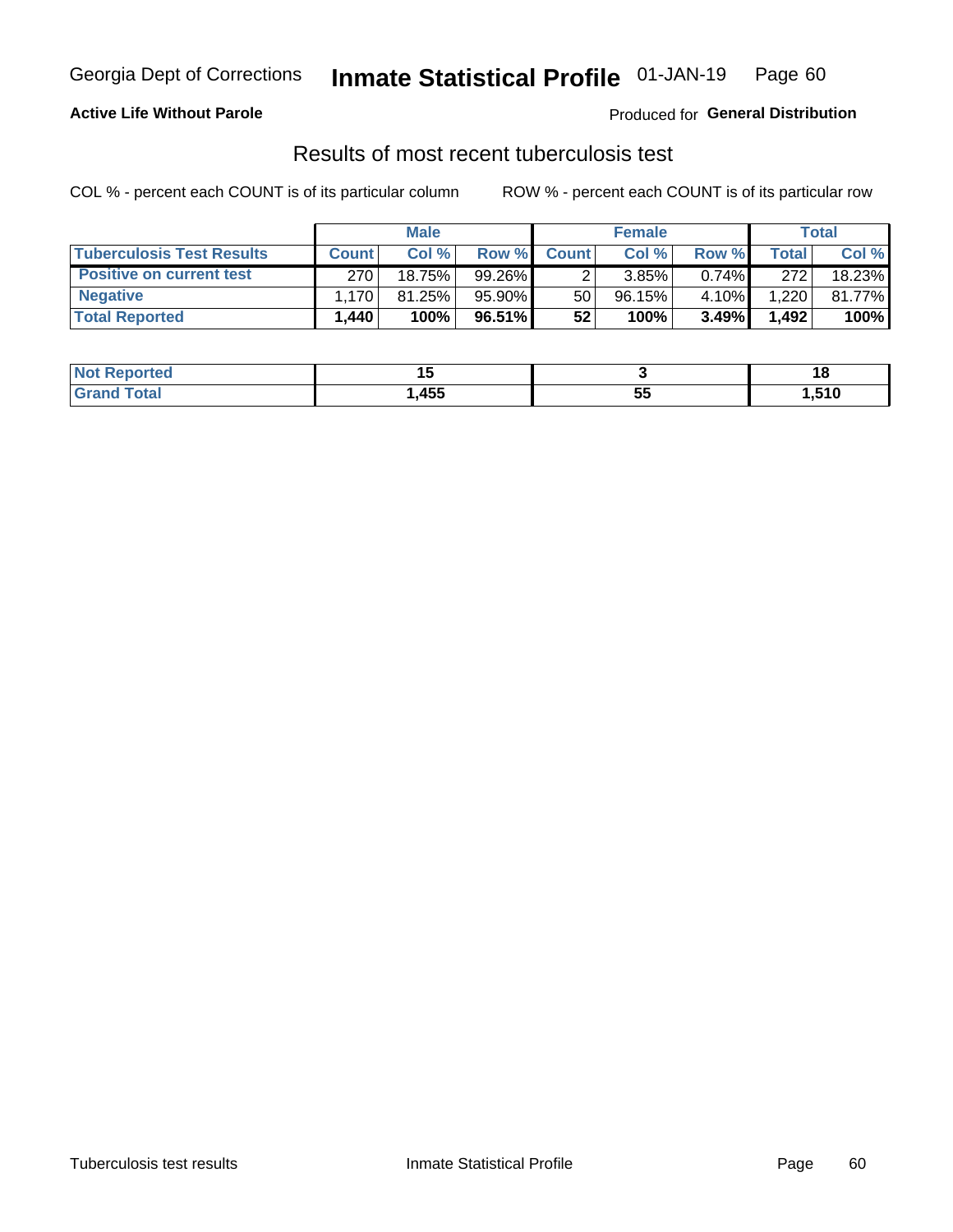# Georgia Dept of Corrections **Inmate Statistical Profile** 01-JAN-19 Page 61

### **Active Life Without Parole**

Produced for **General Distribution**

# Results of most recent syphilis test

COL % - percent each COUNT is of its particular column ROW % - percent each COUNT is of its particular row

|                                 | <b>Male</b>  |           |           | <b>Female</b> |           |       | Total |        |
|---------------------------------|--------------|-----------|-----------|---------------|-----------|-------|-------|--------|
| <b>Syphilis Test Results</b>    | <b>Count</b> | Col%      | Row %     | <b>Count</b>  | Col%      | Row % | Total | Col %  |
| <b>Positive on current test</b> | 16'          | $2.70\%$  | $94.12\%$ |               | 9.09%     | 5.88% | 17    | 2.81%  |
| <b>Negative</b>                 | 577          | $97.30\%$ | 98.30%    | 10            | $90.91\%$ | 1.70% | 587   | 97.19% |
| <b>Total Reported</b>           | 593          | 100%      | 98.18%    | 11            | 100%      | 1.82% | 604   | 100%   |

| <b>Not Reported</b>    | 862  | 44       | 906   |
|------------------------|------|----------|-------|
| <b>Total</b><br>'Grand | ,455 | 44<br>JJ | 510,ا |